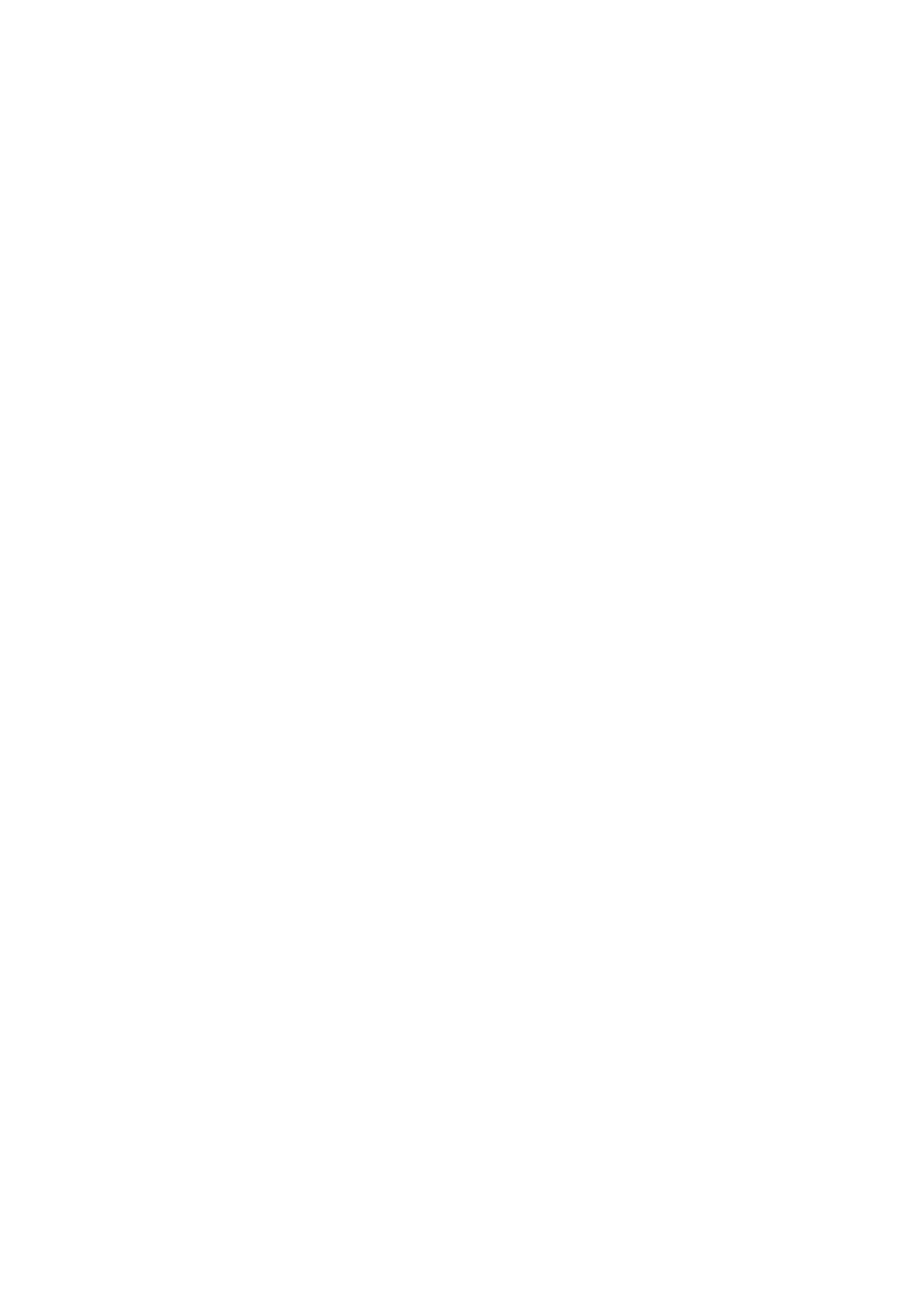#### Abstract

In 1994, Robert E. Gompf achieved a breakthrough in the construction of symplectic manifolds by presenting the construction of the fiber connected sum. We will consider it in the context of the already then wellknown connected sum before applying the construction to show that the fiber connected sum of the symplectic blow-up of a symplectic fourmanifold with  $(\mathbb{C}P^2, \mathbb{C}P^1)$  is symplectomorphic to the original manifold. In the last part, we will take a closer look at the proof in the case of trivial normal bundles.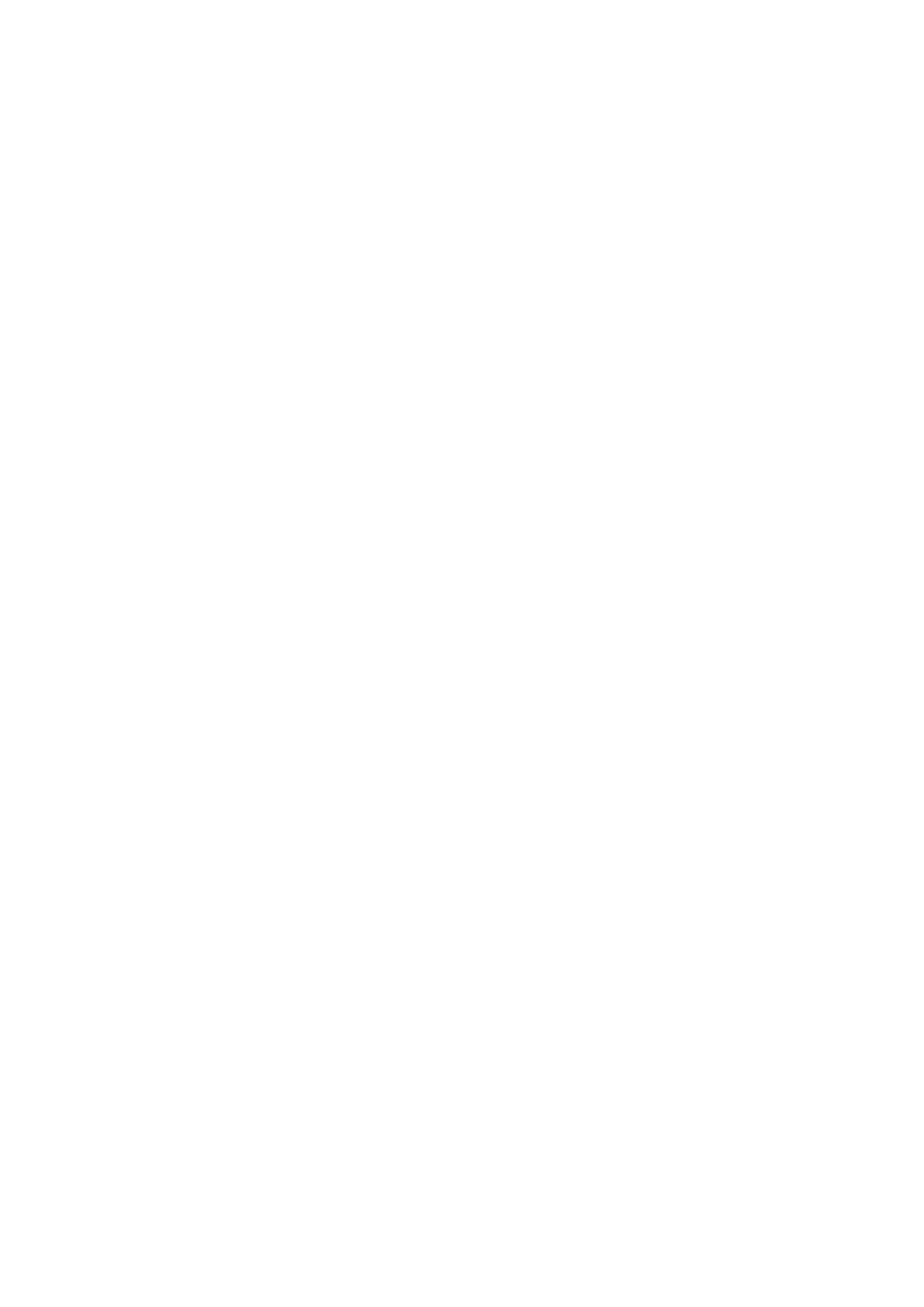# **Contents**

<span id="page-4-0"></span>

| Contents                                                                                                                                                                                                                                                                                                                               | iii                                    |
|----------------------------------------------------------------------------------------------------------------------------------------------------------------------------------------------------------------------------------------------------------------------------------------------------------------------------------------|----------------------------------------|
| Introduction<br>1                                                                                                                                                                                                                                                                                                                      | $\mathbf 1$                            |
| <b>Some Foundations</b><br>$\bf{2}$<br>Basics of Symplectic Topology<br>2.1<br>2.2<br>2.2.1<br>2.2.2<br>Implications for Symplectic Geometry<br>2.3                                                                                                                                                                                    | 3<br>3<br>8<br>8<br>11<br>13           |
| 3<br>An Explicit Example<br>3.1<br>The Complex Blow $Up \dots \dots \dots \dots \dots \dots \dots$<br>3.1.1<br>The Symplectic Blow $Up \dots \dots \dots \dots \dots \dots$<br>3.1.2<br>Fiber Connected Sum of the Blow Up with $(\mathbb{C}P^2, \mathbb{C}P^1) \dots$<br>3.2<br>Outline of the General Construction<br>3.2.1<br>3.2.2 | 15<br>15<br>15<br>18<br>21<br>21<br>22 |
| Fiber Connected Summation with Trivial Normal Bundles<br>4                                                                                                                                                                                                                                                                             | 25                                     |
| A Appendix<br>A.1                                                                                                                                                                                                                                                                                                                      | 29<br>29<br>33<br>45                   |
| Acknowledgements<br><b>Bibliography</b>                                                                                                                                                                                                                                                                                                | 47                                     |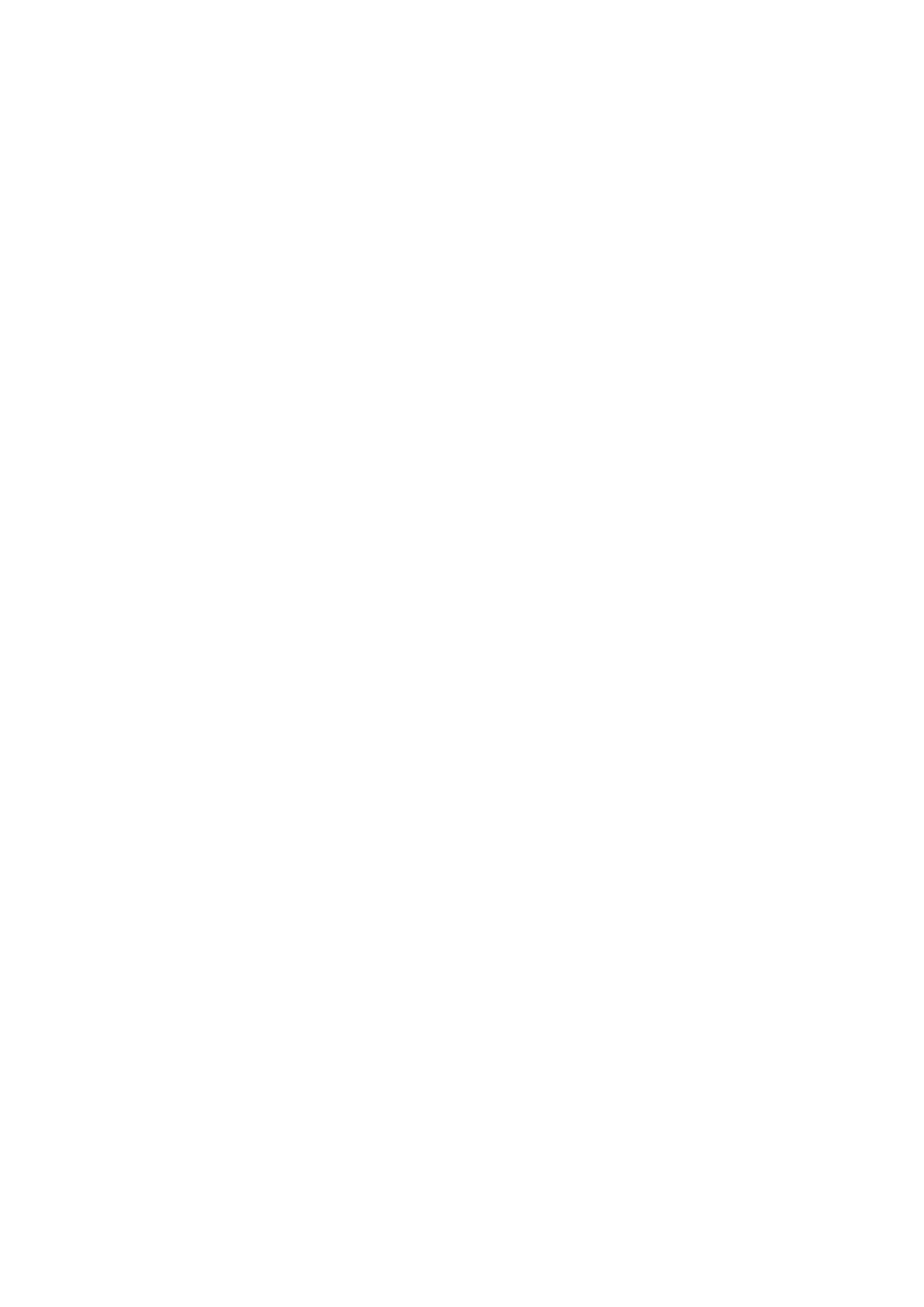Chapter 1

## <span id="page-6-0"></span>Introduction

Symplectic geometry has it roots in classical mechanics, more accurately Hamiltonian mechanics, but it has evolved into a major branch of geometry and is now studied for its own sake. This does not mean ideas from physics have completely vanished in the topic; rather, symplectic geometry intertwines concepts from several different fields such as differential and algebraic geometry, physics, and topology. The most obvious difference to Riemannian geometry is the symplectic form, which is skew-symmetric in contrast to the symmetry of a Riemannian inner product. This leads to profoundly different properties, such as Darboux's theorem, asserting that a symplectic structure has no local invariants, or the size of the group of symplectomorphism versus the group of isometries. As the title already suggest, the topic of this thesis falls more into the topological part of symplectic geometry. It is even newer, having emerged after 1970. When Gompf published his influential paper in 1994, many fundamental questions where still only partially answered, such as

Which manifolds can carry symplectic structures?

Do symplectic manifolds exist which are not Kähler?

For the first question some obstructions at that time were known; the most obvious being that the manifold must have even dimension. On noncompact, connected manifolds the existence of an almost complex structure was shown by Gromov to be sufficient[\[8\]](#page-52-1). In the closed case one also requires a nontrivial de Rham cohomology class of dimension 2, whose top power is a volume form inducing the same orientation as the almost complex structure.

The second question was first answered in the affirmative by Thurston[\[21\]](#page-53-0). However, with the help of a new surgery technique, Gompf constructed various examples of a much greater variety as Thurston did, such as symplectic manifolds not even homotopy equivalent to a complex manifold. In this paper he also proved his celebrated theorem[\[5\]](#page-52-2).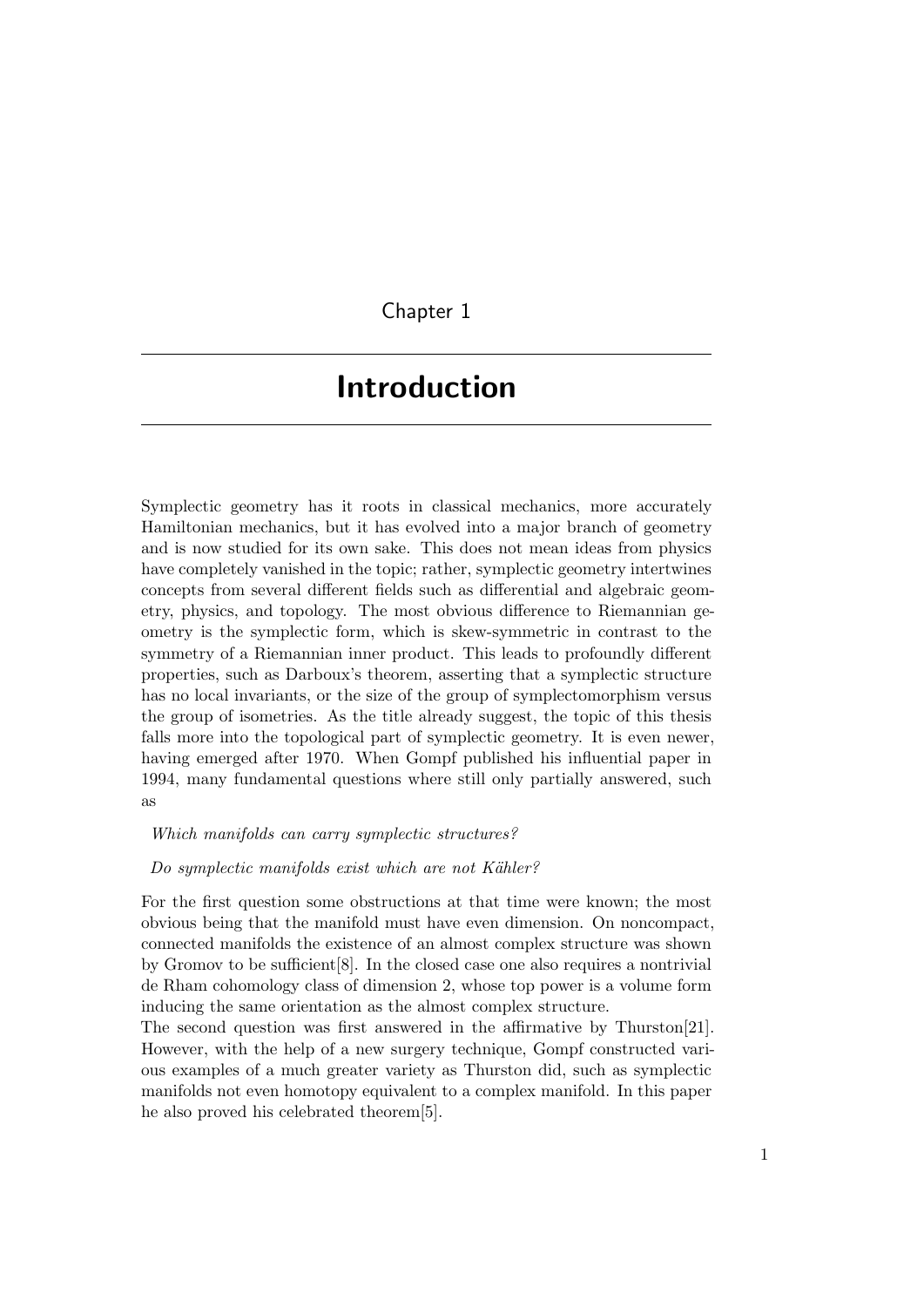#### 1. INTRODUCTION

For any finitely presentable group G there is a closed symplectic 4-manifold M with fundamental group  $\pi_1(M) \cong G$ .

While surgery on contact manifolds was rather well understood at that time, symplectic manifolds proved to be more resistant. In particular, the connected sum could not be carried over to the category of symplectic manifolds because 2n-spheres  $S^{2n}$  do not admit symplectic structures for  $n > 1$ . Gompf used the normal bundles and tubular neighbourhoods of symplectic submanifolds to circumvent that issue. His main theorem and two preliminary lemmas can be found in the appendix.

However, the main focus of this thesis will not be on the construction but on working out an explicit example. We will consider the symplectic blow up  $(M, \tilde{\omega})$  of a symplectic 4-manifold  $(M, \omega)$  and show that its fiber connected sum along the exceptional divisor with  $({\mathbb{C}}P^2, {\mathbb{C}}P^1)$  is symplectomorphic to the original manifold  $(M, \omega)$ . Along the way we will explain the symplectic blow up, touching upon its connection to the complex blow up, yet another interplay between symplectic and algebraic geometry.

Chapter 2 will introduce important concepts needed later on, namely the connected sum and its failure in the symplectic category, as well as some basics from symplectic geometry. In the third chapter we will dive into the blow up and the application of the fiber connected sum. The last chapter will be dedicated to a short survey of an easier instance of Gompf's construction the case of trivial normal bundles.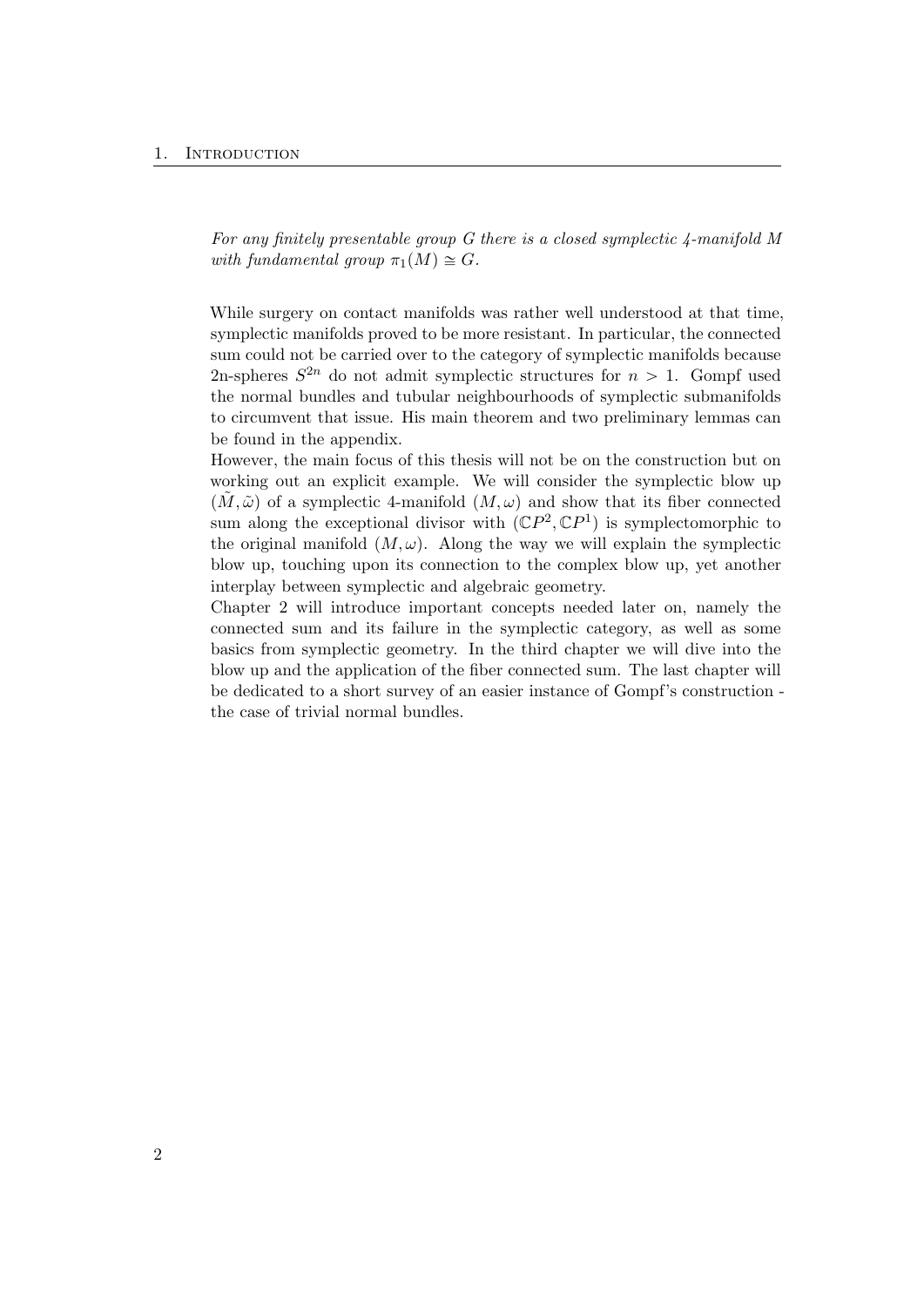Chapter 2

# <span id="page-8-0"></span>Some Foundations

## <span id="page-8-1"></span>2.1 Basics of Symplectic Topology

In this subsection we state a few fundamental theorems in symplectic geometry. They can be found in most standard textbooks on the subject so their appearance is more for the sake of completeness. Throughout this thesis, we will assume all manifolds to be smooth and to have empty boundary.

**Definition 2.1** Let M be a 2n-dimensional manifold. A symplectic form  $\omega$ on M is a nondegenerate closed differential 2-form.

The symplectic form  $\omega$  induces a nondegenerate skew-symmetric bilinear form  $\omega_p$  on each tangent space  $T_pM$  of M. This makes obvious the first obstruction mentioned in the motivation: A vector space supporting such a form must have even dimension.

A manifold may admit more than one symplectic form, so the question arises how different symplectic forms on a manifold M may be related. Readers who wish to have more information on this topic may be happier with chapter 3 of Introduction to Symplectic Topology[\[15\]](#page-53-1). Here we will only present Moser's isotopy, which gives sufficient conditions for two symplectic forms to be isotopic, and explore some of its consequences.

**Theorem 2.2 (Moser's Theorem)** [\[2,](#page-52-3) p.43] Let M be a compact manifold and assume we have two symplectic forms  $\omega$  and  $\omega'$  on M such that there is a smooth family of symplectic forms  $\{\omega_t\}_{0 \leq t \leq 1}$  with  $\omega_0 = \omega$  and  $\omega_1 = \omega'$ and with cohomology class independent of t. Then there exists an isotopy  $\{\rho_t: M \to M\}_t$  such that  $\rho_t^* \omega_t = \omega$ .

**Proof** The idea is to construct a time-dependent vector field X on M such that the isotopy is given by the flow of  $X$ . More precisely, we want a smooth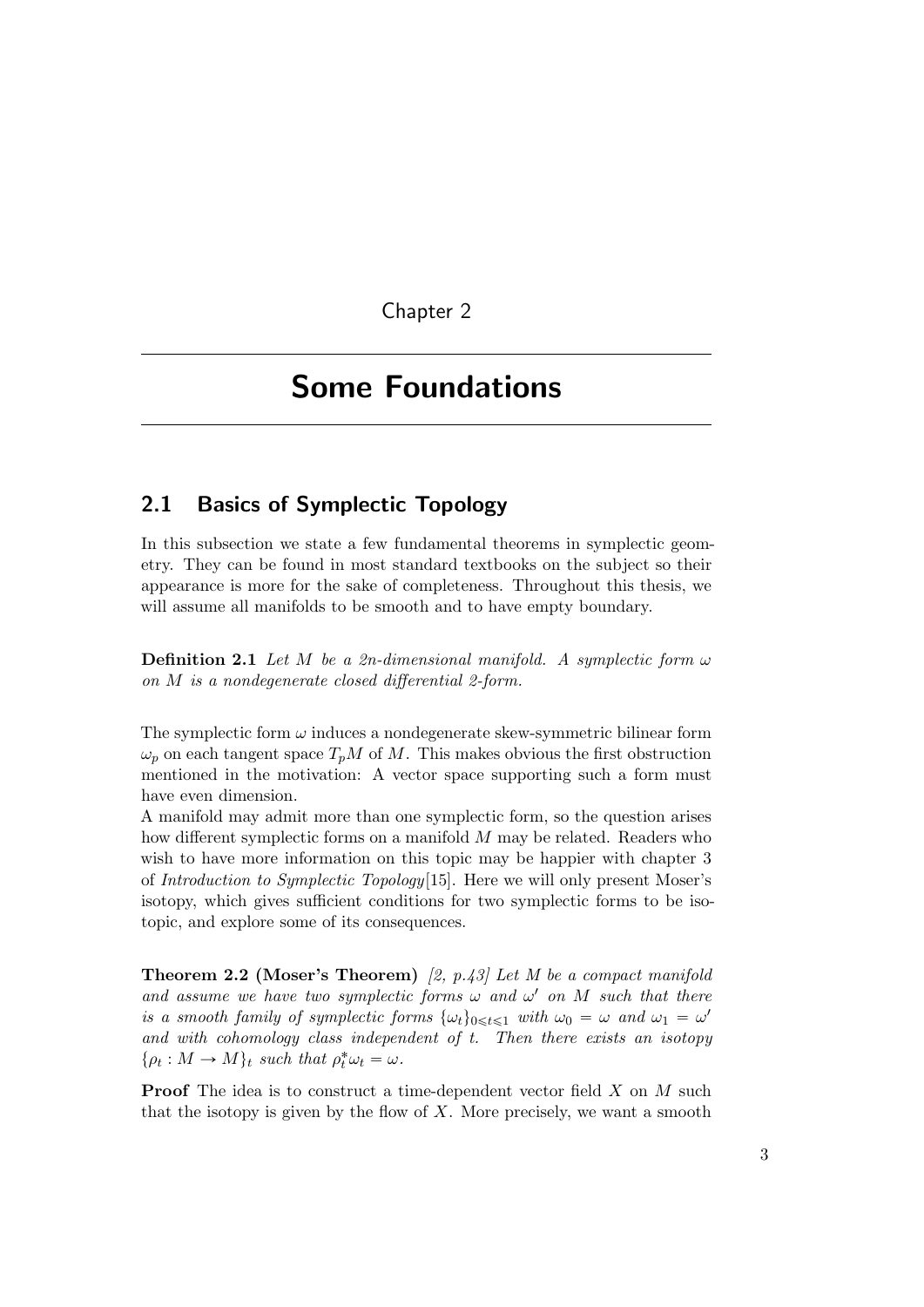family  $X_t \in \text{Vect}(M)$  such that

$$
\frac{d}{dt}\rho_t = X_t(\rho_t)
$$

As M is compact, we know that the flow is defined everywhere and above equation is well-defined. We consider what properties the vector field must have such that its flow is the desired isotopy. First of all, we know that  $[\omega_t]$ is independent of t, hence, for each  $0 \le t \le 1$ , there exists  $\alpha_t \in H_{dR}^1(M)$  such that

$$
\frac{d}{dt}\omega_t = d\alpha_t
$$

In the simple case where  $\omega_t = \omega + t(\omega' - \omega)$ , it is evident that  $\alpha_t$  depends smoothly on  $t$ ; in the general case, the argument is more involved using induction over the cardinality of a finite good cover of M and the Mayer-Vietoris sequence, or Hodge Theory.

Moreover, as we want that  $\rho_t^* \omega_t = \omega_0$  and assuming  $\rho_t$  is the flow of a timedependent vector field  $X_t$ , the vector field must satisfy

$$
0 = \frac{d}{dt}\rho_t^* \omega_t = \rho_t^* (\mathcal{L}_{X_t}(\omega_t) + \frac{d}{dt}\omega_t) = \rho_t^* (d(i_{X_t}\omega_t) + i_{X_t}d\omega_t + \frac{d}{dt}\omega_t)
$$

where  $i_{X_t}\omega_t(Y) = \omega_t(X_t, Y)$ . As  $d\omega_t = 0$ , this simplifies to

$$
0 = \rho_t^*(d(i_{X_t}\omega_t) + \frac{d}{dt}\omega_t) = \rho_t^*(d(i_{X_t}\omega_t) + d\alpha_t) = \rho_t^*(d(i_{X_t}\omega_t + \alpha_t))
$$

It suffices to find, for each  $t \in [0, 1], X_t \in \text{Vect}(M)$  such that

$$
i_{X_t}\omega_t + \alpha_t = 0
$$

This is called the Moser equation. Each  $\omega_t$  is symplectic, so in particular non-degenerate, and hence, for each  $t \in [0, 1]$ , we find such an  $X_t \in \text{Vect}(M)$ . Moreover, the family  $\{X_t\}$  depends smoothly on t because  $\{\omega_t\}$  and  $\{\alpha_t\}$  do. Now extend  $\{X_t\}_t$  smoothly to all  $t \in \mathbb{R}$ .

For the next theorem and the construction in chapter 4, we use Moser's and Weinstein's technique. Here the concept of a tubular neighbourhood is essential; the definition is in the appendix.

**Theorem 2.3** [\[3\]](#page-52-4) Let  $N \subseteq M$  be a smooth submanifold as in the tubular neighbourhood theorem and choose a tubular neighbourhood U of N in M. Let  $i: N \hookrightarrow U$  be the obvious inclusion. If a closed k-form  $\alpha$  on U restricted to N vanishes, i.e.,  $i^*\alpha = 0$ , then  $\alpha = d\mu$  for some  $\mu \in \Omega^{k-1}(U)$ . Moreover, we can choose  $\mu$  such that  $\mu_q = 0$ , for all  $q \in N$ .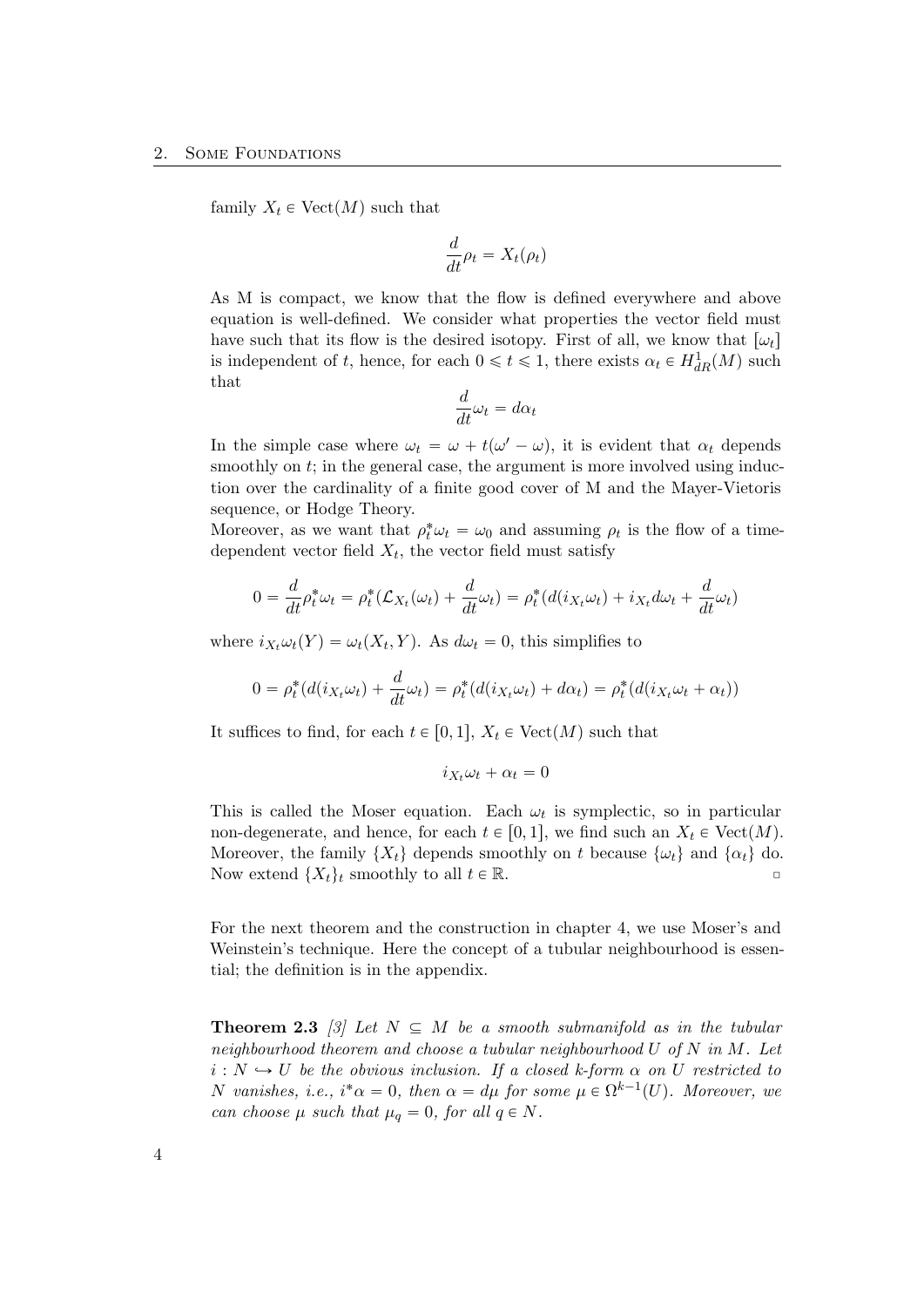**Proof** Choose a Riemannian metric q on M and let exp denote the exponential map with respect to that metric. Let  $\varepsilon > 0$  such that  $\exp |_{\nu(N)_{\varepsilon}}$ :  $\nu(N)_{\varepsilon} \to U_{\varepsilon} := \{p \in M : \inf_{q \in N} d(p,q) < \varepsilon\}$  is a diffeomorphism. Without loss of generality we may assume  $U = U_{\varepsilon}$ . Define, for  $s \in [0, 1], \psi_s : U_{\varepsilon} \to U_{\varepsilon}$  by

$$
\psi_s(\exp(p,v)) := \exp(p,sv).
$$

Then  $\psi_0(U_\varepsilon) = N$ ,  $\psi_1 = id_{U_\varepsilon}$ ,  $\psi_s|_N = id_N$  and  $\{\psi_s\}$  depends smoothly on s. Moreover, for  $s > 0$ ,  $\psi_s$  is a diffeomorphism and so we can define  $X_s \in$ Vect $(U_{\varepsilon})$  by

$$
X_s := \frac{d}{ds} \psi_s \circ (\psi_s)^{-1}
$$

Then  $\{X_s\}_{0\leq s\leq 1}$  depends smoothly on s and vanishes on N. Unfortunately, we cannot extend it to [0, 1] as  $\psi_0$  is not injective. However, we will sidestep this issue as follows. Set

$$
X_0(\exp(p, v)) = \frac{d}{ds}|_{s=0} \psi_0(\exp(p, v)) = 0
$$

for  $(p, v) \in \nu(N)_{\varepsilon}$  and define a smooth cutoff function  $\beta : [0, 1] \to [0, 1]$  with  $\beta(t) = 1$  for  $t > \delta$  and  $\beta(t) = 0$  for  $t < \frac{\delta}{2}$  where  $0 < \delta < \frac{1}{2}$  $\frac{1}{2}$  can be chosen arbitrarily small. Now define a new family  $\{Y_s\}$  by

$$
Y_s := X_{\beta(s)}
$$

This family depends smoothly on s and still vanishes on N. Denote by  $\rho_s$  its flow which agrees with  $\psi_s$  for  $s > \delta$ .

Now define a homotopy operator  $I: \Omega^l(U) \to \Omega^{l-1}(U)$  as follows. For  $\eta \in$  $\Omega^l(U)$  set

$$
I(\eta) = \int_0^1 \rho_s^*(i_{X_s}\eta) ds.
$$

**Claim**: I as defined above is a homotopy operator between  $(i \circ \pi)^*$  and  $id_U^*$ where  $\pi: U \to N$  is given by  $\pi(\exp(p, v)) = p$ .

**Proof:** The exterior derivative commutes with the integral as [0,1] is compact. Fix  $\eta \in \Omega^l(U)$ . Then we have

$$
dI(\eta) + I(d\eta) = \int_0^1 \rho_s^* d(i_{X_s}\eta) ds + \int_0^1 \rho_s^*(i_{X_s}d\eta) ds =
$$

$$
\int_0^1 \rho_s^* (d(i_{X_s}\eta) + i_{X_s}d\eta) ds = \int_0^1 \rho_s^* (\mathcal{L}_{X_s}\eta) ds
$$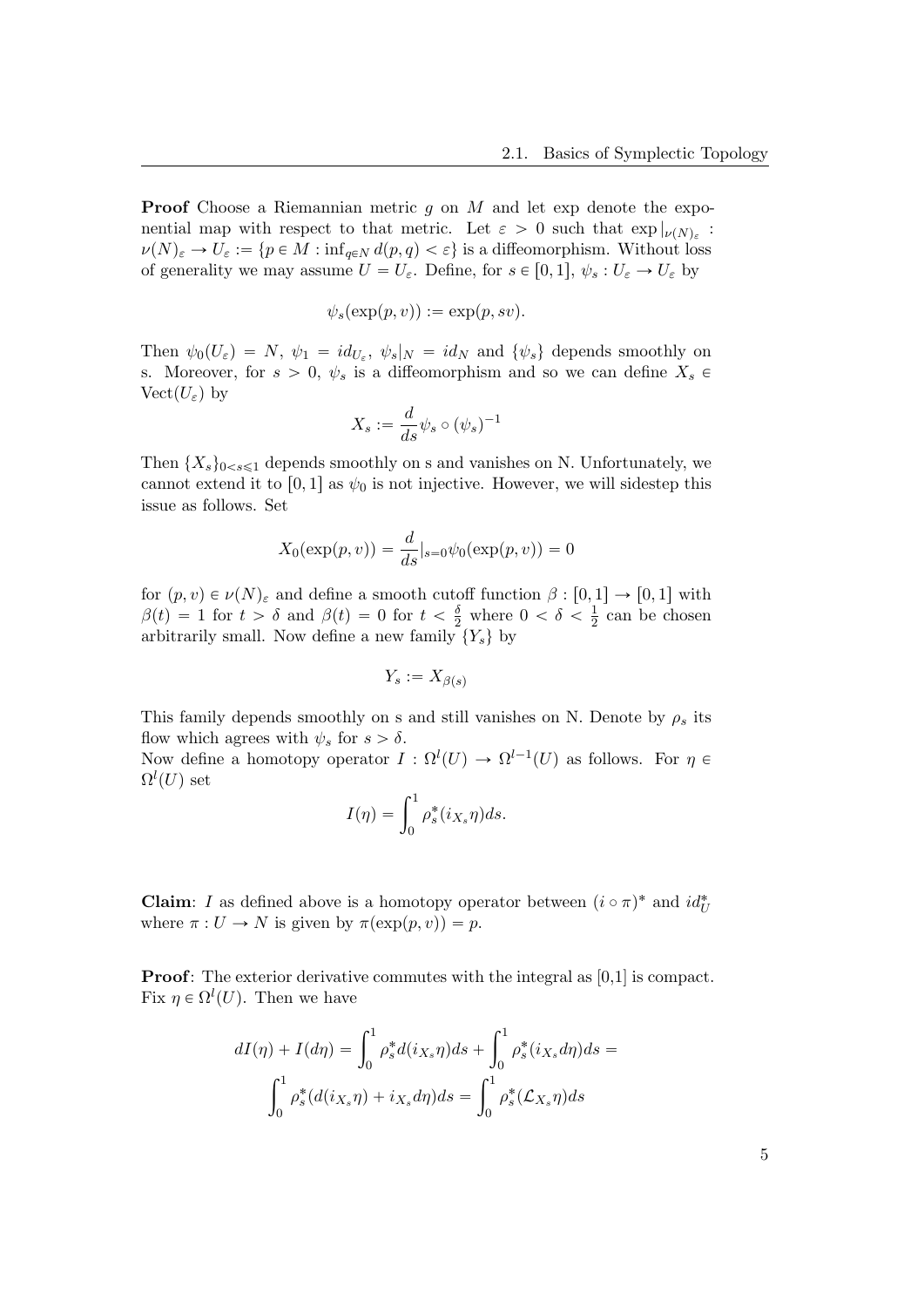where we used Cartan's magic formula in the last equation. But the formulas connecting Lie derivatives and flows give us

$$
\int_0^1 \rho_s^*(\mathcal{L}_{X_s} \eta) ds = \int_0^1 (\frac{d}{ds} \rho_s^* \eta) ds = \rho_1^* \eta - \rho_0^* \eta = \psi_1^* \eta - \psi_0^* \eta
$$

as on the boundary of [0, 1]  $\psi_s$  agrees with  $\rho_s$ . But  $\psi_0 = i \circ \pi$  and  $\psi_1 = id_U$ , hence I is the desired homotopy operator. Note that if  $d\eta = 0$  and  $i * \eta = 0$ , then  $dI(\eta) = \eta$ . But this is exactly the case for the k-form  $\alpha$ . Hence we can set  $\mu := I(\alpha)$ . Furthermore, because the vector fields  $X_s$  vanish on N for all s, we have that, for all  $q \in N$ ,  $\mu_q = 0$ .

Theorem 2.4 (Moser Isotopy in the Symplectic Setting)  $(15, p.109]$ Let M be a manifold and let  $\omega_0$  and  $\omega_1$  be two closed 2-forms on M that agree on a compact submanifold  $N \subset M$  and are nondegenerate on N. Then there exist two neighbourhoods  $U_0$  and  $U_1$  of N in M and a diffeomorphism  $\psi : U_0 \to U_1$ with  $\psi^* \omega_1 = \omega_0$  and  $\psi|_N = id_N$ .

**Proof** Choose a tubular neighbourhood U of N and set  $\alpha := \omega_1 - \omega_0$ . If  $i: N \to U$  is the obvious inclusion, then  $i^* \alpha = 0$  and  $d\alpha = 0$ . With the theorem above, we obtain a 1-form  $\eta$  on U such that  $d\eta = \alpha$ . Now define  $\omega_t = \omega_0 + t d\eta$  for  $0 \le t \le 1$ . Then  $\{\omega_t\}$  is a smooth family of closed 2-forms connecting  $\omega_0$  and  $\omega_1$  with cohomology class not depending on t. Moreover, because nondegeneracy is an open condition,  $\omega_t$  is nondegenerate on some neighbourhood of N for all  $t \in [0, 1]$ . With Moser's trick we obtain an isotopy  $\{\rho_t: U \to U\}_{0 \leq t \leq 1}$  such that  $\rho_t^* \omega_t = \omega_0$  for all  $0 \leq t \leq 1$ . Set  $\psi := \rho_1$ . Then  $\psi^* \omega_1 = \omega_0$  and as  $\omega_t = \omega_0$  on N, the  $\rho_t$  are equal to the identity on N, hence  $\psi|_N = id_N$ . Finally set  $U_0 = U_1 = U$ . This completes the proof.

Setting  $N = \{p\}$  for a point  $p \in M$  we obtain Darboux's theorem.

**Theorem 2.5 (Darboux's Theorem)** [\[2,](#page-52-3) p.46] Let  $(M^{2n}, \omega)$  be a symplectic manifold. Then for every  $p_0 \in M$  there exists an open neighbourhood  $U \subset M$  of  $p_0$  and a chart  $(U, x_1, y_1, \ldots, x_n, y_n)$  such that

$$
\omega = \sum_{i=1}^{n} dx_i \wedge dy_i \tag{2.1}
$$

Darboux's theorem shows that locally all symplectic forms are the same, in contrast to, e.g., Riemannian metrics.

Last but not least, we will require Weinstein's Symplectic Neighbourhood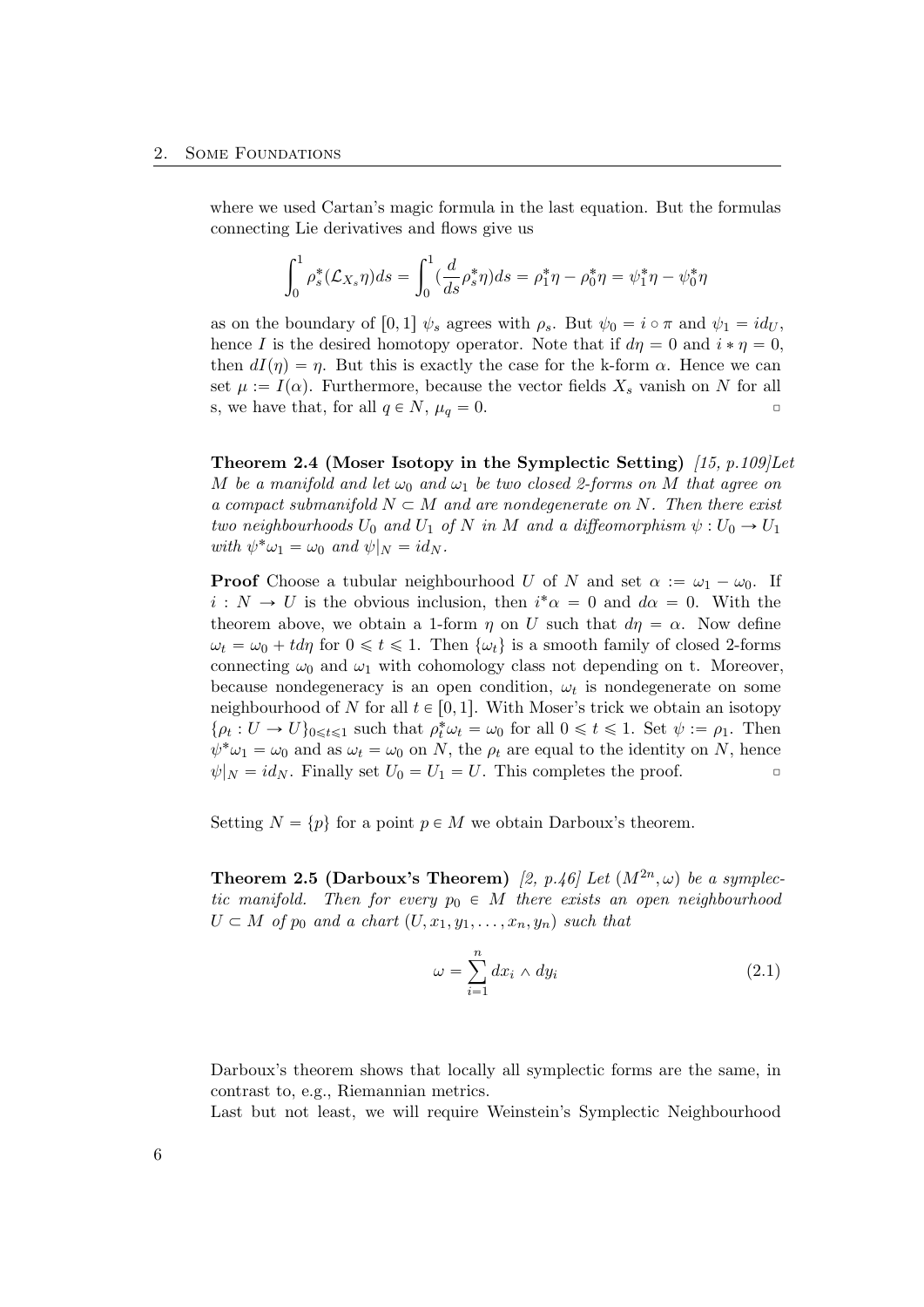Theorem, which allows us to extend a symplectomorphism of two symplectic submanifolds to a symplectomorphism of sufficiently small neighbourhoods if it is covered by an isomorphism of their normal bundles.

Theorem 2.6 (Symplectic Neighbourhood Theorem) [\[15,](#page-53-1) p.120] For j  $= 1, 2$ , let  $(M_j, \omega_j)$  be a symplectic manifold with compact symplectic submanifold  $N_j$ . Assume there is a symplectomorphism  $\varphi : (N_0, \omega_1) \to (N_1, \omega_2)$  covered by an isomorphism of their symplectic normal bundles  $\Phi : \nu(N_1) \to \nu(N_2)$ . Then  $\varphi$  extends to a symplectomorphism  $\psi : (U_1, \omega_1) \to (U_2, \omega_2)$ , where  $U_j$  is a neighbourhood of  $N_j$ ,  $j = 1, 2$ , such that d $\psi$  induces the map  $\Phi$  on  $\nu(N_1)$ .

**Proof** Choose a Riemannian metric on  $M_j$  that is compatible with  $\omega_j$ .<sup>[1](#page-12-0)</sup> Let  $\varepsilon > 0$  be sufficiently small such that for  $j = 0, 1$  we have the embeddings  $\exp_j: \nu(N_j)_{\varepsilon} \to M_j$  and set  $V_j := \exp_j(\nu(N_j)_{\varepsilon})$ , where  $\nu(N_j)_{\varepsilon} = \{(q, v) \in$  $\nu(N_i) : |v| < \varepsilon$ .

Now define

$$
\psi' := \exp_1 \circ \Phi \circ (\exp_0)^{-1} : V_0 \to V_1
$$

This is a diffeomorphism and its derivative  $d\psi'$  induces  $\Phi$  on  $\nu(N_0)$ . Then  $\psi'^*\omega_1$  agrees with  $\omega_0$  on Q and Moser Isotopy give us a diffeomorphism  $\rho$ :  $U \to U'$  on neighbourhoods U and U' of  $N_0$  in  $M_0$  such that  $\rho^* \psi^* \omega_1 = \omega_0$  on U. Shrinking  $V_0$  and  $V_1$  (or U and U') if necessary, we can conclude by setting  $\psi = \psi' \circ \rho$  and denoting by  $U_j$  the respective shrunk neighbourhood.

<span id="page-12-0"></span><sup>&</sup>lt;sup>1</sup>Here we use the existence of an almost complex structure  $J_i$  on the symplectic manifold  $M_i[15, p.153]$  $M_i[15, p.153]$  $M_i[15, p.153]$  and define  $q_i(u, v) := w(u, Jv)$ .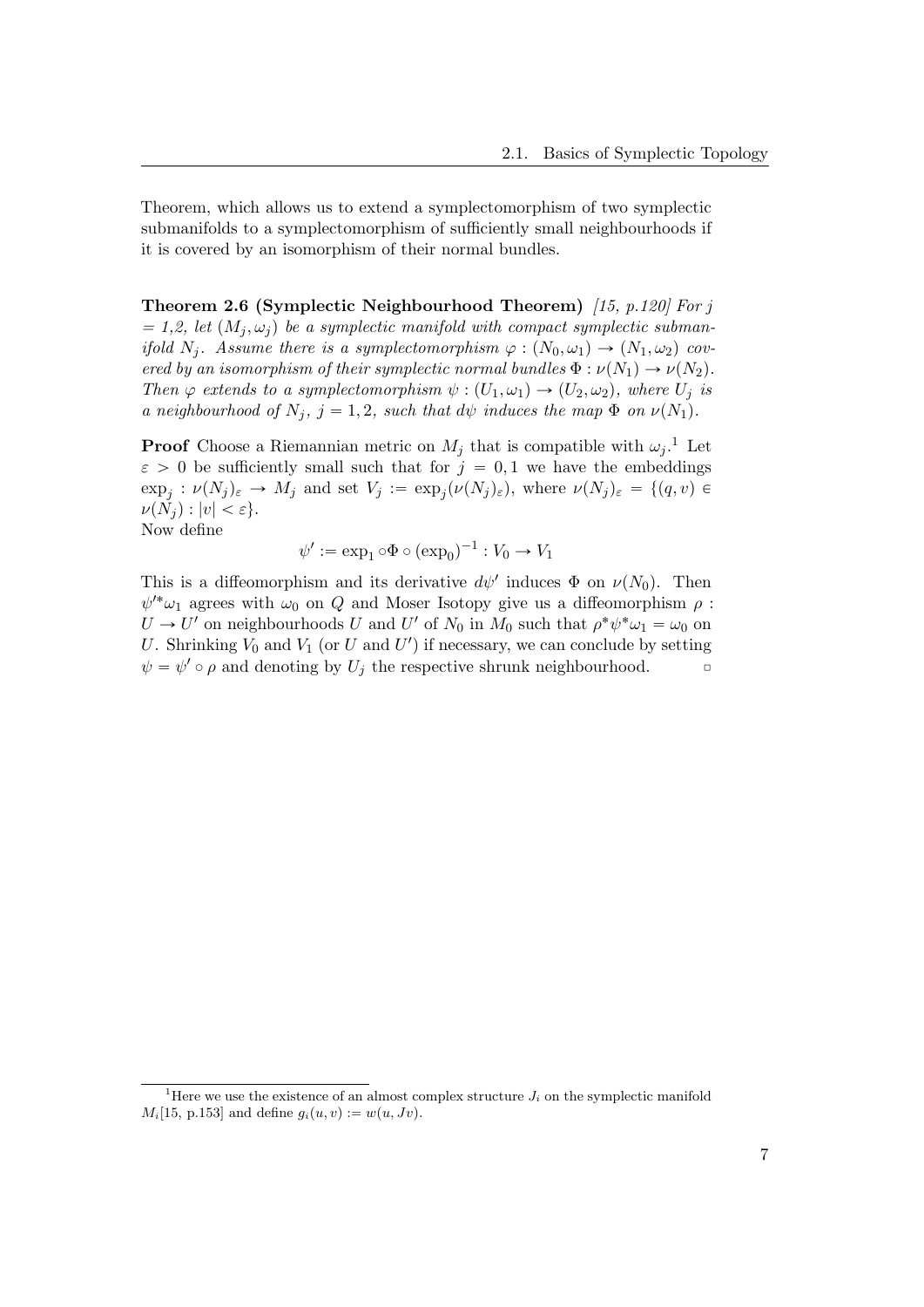### <span id="page-13-0"></span>2.2 Connected Sum

Gluing manifolds together is, in principle, not difficult. Doing so and wanting to preserve additional structure is another matter altogether. First of all, if you have smooth manifolds you usually want the resulting manifold also to be smooth, this can be done by identifying not points but collars and smoothing any occurring corners if necessary. If you have an orientation on both manifolds you want to do the gluing in a way such that the sum has an orientation. For that case the connected sum is a well-known tool.

There are two variants of the connected sum, one is a generalisation of the other: the connected sum at a point and the connected sum along a submanifold.

#### <span id="page-13-1"></span>2.2.1 At a Point

**Definition 2.7 (Connected Sum at a Point)** [\[15,](#page-53-1) p.293]: Let  $M_1$  and  $M_2$ be oriented n-manifolds. Fix a point  $p_i$  in each manifold  $M_i$  and let  $j_i : B(1) \rightarrow$  $B<sup>i</sup>$  be a neighbourhood of  $p<sub>i</sub>$  diffeomorphic to the open unit ball (as oriented manifolds, for  $i = 1, 2$ ). Choose  $0 < \delta < \varepsilon < 1$  and an orientation reversing diffeomorphism  $\varphi : B^1 \to B^2$ , f.e.,  $\varphi = j_2 \circ \Phi \circ j_1^{-1}$  where  $\Phi \in O(n) \setminus SO(n)$ . Set  $B_{\varepsilon}^i := j_i(B(\varepsilon))$ , where  $B(\varepsilon)$  is the open ball of radius  $\varepsilon$ . Now for  $q \in B_{\varepsilon}^1 \backslash B_{\delta}^1$ define

$$
f(q) = \frac{\delta \varepsilon}{|\varphi(q)|^2} \varphi(q).
$$

Then f is an orientation preserving diffeomorphism as it sends a sphere of radius  $\delta < R < \varepsilon$  to a sphere of radius  $\delta \varepsilon R^{-1}$  and we use it as our gluing map, that is, define the connected sum of  $M_1$  and  $M_2$  to be

 $M_1 \# M_2 := (M_1 \backslash cl(B^1_\delta)) \cup_f (M_2 \backslash cl(B^2_\delta))$ 

where  $cl(B^i_{\delta})$  denotes the closure of  $B^i_{\delta}$ .

If  $\theta_1$  and  $\theta_2$  are the orientations on  $M_1$  and  $M_2$  respectively (for example induced by a volume form), then we can define an orientation  $\theta$  on  $M_1 \# M_2$  by setting it equal to  $\theta_i$  on  $M_i$ ,  $i = 1, 2$ . By construction, the two orientations agree on the overlap and hence  $\theta$  is well-defined.

**Claim**  $M_1 \# M_2$  is again an oriented m-manifold. Moreover, if both manifolds are connected, the connected sum  $M_1 \# M_2$  is independent of the choices made in the construction up to diffeomorphisms.

The proof will rely on the following theorem of Palais[\[16\]](#page-53-2), which we only state here.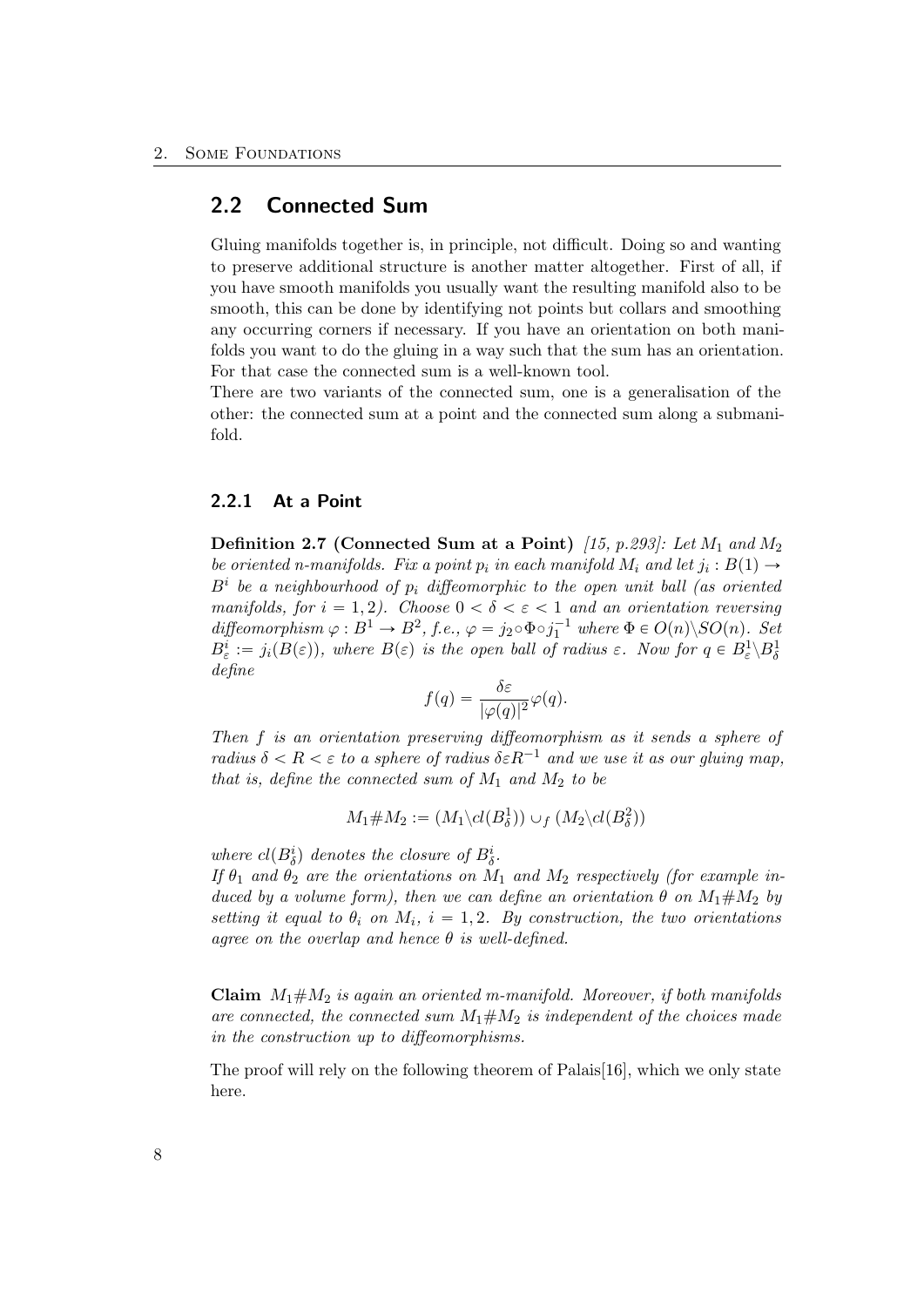**Theorem 2.8** [\[16,](#page-53-2) p.131] Let  $M^m$  be a smooth manifold,  $p \in M$ ,  $U \subset M$ an open neighbourhood of p and  $\psi : U \to M$  an orientation preserving smooth injective mapping. Assume  $d\psi(p)$  is nonsingular and if M is oriented, assume that  $d\psi(p)$  to be orientation preserving. Then there exists an open neighbourhood V of p and a smooth isotopy  $\{\varphi_s\}_{0\leq s\leq 1}$  such that  $\varphi_s|_V = \psi|_V$ .

**Corollary 2.9** Any two embeddings into  $M$  with the same domain are isotopic, that is, if  $j_1, j_2 : U \hookrightarrow M$  are embeddings, there exists a diffeomorphism  $\varphi: M \to M$  such that  $\varphi \circ j_1 = j_2$  on some open subset  $V \subset U$ .

Proof This is first claim is one of the assertions which are very intuitive but whose proof is rather tedious and involves checking some properties case by case. As the connected sum only tangents the topic of this thesis, we refer to Kosinki[\[13,](#page-53-3) p.90] for a full proof of the first statement.

Because any two open balls of radius  $r_1$  and  $r_2 > 0$ , respectively, are diffeomorphic, the diffeomorphism type of the connected sum is independent of the choice of  $\varepsilon$  and  $\delta$ . Using this and the theorem by Palais (that is, the corollary), we obtain that the diffeomorphism type does not depend on the choice of embeddings as well.

Furthermore, because  $SO(n)$  is path connected, for any two  $\Phi_1, \Phi_2 \in O(n) \setminus SO(n)$ there exists a path  $A: t \to SO(n)$  with  $A(0) = id$  and  $A(1) = \Phi_2 \Phi_1^{-1}$ . Then 1  $\varphi_t := j_2 \circ A(t) \Phi_1 \circ j_1^{-1}$  is an isotopy. Finally, the connected sum does not depend on the choice of points by the assertion of the homogeneity lemma<sup>[2](#page-14-0)</sup>.

**Remark 2.10** Assuming  $M_1$  and  $M_2$  to be closed, one can use a simple Mayer-Vietoris argument to show that if  $n = dim(M_i) > 2$ , then

$$
\dim H_{dR}^k(M_1 \# M_2) = \begin{cases} \dim H_{dR}^k(M_1) + \dim H_{dR}^k(M_2), & 1 \le k \le n - 1\\ \dim H_{dR}^k(M_1) + \dim H_{dR}^k(M_2) - 1, & k = 0, n \end{cases}
$$

Hence  $H_{dR}^*(M_1 \# M_2)$  does only depend on the de Rham cohomology of  $M_1$  and  $M_2$  as one would expect from the previous proposition.

**Remark 2.11** In particular, if n is odd, then the Euler characteristic  $\chi(M_1 \# M_2)$ is simply the sum  $\chi(M_1)+\chi(M_2)$ , and if n is even, it is given by  $\chi(M_1 \#M_2) =$  $\chi(M_1) + \chi(M_2) - 2.$ 

Remark 2.12 As we cut out an n-ball, which has a volume (although arbitrarily small), we lose said volume. This can be avoided by connecting  $M_1$  and

<span id="page-14-0"></span><sup>2</sup>The result can be found in the appendix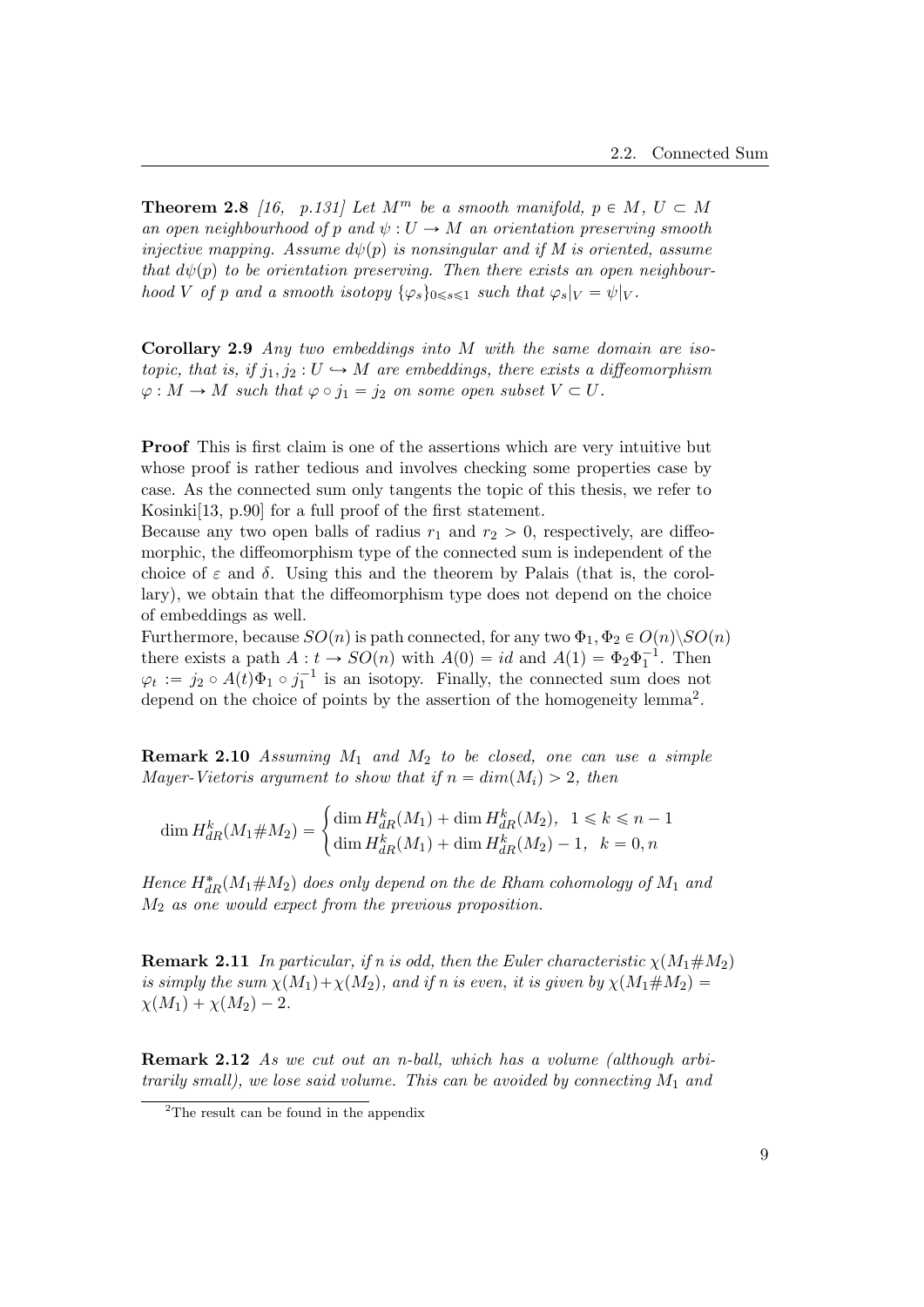$M_2$  via a cylinder, thus obtaining vol $(M_1 \# M_2) = vol(M_1) + vol(M_2)$  if one chooses the size of the cylinder appropriately.

Remark 2.13 As we identify the boundaries of two balls of dimension together such that orientation on each hemisphere is preserved, we have a consistent orientation on the resulting n-sphere.

The connected sum (at a point) can be considered in a wider context. In the setting of surgery one can view it as a  $0$ -surgery on a disjoint union[\[17,](#page-53-4) p.17], or it can be shown that it induces an additive group structure on the oriented cobordism groups as is explained concisely in Hirsch's Differential Topology[\[9,](#page-52-5) chapter 7]. However, here we only prove that the connected sum induces an associative commutative operation on the diffeomorphism classes of manifolds with neutral element  $S^m$ , which will be the content of the next few propositions. From now on we will assume all manifolds to have dimension  $m \geq 1$ . They are not necessarily symplectic but as usual smooth.

**Definition 2.14** Let  $\mathcal{M}_m := \{M : M \text{ is a smooth connected } m\text{-manifold}\}\$ be the set of all connected m-manifolds. Define an equivalence relation  $M \sim$  $M' \Leftrightarrow M$  and  $M'$  are diffeomorphic. We denote by  $[M]$  the equivalence class of  $M \in \mathcal{M}_m$  under this relation.

We will write  $[M] * [M'] := [M \# M']$ .

### **Proposition 2.2.1** The m-sphere  $S<sup>m</sup>$  acts as a neutral element for  $*$ .

**Proof** Let  $M \in \mathcal{M}_m$ . We have to show that  $M \# S^m$  is diffeomorphic to M. Here we will define the connected sum as was done by Kervaire and Milnor [\[10\]](#page-52-6); it is equivalent to our description above.

Let  $B(1) := \{x \in \mathbb{R}^m : |x| < 1\}$  be the open unit ball and  $i : B(1) \hookrightarrow M$ an orientation preserving embedding,  $j : B(1) \hookrightarrow S^m$  an orientation reversing embedding. Set  $p_0 := i(0)$  and  $z := j(0)$ . Then

$$
M \# S^m = (M \setminus \{p_0\}) \cup \sim (S^m \setminus \{z\})
$$

where  $i(tu) \sim j((1-t)u)$  for  $u \in S^{m-1}$  and  $t \in (0, 1)$ . Without loss of generality we may assume, that  $z = (0, \dots, 1)$  and  $j(B(1)) = S^m \setminus \{-z\}$ . Let  $k : B(1) \hookrightarrow S^{m}\backslash\{z\}$  be an orientation preserving embedding such that for  $y = tu \in B(1/2) \setminus B(1/3), k(tu) = j((1 - t)u)$  and  $k(0) = -z$ . Then on  $B(1/2)\backslash B(1/3)$ , we have that  $k(x) \sim i(x)$ . Define  $\psi : M \to M \# S^m$  by

$$
\psi(p) = \begin{cases} p, & p \in M \setminus i(B(1/3)) \\ k(i^{-1}(p)), & p \in i(B(1/2)) \end{cases}
$$
 (2.2)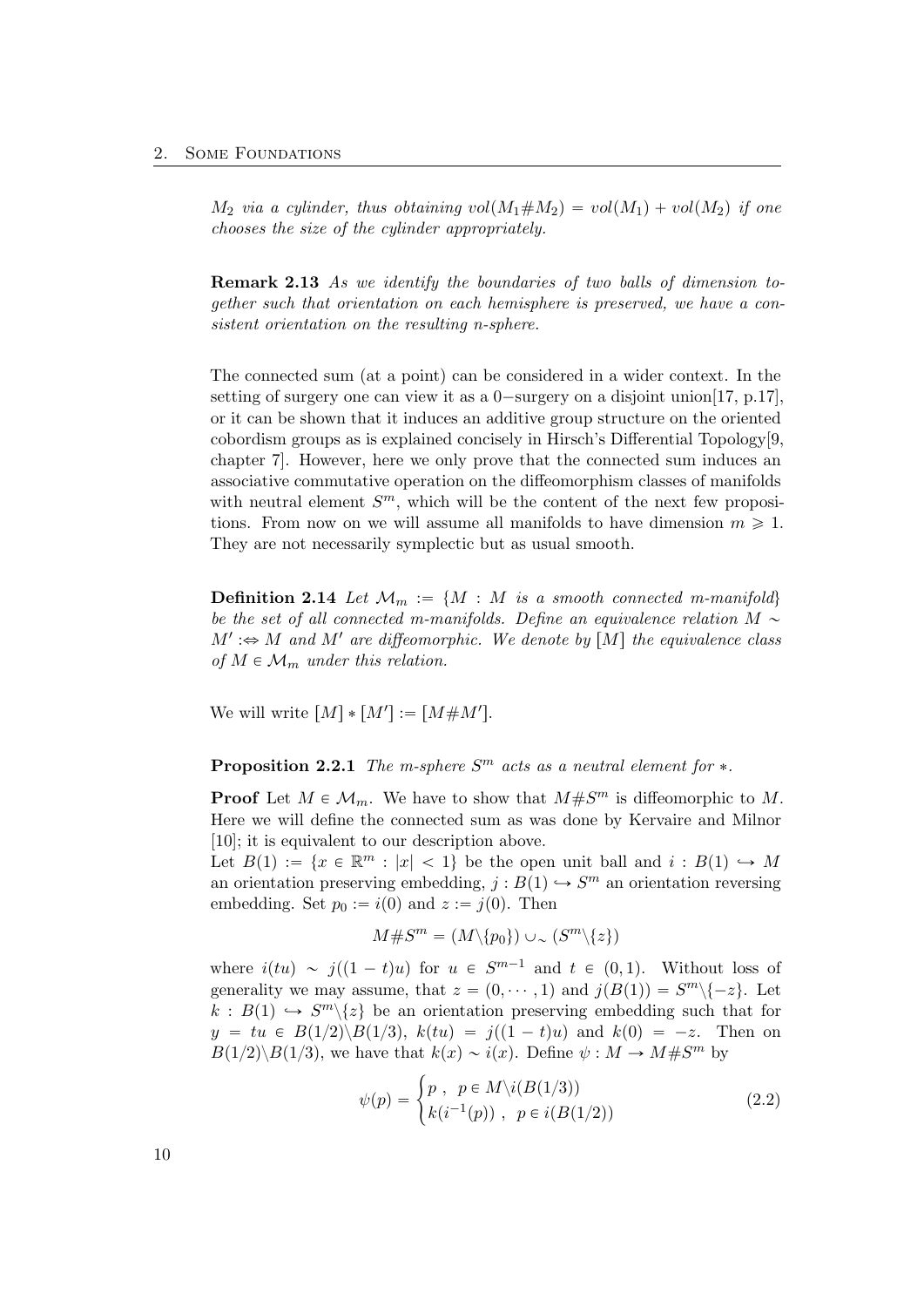By definition of k,  $\psi$  is well-defined and smooth and  $\psi(p_0) = -z$ . An inverse is given by  $\vartheta : M \# S^m$ 

$$
\vartheta(p) = \begin{cases} p, & p \in M \setminus i(B(1/3)) \\ i(k^{-1}(p)), & p \in k(B(1/2)) \end{cases}
$$
\n(2.3)

**Proposition 2.2.2** The operation  $*$  is associative.

**Proof** Let  $M, M', M'' \in \mathcal{M}_m$ . Let  $j : B(1) \hookrightarrow M$ ,  $j'_1, j'_2 : B(1) \hookrightarrow M'$ , and  $j'': B(1) \hookrightarrow M''$  be the embeddings, where j and  $j'_2$  are orientation preserving and  $j'_1$  and  $j''$  are orientation reversing. Because the diffeomorphism types of  $(M \# M') \# M''$  and  $(M \# M') \# M''$  do not depend on the embeddings, we may assume that  $j'_1(B(1))$  and  $j'_2(B(1))$  are disjoint. Then the connected sum with  $M''$  does not not affect the connected sum of M and  $M''$  and by the associativity of the union, we have

$$
((M\setminus\{j(0)\})\cup\_\setminus(M\setminus\{j'_1(0),j'_2(0)\}))\cup\_\setminus(M\setminus\{j(0)\})=(M\setminus\{j(0)\})\cup\_\setminus(M\setminus\{j'_1(0),j'_2(0)\})\cup\_\setminus(M\setminus\{j(0)\}))
$$

|  |  | - |
|--|--|---|
|  |  |   |
|  |  |   |

#### **Proposition 2.2.3** The operation  $*$  is commutative.

**Proof** Let  $M, M' \in \mathcal{M}_m$ . Similar to the above let  $B(1) := \{x \in \mathbb{R}^m : |x| < 1\}$ be the open unit ball and  $i : B(1) \hookrightarrow M$  an orientation preserving embedding,  $j : B(1) \hookrightarrow M'$  an orientation reversing embedding. Then  $M \# M' =$  $(M \setminus \{p_0\}) \cup \sim (M' \setminus \{q_0\})$  with where  $i(tu) \sim j((1-t)u)$  for  $u \in S^{m-1}$  and  $t \in (0, 1)$ . Let  $\Phi$  be an orientation reversing orthogonal linear transformation of  $\mathbb{R}^m$  and define embeddings  $i': B(1) \hookrightarrow M$  and  $j': B(1) \hookrightarrow M'$  by  $i'(x) = i(\Phi x)$  and  $j'(x) = j(\Phi x)$ . Then i' is orientation reversing and j' is orientation preserving and we can use them for the connected sum  $M' \# M$ . As we identify exactly the same pairs of points in  $M' \# M$  as in  $M \# M'$ , the claim follows immediately.

#### <span id="page-16-0"></span>2.2.2 Along a Submanifold

The construction above can be extended to submanifolds. However, the submanifold has to satisfy certain conditions. Let  $M_1^n$  and  $M_2^n$  be two manifolds of the same dimension and let  $N^{n-k}$  be another closed smooth manifold. Let  $j_1 : N \hookrightarrow M_1$  and  $j_2 : N \hookrightarrow M_2$  be two embeddings and let  $\nu_1$  be the normal bundle of  $j_1(N)$  in  $M_1$ ,  $\nu_2$  the one of  $j_2(N)$  in  $M_2$ . If they have opposite Euler classes, i.e.,  $e(\nu_1) = -e(\nu_2)$ , we can form the connected sum of M and M' along N as follows: As  $e(\nu_1) = -e(\nu_2)$ , there exists an orientation reversing bundle isomorphism  $\psi : \nu_1 \to \nu_2$ . Choose a metric on each normal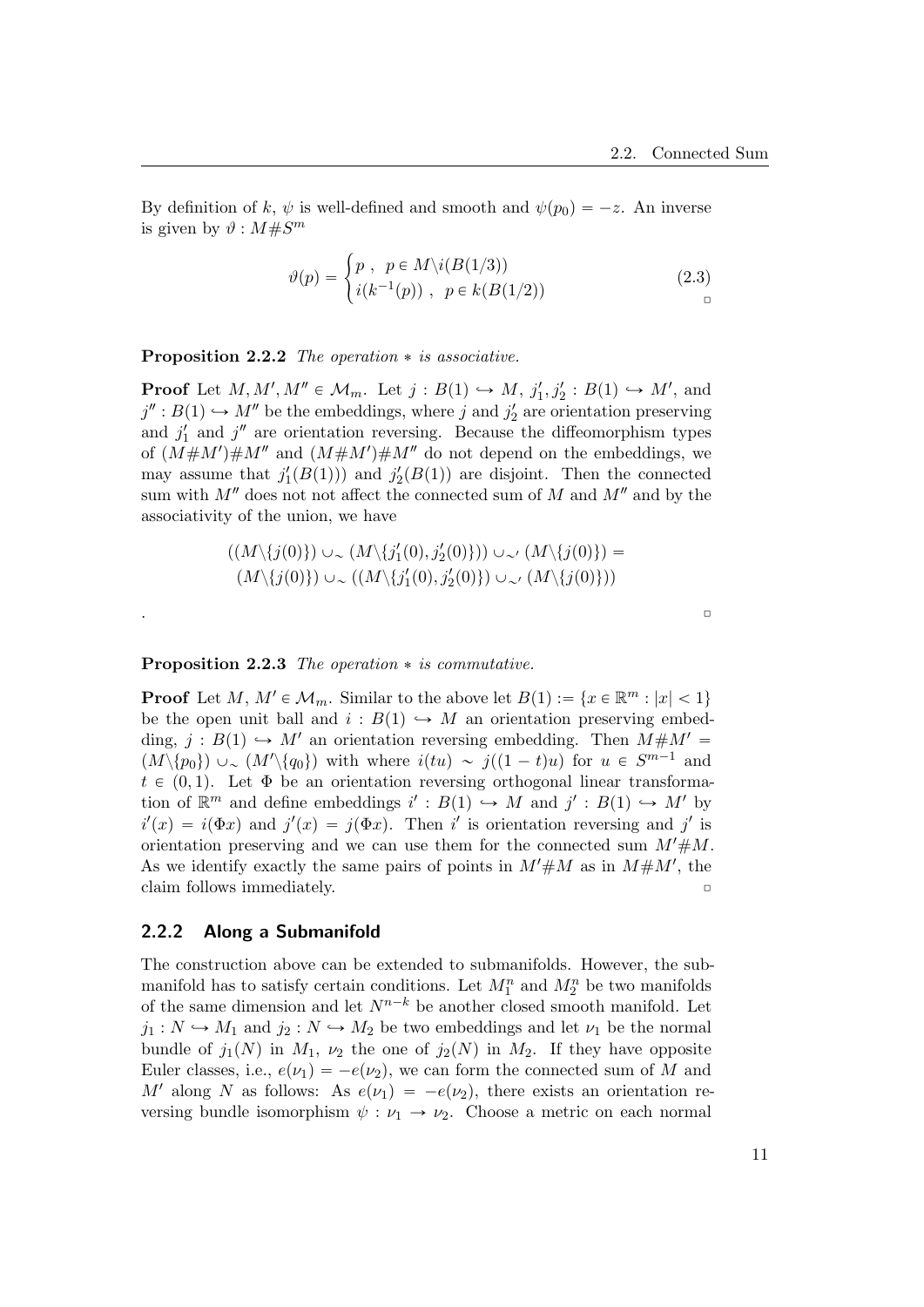bundle. Using the Tubular Neighbourhood Theorem, identify a subbundle of each normal bundle with a neighbourhood  $V_i$  of  $j_i(N)$  in  $M_i$ , i = 1,2. Define  $\varphi: V_1\backslash j_1(N) \to V_2\backslash j_2(N)$  by

$$
\varphi(p) = \exp_2(\frac{\psi(\exp_1^{-1}(p))}{|\exp_1^{-1}(p)|^2})
$$
\n(2.4)

As before we can make the following definition.

**Definition 2.15** The connected sum of  $M_1$  and  $M_2$  along N via  $\psi$  is

$$
M_1 \#_{\psi} M_2 := (M_1 \setminus j_1(N)) \cup_{\varphi} (M_2 \setminus j_2(N)) \tag{2.5}
$$

**Remark 2.16** In the construction above  $M_1$  and  $M_2$  need not be different manifolds, we can also form the connected "self-sum" of a single manifold W along  $N$  by choosing two embeddings  $i, j$  of  $N$  with disjoint images and defining as above

$$
\#_{\psi} W := (W \backslash i(N)) \cup_{\varphi} (W \backslash j(N)) \tag{2.6}
$$

Then the construction of  $M_1\#\psi M_2$  becomes the special case of  $\#\psi W$  where  $W = M_1 \sqcup M_2.[5]$  $W = M_1 \sqcup M_2.[5]$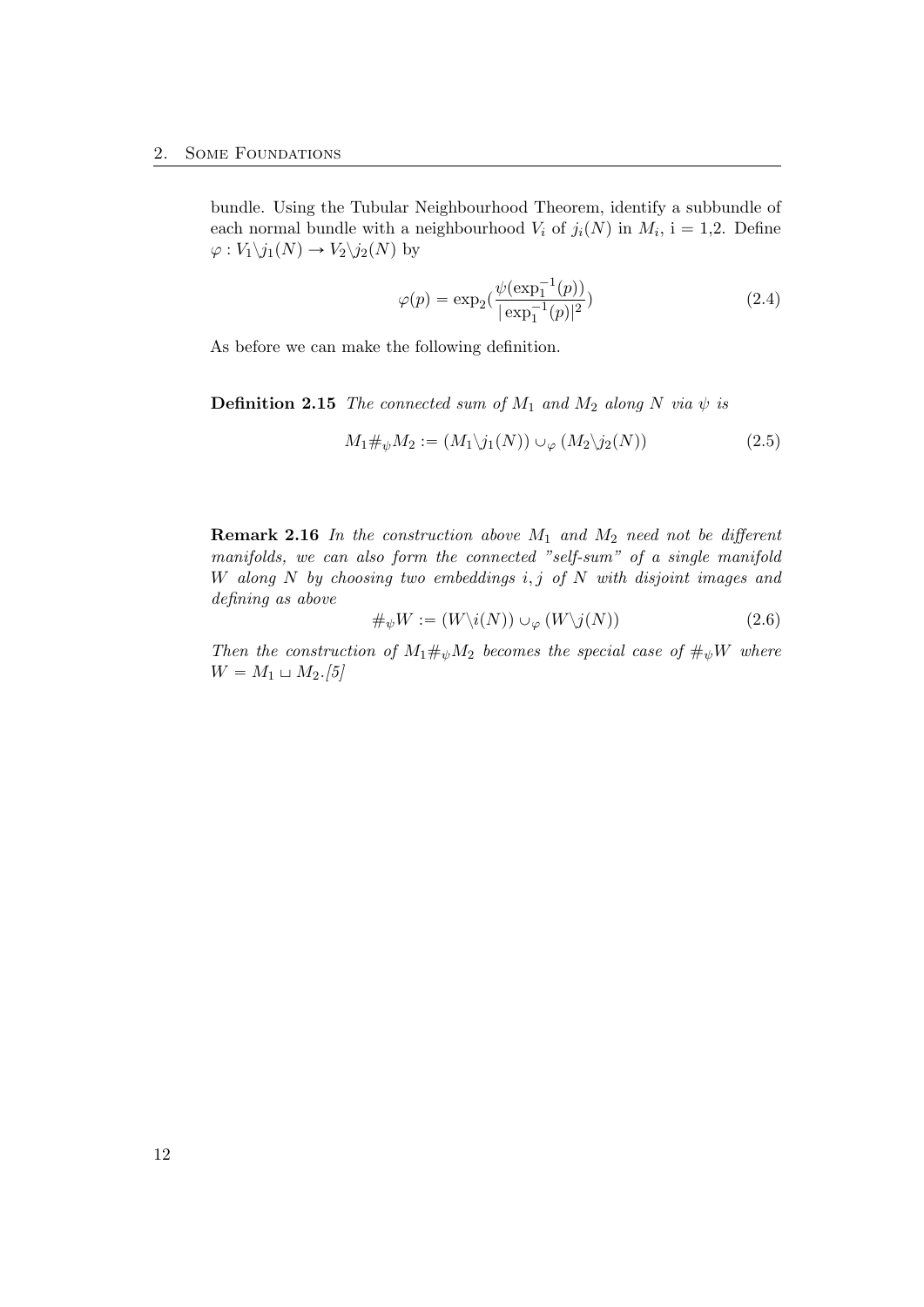## <span id="page-18-0"></span>2.3 Implications for Symplectic Geometry

We claim that any area form  $\omega$  on a 2-manifold M is automatically a symplectic form. Indeed, we have that it is obviously a 2-form and closed for dimensional reasons, and non-degeneracy follows immediately from the fact that  $\omega$  is non-vanishing as a volume form. Hence we obtain with the orientation on the "discarded" 2-sphere automatically a symplectic form on  $S^2$ . Now we consider the case where  $n > 1$ .

**Lemma 2.17** Let  $(M, \omega)$  be a symplectic manifold of dimension  $2n$ . Then  $\omega^n$ is a volume form.

**Proof**  $\omega^n$  is obviously of top degree, thus we only have to show that it is non-vanishing for all  $p \in M$ . Choose a coordinate chart  $(U, x_1, y_1, \ldots, x_n, y_n)$ non-vanishing for all  $p \in M$ . C.<br>such that we can write  $\omega = \sum_{i=1}^{n}$  $\sum_{i=1}^n dx_i \wedge dy_i$  on U. Then we have

$$
\omega^n = n!(dx_1 \wedge dy_1 \wedge \ldots \wedge dx_n \wedge dy_n)
$$

This is evidently nondegenerate and we obtain the claim.  $\Box$ 

**Lemma 2.18** Let  $(M^{2n}, \omega)$  be a symplectic manifold. If M is closed, then the de Rham cohomology class  $[\omega] \in H_{dR}^2(M)$  is nontrivial.

**Proof** From the previous lemma we know that  $\omega^n$  is a volume form on M. Assume  $[\omega^n] = 0$ , i.e.,  $\omega^n = d\xi$  for some  $\xi \in \Omega^{2n-1}(M)$ . As M is compact, we can integrate  $\omega^n$  over M:

$$
0 \neq \int_M \omega^n = \int_M d\xi = \int_{\partial M} \xi = 0
$$

where the third equality is due to Stokes' Theorem and the fourth due to the fact that  $\partial M = \emptyset$ . This contradiction shows that  $\left[\omega^n\right] \neq 0$ . Assume now  $\omega$  is exact,  $\omega = d\nu$ . Then  $\omega^n = (d\nu)^n = d(\nu \wedge (d\nu)^{n-1})$ . This contradicts the fact that  $\left[\omega^n\right] \neq 0$ . Hence  $\omega$  is not exact.

From the last lemma it follows immediately that we cannot have a symplectic form on spheres  $S^{2n}$  with  $n > 1$ , because these spheres have vanishing cohomology groups in dimension 2. This makes it obvious that we cannot apply the connected sum operation in the symplectic category and expect it to be well-defined. To avoid this problem, the fiber connected sum glues along the fibers of the normal bundles instead of collars. For the same reason as argued above, this restricts the summation to codimension 2 submanifolds.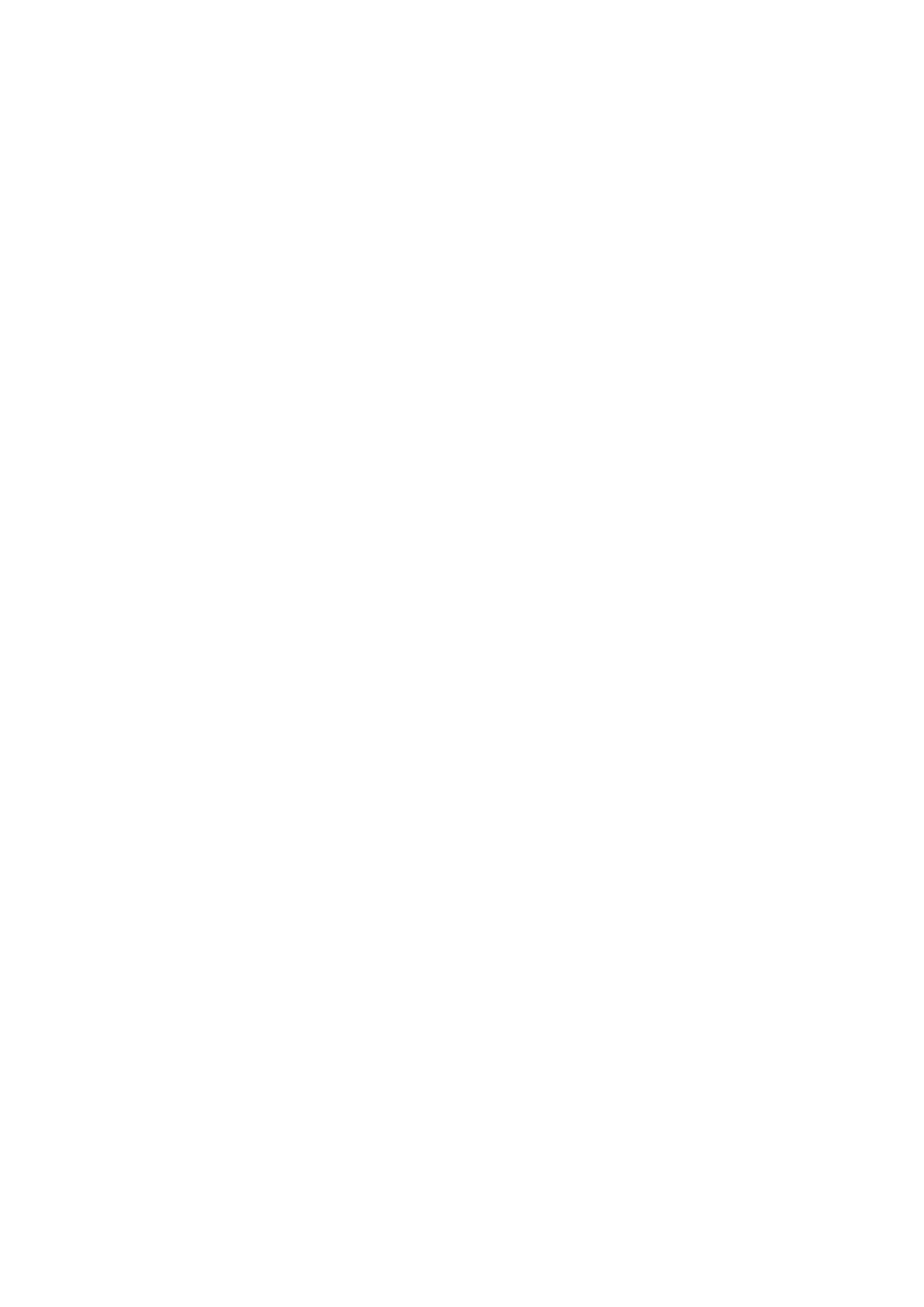Chapter 3

# <span id="page-20-0"></span>An Explicit Example

## <span id="page-20-1"></span>3.1 Blowing Up and Down

#### <span id="page-20-2"></span>3.1.1 The Complex Blow Up

We are going to investigate the connection between the fiber connected sum and the symplectic blow up. More explicitly, we will show that, in dimension 4, the fiber connected sum with  $({\mathbb{C}}P^2,{\mathbb{C}}P^1)$  is the inverse operation of the symplectic blow up at a point.

Before we describe the symplectic blow up, we will consider the complex blow up at a point, following the chronological order these constructions were discovered.

The complex blow up (at a point and along a submanifold) is used in algebraic geometry to create divisors and resolve singularities.

We first describe the complex blow up of  $\mathbb{C}^n$  at the origin and then consider a complex manifold.

**Definition 3.1** The complex blow up  $\tilde{\mathbb{C}}^n$  of  $\mathbb{C}^n$  at the origin is defined by

$$
\tilde{\mathbb{C}}^n := \{ ([z], w) \in \mathbb{C}P^{n-1} \times \mathbb{C}^n : z_i w_j = w_i z_j, i, j = 0, \cdots, n-1 \}
$$
(3.1)

We have two maps induced by the projections onto the respective factor, namely

$$
\pi': \tilde{\mathbb{C}}^n \to \mathbb{C}P^{n-1} : ([z], w) \mapsto [z] \tag{3.2}
$$

$$
\pi'': \tilde{\mathbb{C}}^n \to \mathbb{C}^n : ([z], w) \mapsto w \tag{3.3}
$$

Then  $\pi'$  exhibits  $\tilde{\mathbb{C}}^n$  as the tautological line bundle L over  $\mathbb{C}P^{n-1}$ , whose fiber over each point  $[z] \in \mathbb{C}P^n$  is the line  $[z] \subset \mathbb{C}^{n+1}$  itself. This shows that  $\tilde{\mathbb{C}}^n$  is a smooth manifold. We define the exceptional divisor Z to be  $Z := \pi^{\prime\prime -1}(0)$ .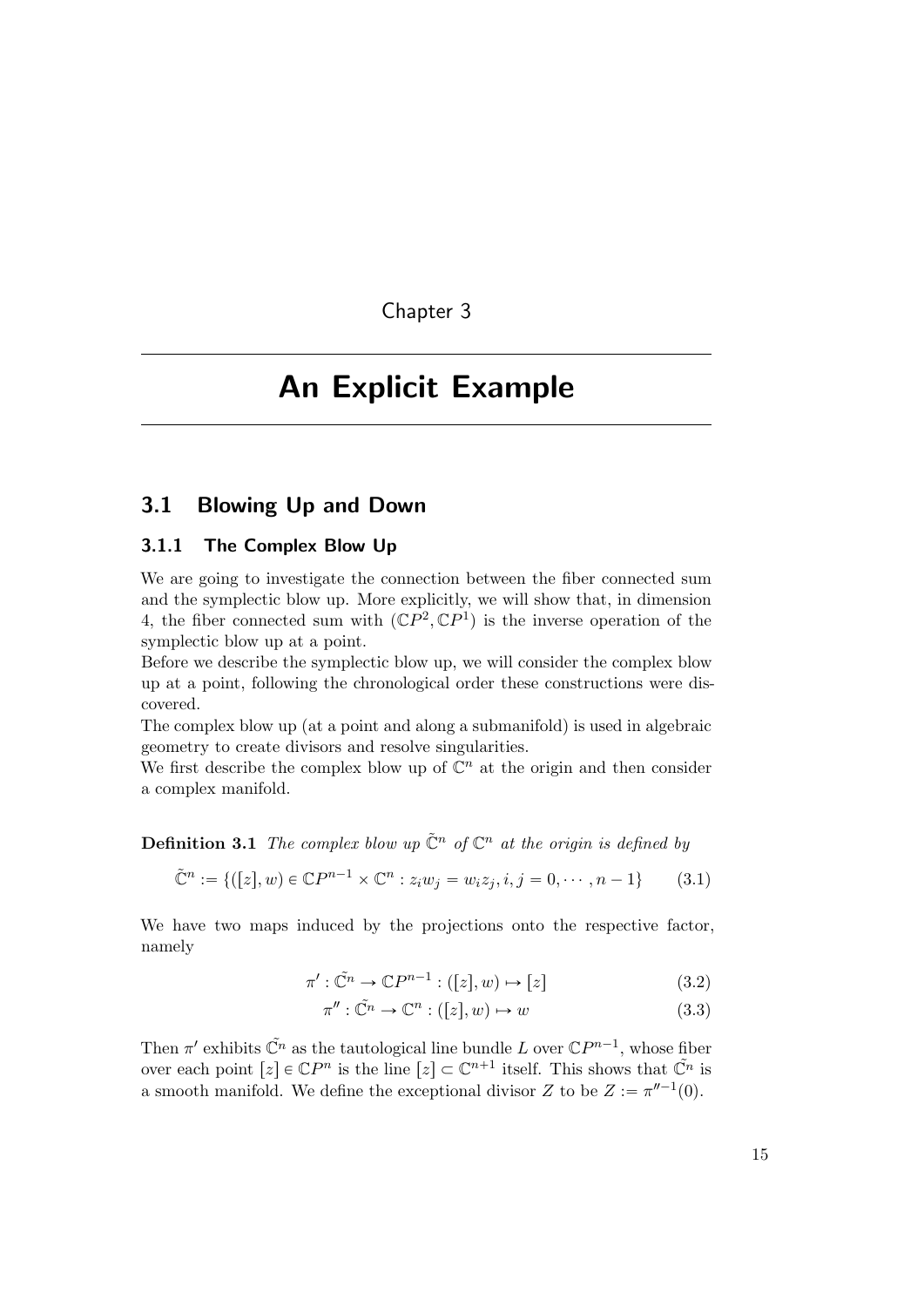**Definition 3.2** The complex blow up of M at  $p_0$  is given by

$$
\tilde{M} := (M \backslash p_0) \cup Z \tag{3.4}
$$

where  $Z := \{ \ell = [v] \subset T_{p_0}M : \ell \text{ is a 1-dimensional complex subspace, } v \in \ell \}$ } and we have a map  $\pi : M \to M$  being the identity on  $\tilde{M} \backslash Z = M \backslash \{p_0\}$  and with  $\pi(Z) = \{p_0\}.$ 

Then Z is called the exceptional divisor.

Claim  $\tilde{M}$  is a complex manifold of complex dimension n.

**Proof** Let  $\{U_{\alpha}, \varphi_{\alpha}\}\)$  be an atlas of M and by shrinking some  $U_{\alpha}$  if necessary, assume p lies in a single chart  $U := U_{\alpha_0}$ . Set  $\varphi := \varphi_{\alpha_0}$ . Without loss of generality, we may assume  $\varphi(p_0) = 0$ . We will use the complex smooth structure of  $\tilde{\mathbb{C}}^n$ . Explicitly, define for  $k = 0, \dots, n-1$ ,  $V'_k := \{([z], w) \in \tilde{\mathbb{C}}^n : z_k \neq 0\}$ and  $\psi'_k : V'_k \to \mathbb{C}^n$  by

$$
\psi'_{k}([z], w) = (\frac{z_0}{z_k}, \cdots, w_k, \cdots, \frac{z_{n-1}}{z_k}).
$$
\n(3.5)

Define  $\vartheta : \pi^{-1}(U) \to \tilde{\mathbb{C}}^n$  by

$$
\vartheta(p) := \begin{cases}\n([\varphi(\pi(p))], \varphi(\pi(p))), \ p \in \pi^{-1}(U) \setminus Z \\
([d\varphi(p_0)v], 0), \ p = [v] \in Z\n\end{cases}
$$

One checks easily that  $\vartheta$  is an embedding. Now set  $U'_k := U \cap \varphi^{-1}(\psi'_k(V'_k))$  and define charts on  $\tilde{M}$  by  $V_{\alpha} := \pi^{-1}(U_{\alpha})$  for  $\alpha \neq \alpha_0$  and  $V_k = \pi^{-1}(U'_k)$ , together with the maps  $\psi_{\alpha} = \varphi_{\alpha} \circ \pi$  on  $V_{\alpha}$ ,  $\alpha \neq \alpha_0$ , and  $\psi_k = \psi'_k \circ \vartheta$  on  $V_k$ . All maps are diffeomorphisms onto their images and hence  $\mathcal{A} = \{ (V_\alpha, \psi_\alpha) \}_{\alpha \neq \alpha_0} \cup \{ (V_k, \psi_k) \}$ is an atlas for  $M$ .

The manifold need not be complex, it suffices to have an almost complex structure. Moreover, one can even show that the construction extends to oriented (even dimensional) manifolds when one defines a complex structure compatible with the orientation near the blow up locus. Another proposition asserts that  $\tilde{M}$  is diffeomorphic to the connected sum of  $M$  with the complex projective plane given the opposite orientation,  $M \# \overline{\mathbb{C}P^n}$ . We will prove it in dimension 4, with the help of the next two lemmas.

**Lemma 3.3** The normal bundle of  $\mathbb{C}P^1$  in  $\mathbb{C}P^2$  is isomorphic to  $L^*$ .

**Proof** Let h be the Poincaré dual of  $\mathbb{C}P^1$  in  $\mathbb{C}P^2$ . We claim that h is the Euler class (or first Chern class) of the line bundle  $H^1 = \{[z_0 : z_1 : z_2; \zeta] \in$  $\mathbb{C}P^2 \times \mathbb{C} : [z_0 : z_1 : z_2; \zeta] = [\lambda z_0 : \lambda z_1 : \lambda z_2; \lambda \zeta]$ . Too see that, consider the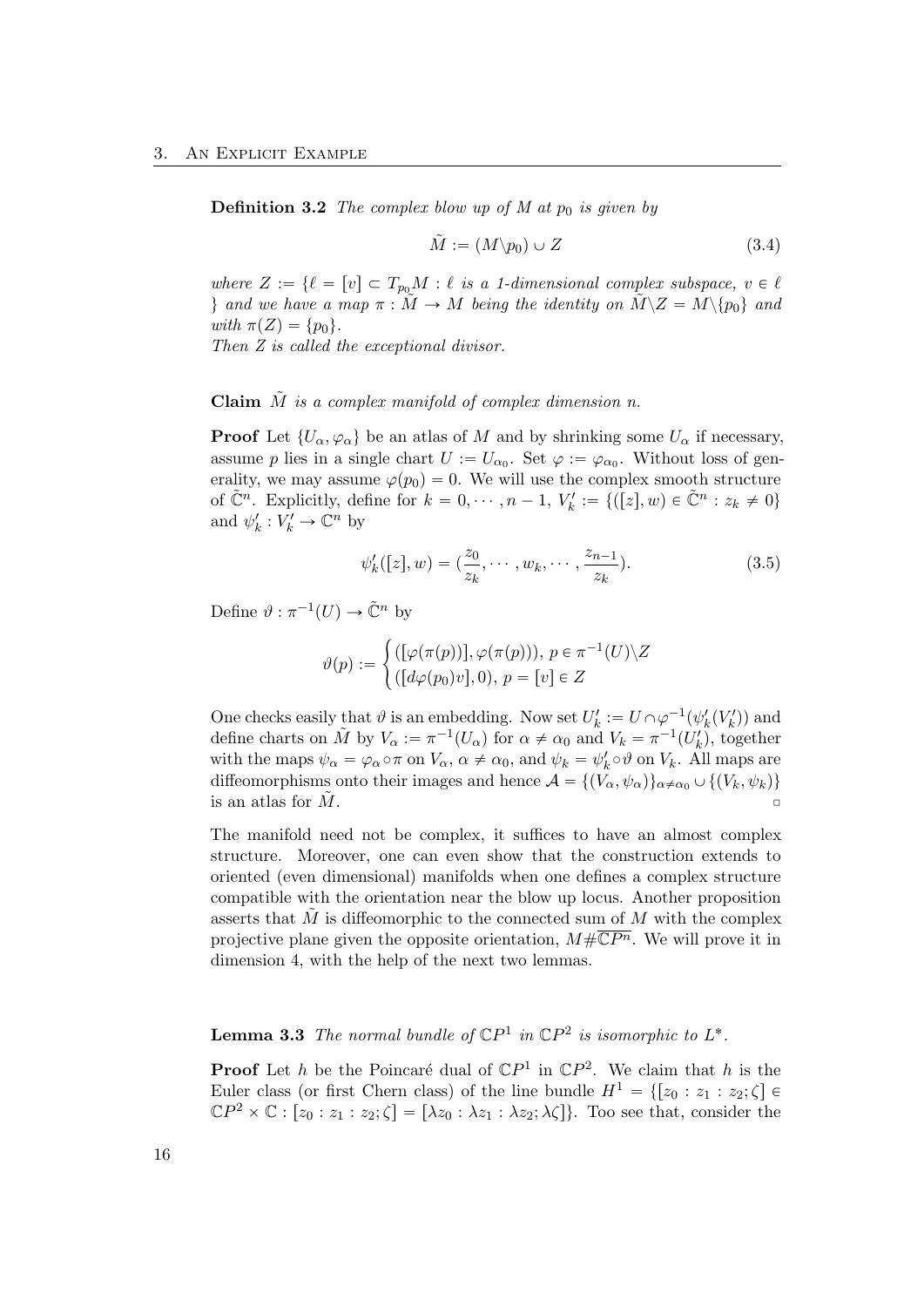section  $s([z_0 : z_1 : z_2]) := [z_0 : z_1 : z_2; z_2]$ . It is transverse to the zero section of  $H^1$  and its zero locus is  $\mathbb{C}P^1$  (if we embed  $\mathbb{C}P^1$  as usual). Hence the normal bundle  $\nu(\mathbb{C}P^1)$  is isomorphic to  $H^1$ . Moreover,  $H^1$  is isomorphic as a vector bundle to the canonical line bundle  $\text{Hom}_{\mathbb{C}}(L, \mathbb{C}) = L^*$  $\overline{\phantom{a}}$ 

**Lemma 3.4** Define  $\psi'(z_0, z_1) := [z_0 : z_1 : 1] \in \mathbb{C}P^2$  for  $(z_0, z_1) \in B_1$ . Then  $\mathbb{C}P^2\backslash\psi'(B_1)$  is diffeomorphic to a tubular neighbourhood of  $\mathbb{C}P^1$  in  $\mathbb{C}P^2$ .

**Proof** We have that  $\mathbb{C}P^2 \setminus \psi'(B_1) = \mathbb{C}P^1 \cup \{[z_0 : z_1 : 1] \in \mathbb{C}P^2 : |z_0|^2 + |z_1|^2 > \}$ 1}. Define  $\tau: L^* \to \mathbb{C}P^2$  by

$$
\tau([z_0:z_1],\lambda) = [z_0:z_1:\lambda(z_0:z_1)]
$$
\n(3.6)

This is well-defined, because if  $[z_0; z_1] = [z'_0 : z'_1]$ , then  $[z_0 : z_1 : \lambda(z_0 : z_1)] =$  $[z'_0 : z'_1 : \lambda(z'_0 : z'_1)].$  Now choose  $\varepsilon > 0$  so small that for  $|z_0|^2 + |z_1|^2 = 1$  $|\lambda(z_0, z_1)| < \varepsilon$ , then

$$
|\lambda(z_0, z_1)| = 1 \Rightarrow |z_0|^2 + |z_1|^2 > 1
$$

Then  $\tau : L^*_{\varepsilon} \to \mathbb{C}P^2 \setminus \psi'(B_1)$  is a diffeomorphism. Because  $L^*$  is isomorphic to the normal bundle of  $\mathbb{C}P^1$  in  $\mathbb{C}P^2$  and by the uniqueness of tubular neigh- $\Box$ bourhoods, the assertion follows.  $\Box$ 

Proposition 3.1.1 Let M be a complex manifold of complex dimension 2 and let  $p \in M$ . Then the complex blow up M of M at p is diffeomorphic to  $M \# \overline{\mathbb{C}P^2}$  and the diffeomorphism is orientation-preserving.

**Proof** Above we saw that  $\tilde{M}$  is a complex manifold and hence if  $\varphi: U \to \mathbb{C}^n$ is a chart on M with  $p \in U$ , we have a chart  $\tilde{\varphi} : \tilde{U} := \pi^{-1}(U) \to L$  with

$$
\tilde{\varphi}(q) = \begin{cases}\n([\varphi \circ \pi(q)], \varphi \circ \pi(q)) , \text{ if } q \in \tilde{U} \setminus Z \\
([d\varphi(p)v], 0) , \text{ if } q = [v] \in \tilde{U} \cap Z\n\end{cases}
$$

Thus Z is biholomorphic and in particular diffeomorphic to the zero section in L, that is, we can identify a tubular neighbourhood of Z in M with  $L_{\varepsilon}$ :=  $\{([z], z) \in L : |z| < \varepsilon\}$  with  $\varepsilon > 0$  sufficiently small. Let  $\Psi : L_{\varepsilon} \to V \subset M$  be that diffeomorphism. Then  $\Psi$  is orientation preserving.

The obvious evaluation gives us a nondegenerate pairing  $L_{[z]}^* \otimes L_{[z]} \to \mathbb{C}$  from which we see that  $L^* \otimes L$  is the trivial line bundle and hence  $c_1(L) = -c_1(L^*)$ . Thus we have an orientation-reversing diffeomorphism  $\Phi: L^* \to L$ . But now we are working with  $\overline{\mathbb{C}P^2}$ , hence if we let  $\nu_1$  be the normal bundle of  $\overline{\mathbb{C}P^1}$  in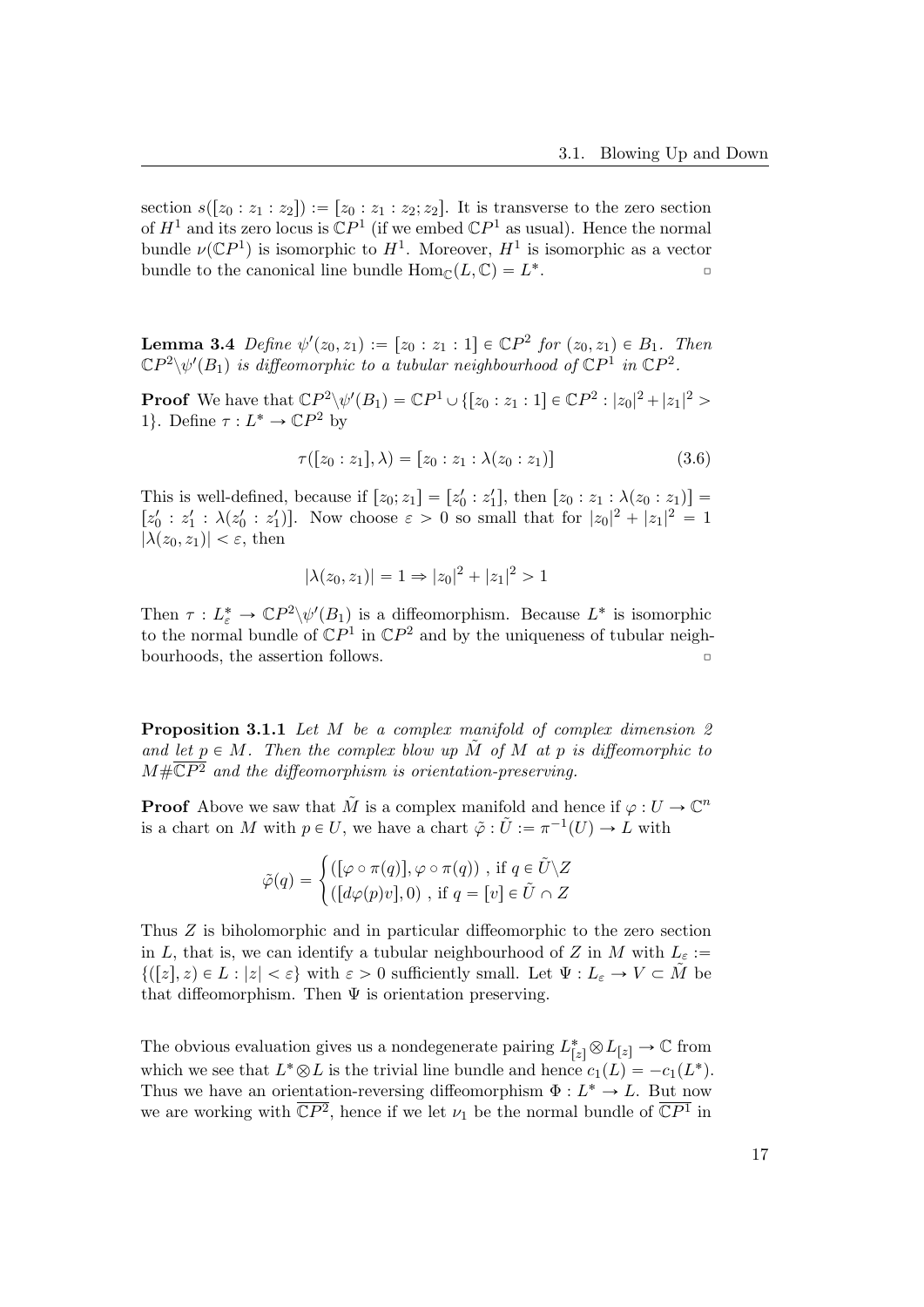$\overline{\mathbb{C}P^2}$ , we have an orientation preserving diffeomorphism  $\Phi': \nu_1 \to L$ .

Define  $\psi_2 : B_1 \to \overline{\mathbb{C}P^2}$  by  $\psi_2(z_0, z_1) = [z_0 : z_1 : 1]$ . Note that  $\psi_2$  is orientation reversing. By the lemma above, we have that  $\overline{\mathbb{C}P^2}\setminus\psi_2(B_1)$  is a tubular neighbourhood of  $\overline{\mathbb{C}P^1}$  in  $\overline{\mathbb{C}P^2}$ . Denote the diffeomorphism by  $j : \overline{\mathbb{C}P^2} \backslash \psi_2(B_1) \to (\nu_1)_{\delta}$  and shrink  $\varepsilon$  or  $\delta$  if necessary such that  $\varepsilon = \delta$ . We use  $\psi_2$  as our orientation reversing embedding and identify  $[z] \in \psi_2(B_1 \setminus \{0\})$ with  $\Psi \circ \Phi' \circ j([z])$ .

Define  $\varphi: M \# \overline{\mathbb{C}P^2} \to \tilde{M}$  to be the identity on  $M \backslash p$  and for  $[z] \in \overline{\mathbb{C}P^2} \backslash \psi_2(B_\varepsilon)$ set

$$
\varphi([z]):=\Psi\circ\Phi'\circ j([z])
$$

By the construction of the connected sum, the two definitions of  $\varphi$  agrees on the overlap and hence constitutes an orientation preserving diffeomorphism. $\Box$ 

Remark 3.5 As the notions of connected sum and orientation are also valid on topological manifolds, this proposition allows one to extend the definition of blowing up to the category of (even-dimensional) topological manifolds. Explicitly, we define the blow up  $\overline{M}$  of a topological 2n-manifold  $\overline{M}$  to be

 $\tilde{M} := M \# \overline{\mathbb{C}P^n}$ 

#### <span id="page-23-0"></span>3.1.2 The Symplectic Blow Up

We now describe the symplectic blow up.<sup>[1](#page-23-1)</sup>

Let  $(M^{2n}, \omega)$  be a closed symplectic manifold and let  $p \in M$  be a point. Identify an open neighbourhood  $U$  of  $p$  symplectically with an open neighbourhood V of  $0 \in \mathbb{C}^n$  where  $\mathbb{C}^n$  carries the standard symplectic structure  $\omega_0$ . This is equivalent to choosing a symplectic embedding  $i'_r : B_r := B^{2n}(r) \to M$ . Using the symplectic ball extension theorem, extend this embedding to a symplectic embedding  $i_r : B_{r+\delta} \to M$ .

Recall the tautological line bundle  $L := \{([z], w) \in \mathbb{C}P^{n-1} \times \mathbb{C}^n : z_iw_j = z_jw_i\}$ with the projections  $\pi': L \to \mathbb{C}P^{n-1}$  and  $\pi'': L \to \mathbb{C}^n$ . We obtain a family of symplectic forms  $\omega_{\lambda} := \pi''^* \omega_0 + \lambda^2 \pi'^* \omega_{FS}, \lambda > 0$ . Denote by  $\tilde{B}_r := (\pi'')^{-1}(B_r)$ and by  $\tilde{B}_\delta := (\pi'')^{-1}(B_\delta)$ . Note that  $(\pi'')|_{L\setminus 0} : L\setminus 0 \to \mathbb{C}^n\setminus 0$  is a diffeomorphism.

**Lemma 3.6**  $(\tilde{B}_{\delta} \backslash Z, \omega_r)$  is symplectomorphic to  $(B_{\delta+r} \backslash B_r, \omega_0)$ .

<span id="page-23-1"></span> $1$ Much of this description was inspired by Jonny Evan's lecture on the symplectic blow up [\[4\]](#page-52-7) and by chapter 7 in Introduction to Symplectic Topology [\[15\]](#page-53-1).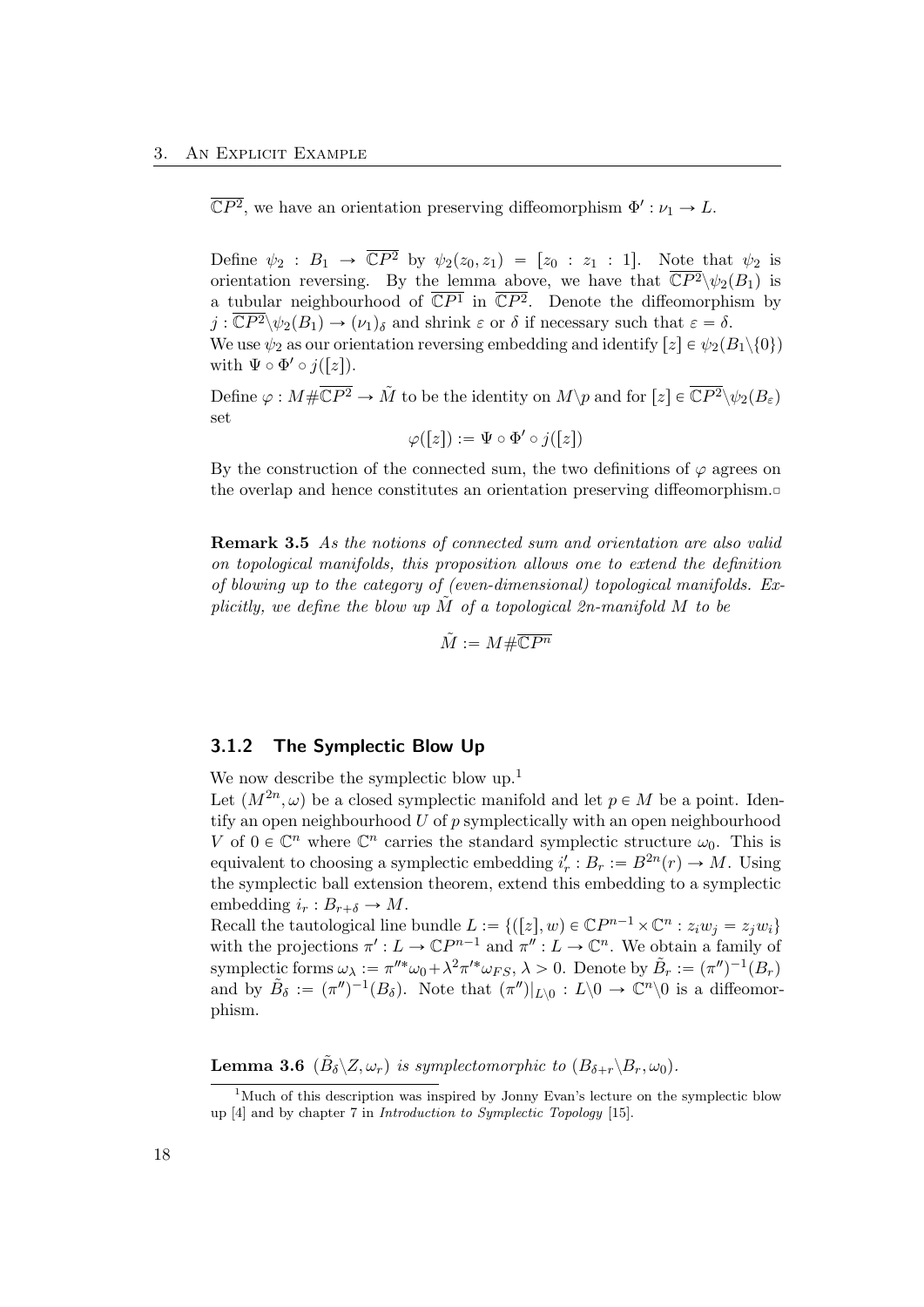**Proof** Let  $pr : \mathbb{C}^n \setminus 0 \to \mathbb{C}P^{n-1}$  be the usual projection. Consider  $\rho :=$  $\frac{i}{2}\partial\bar{\partial}\log(|z|^2)$ . We will show that  $pr^*\omega_{FS} = \rho$ . The Fubini-Study form on  $\frac{1}{2}$  to  $\log(|z|)$ . We will show that  $p_1 \omega_F s - p$ . The Fubili-Study form on<br>the usual coordinate chart  $U_l = \{[z] \in \mathbb{C}P^{n-1} : z_l \neq 0\}$  is given by  $\rho_l :=$ i  $\frac{i}{2\pi}\partial\bar{\partial}\log(\theta)$  $\sum_{k=0}^{n-1} |z_k|^2$  $\frac{1}{|z_l|^2}$ ). Above equality holds if and only if it holds on every coordinate chart, hence we can assume we are working on  $U_l$  for some  $0 \leq l \leq$  $n - 1$ . Computing this, we obtain

$$
\omega_{FS} = \frac{i}{2\pi} \Big( \frac{\sum_{j=0}^{n-1} dz_j \wedge d\bar{z}_j}{\sum_{j=0}^{n-1} |z_j|^2} - \frac{\sum_{j=0}^{n-1} \bar{z}_j dz_j \wedge z_j d\bar{z}_j}{(\sum_{j=0}^{n-1} |z_j|^2)^2} \Big)
$$

The dependence on  $z_l$  vanishes (as it better do for  $\omega_{FS}$  to be well-defined on all of  $\mathbb{C}P^{n-1}$  and this term is exactly equal to  $\rho$  apart from the domain which is rectified by the pullback  $pr^*$ .

Define  $F' : B_\delta \backslash 0 \to B_{\delta+r} \backslash B_r$  by  $F(z) = z$  $1 + \frac{r^2}{z^2}$  $rac{r^2}{z^2}$ . Then

$$
F'^* \omega_0 = \frac{i}{2} \sum_{k=0}^{n-1} F'^* dz_k \wedge F'^* d\bar{z}_k = \frac{i}{2} \sum_{k=0}^{n-1} [(1 + \frac{r^2}{|z|^2}) dz_k \wedge d\bar{z}_k - \frac{r^2}{|z|^4} \sum_{l=0}^{n-1} dz_k \wedge d\bar{z}_k]
$$
  
= 
$$
\frac{i}{2} \sum_{k=0}^{n-1} [dz_k \wedge d\bar{z}_k - \frac{r^2}{|z|^4} \sum_{l=0}^{n-1} dz_k \wedge d\bar{z}_k + \frac{r^2}{|z|^2} dz_k \wedge d\bar{z}_k] = \frac{i}{2} \partial \bar{\partial} (|z|^2 + r^2 \log(|z|^2)) = \omega_0 + r^2 pr^* \omega_{FS}
$$

Now we can pull back by  $(\pi''|_{\tilde{B}_\delta \setminus Z})^{-1}$  to obtain the claim. For later reference set  $F := F' \circ \pi''|_{\tilde{B}_\delta \setminus Z}$ . ˝

**Definition 3.7** Define the symplectic blow up  $\tilde{M}$  of weight r of M at p to be

$$
\tilde{M} := (M \backslash i_r(B_r)) \cup_{i_r \circ F} \tilde{B}_{\delta} \tag{3.7}
$$

where  $F$  is the symplectomorphism from the lemma above. Then the symplectic forms agree on the overlap and we have a well-defined symplectic form  $\tilde{\omega}$ on the blow up.

Define a map  $\pi_M : \tilde{M} \to M$  by letting it be the identity on  $M \setminus i(B_r)$ , for  $p' \in \tilde{B}_{\delta} \backslash Z$ , set  $\pi_M(p') = i_r(F(p'))$  and, for all  $p' \in Z$ , set  $\pi_M(p') = i_r(0) = p$ . Then  $\pi_M$  is smooth and  $\pi_M^*\omega$  is a closed 2-form on  $\tilde{M}$ . This allows us a nicer description of the cohomology class of  $\tilde{\omega}$  in terms of  $\pi_M^*[\omega]$  and Z. From now on we assume our manifold to have real dimension 4.

**Lemma 3.8** The cohomology class of the symplectic form  $\tilde{\omega}$  is given by  $|\tilde{\omega}| =$  $\pi_M^*[\omega] - r^2 \pi[\tau_Z]$  where  $[\tau_Z]$  denotes the Poincaré dual of  $[Z]$  in  $\tilde{M}$ .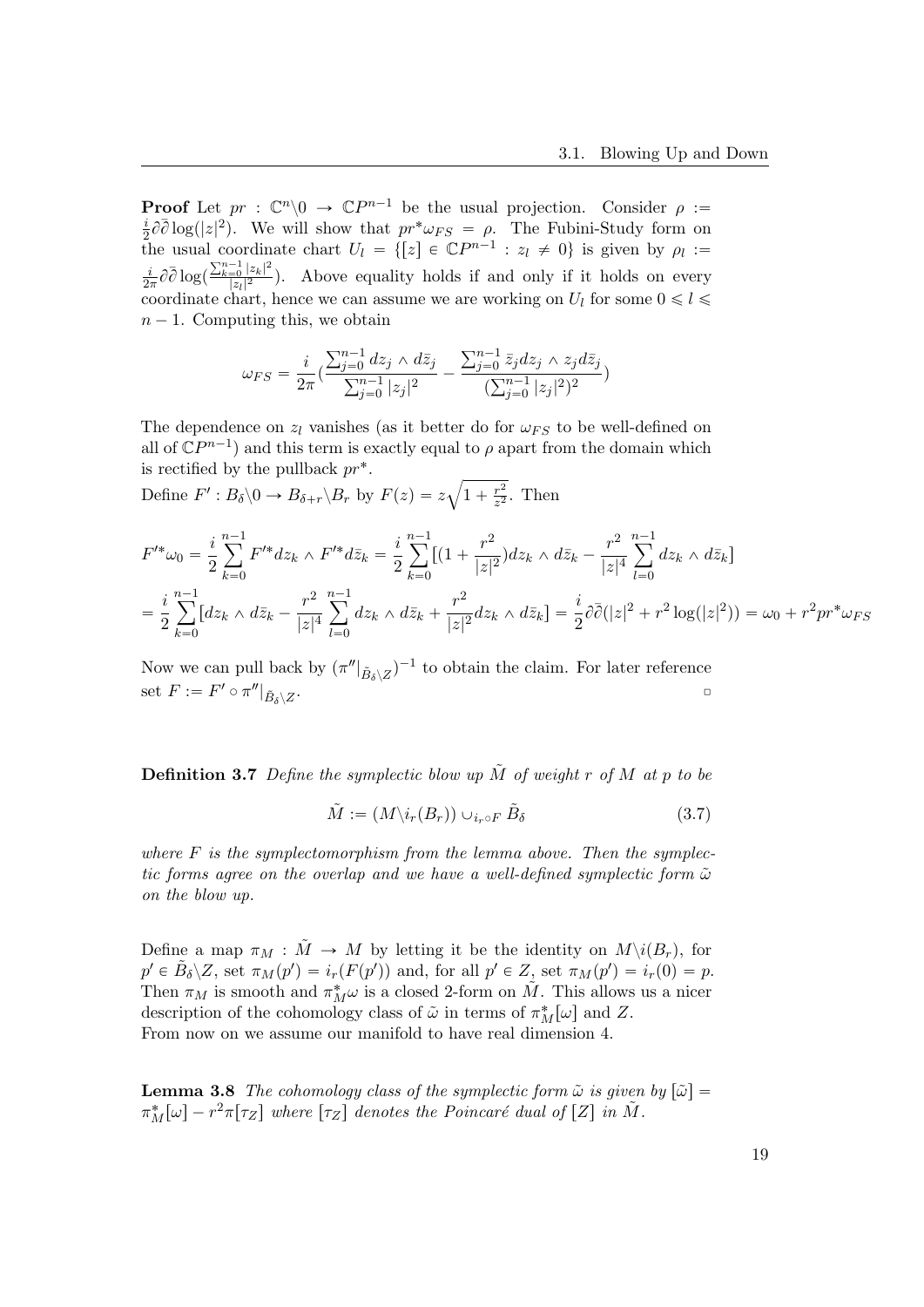**Proof** We use the Mayer-Vietoris sequence to show that  $H^2(\tilde{M}) \cong H^2(M) \oplus$  $H^2(Z)$ . Write  $\tilde{M} = M \setminus i(B_r) \cup \tilde{B}_\delta$  and set  $N := M \setminus i(B_r)$ . We then have an exact sequence

$$
\cdots \to H^{k-1}\left(N \cap \tilde{B}_{\delta}\right) \to H^{k}\left(\tilde{M}\right) \to H^{k}\left(N\right) \oplus H^{k}\left(\tilde{B}_{\delta}\right) \to H^{k}\left(N \cap \tilde{B}_{\delta}\right) \to \cdots
$$

Now  $N \cap \tilde{B}_\delta = i(B_{r+\delta}) \setminus i(B_r)$  which is homotopy equivalent to  $S^3$ ,  $\tilde{B}_\delta$  deformation retracts onto Z and hence for  $k = 2$ , we have ´ ¯

$$
0 \to H^2\left(\tilde{M}\right) \to H^2\left(N\right) \oplus H^2\left(Z\right) \to 0\tag{3.8}
$$

Now another simple Mayer-Vietoris argument shows that  $H^k(N) = H^k(M)$ for  $k \neq 4$ .

Because  $\tilde{\omega} = \pi_M^* \omega$  on  $M \setminus i(B_r)$  and because  $[\tau_Z]$  generates  $H^2(Z)$ , we have that  $[\tilde{\omega}] = \pi_M^*[\omega] + a[\tau_Z]$ , where  $a = \int_Z \tilde{\omega}$ . But the explicit description of  $\tilde{\omega}$ on  $\tilde{B}_\delta$  gives us

$$
a = \int_{Z} \tilde{\omega} = r^2 \int_{Z} \pi'^* \omega_{FS} = r^2 \pi Z \cdot Z \int_{\mathbb{C}P^1} \omega_{FS} = -r^2 \pi \tag{3.9}
$$

where the last equation will be proved in the next lemma and we assume that where the last equation will be proved in the next lemma and we assume that the Fubini Study metric  $\omega_{FS}$  is so scaled that  $\int_{\mathbb{C}P^1} \omega_{FS} = \pi$ .

#### **Lemma 3.9** Z has self-intersection number -1 in  $\tilde{M}$ .

**Proof** We only have to show that Z has self-intersection number -1 in  $\tilde{B}_{\delta}$ , respectively L. But Z is the zero section of L, hence  $Z \cdot Z$  is simply the Euler number of L. Consider the smooth section  $s : \mathbb{C}P^1 \to L$  given by  $s([z_0:z_1]):=([z_0:z_1],(\frac{|z_0|^2}{|z|^2})$  $rac{z_0|^2}{|z|^2}, \frac{\bar{z}_0z_1}{|z|^2}$  $(\frac{\bar{z}_0 z_1}{|z|^2})$ ). Then  $s^{-1}(0) = \{ [0:1] \}$  and

$$
Ds([0:1]) = (d\bar{z}_0)_{[0:1]}
$$

which is orientation reversing. Thus the index of s at  $\lceil 0 : 1 \rceil$  is -1 and the  $\Box$  assertion follows.

We will sum along the exceptional divisor  $Z$  with  $\mathbb{C}P^2$ . In the next section we will check the requirements explicitly.

Before we start, we have to consider the issue of volume. As M and  $\mathbb{C}P^2$ are closed manifolds, the second power of their respective symplectic forms constitutes a volume form, as does the second power of the symplectic form on the blow up. For the manifold after the fiber connected sum to be symplectomorphic to  $M$ , we need them to have the same volume (with respect to their respective symplectic structure). This can be achieved by scaling the symplectic form on  $\mathbb{C}P^2$  accordingly, to determine by what constant we need to determine the volume lost during the blow up.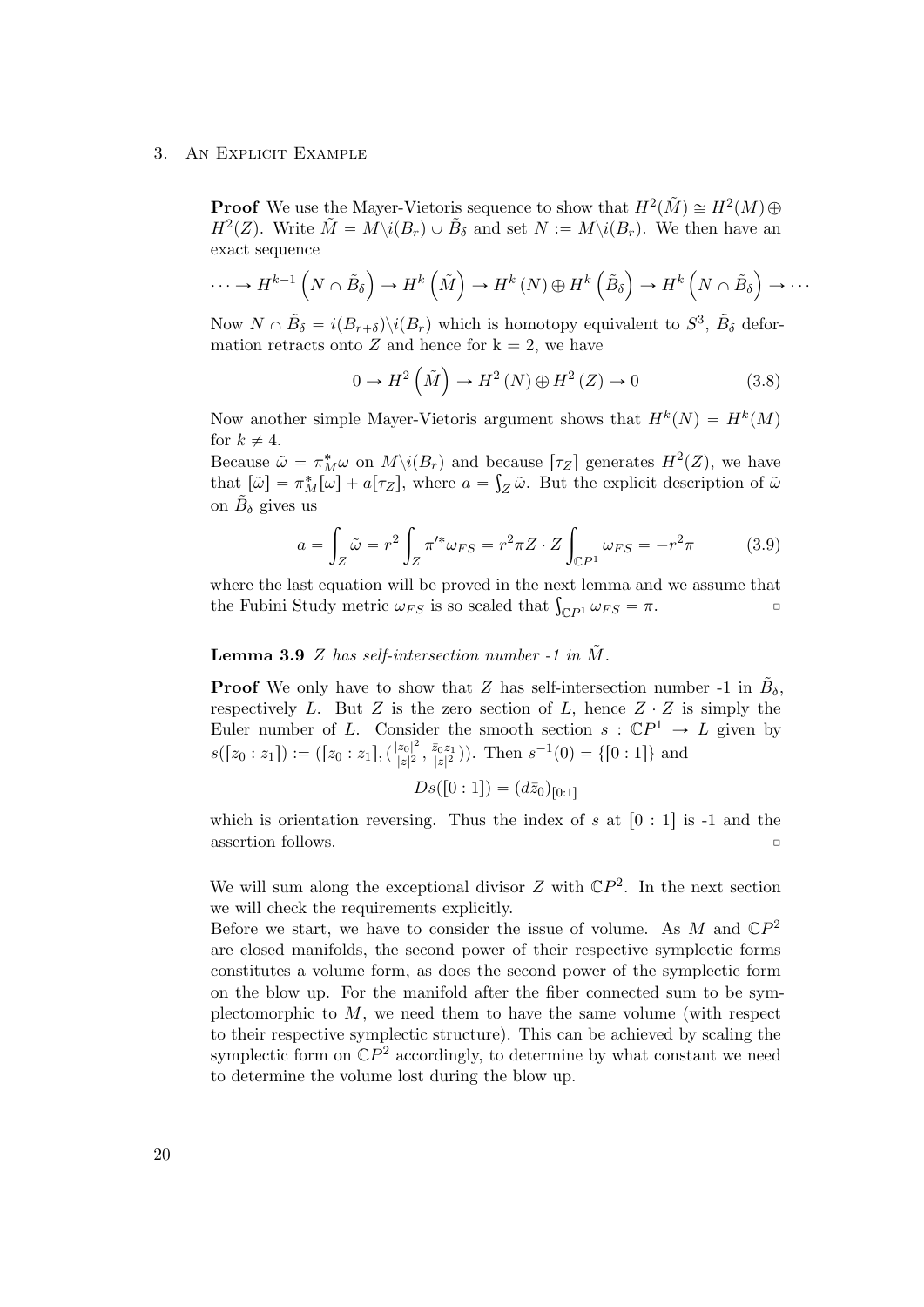**Lemma 3.10** The volume of the blow-up  $\tilde{M}$  is given by the formula [\[12,](#page-53-5) p.4]

$$
\int_{\tilde{M}} \tilde{\omega}^2 = \int_M \omega^2 - r^4 \pi^2 \tag{3.10}
$$

Proof Inded, we have that

$$
\int_{\tilde{M}} \pi_M^* \omega \wedge \tau_Z = \int_Z \pi_M^* \omega = 0
$$

and hence

$$
\int_{\tilde{M}} \tilde{\omega}^2 = \int_{\tilde{M}} (\pi_M^* \omega - r^2 \pi \tau_Z)^2 = \int_{\tilde{M}} \pi_M^* (\omega \wedge \omega) + r^4 \pi^2 \int_Z \tau_Z
$$

$$
= \int_M \omega^2 + r^4 \pi^2 Z \cdot Z = \int_M \omega^2 - r^4 \pi^2
$$

## <span id="page-26-0"></span>3.2 Fiber Connected Sum of the Blow Up with  $({\mathbb{C}}P^2,{\mathbb{C}}P^1)$

The aim of this subsection is to establish that the blow down of  $\tilde{M}$  along the exceptional divisor is symplectomorphic to the symplectic sum of  $\tilde{M}$  with  $\mathbb{C}P^2$ along  $\mathbb{C}P^1$ .

#### <span id="page-26-1"></span>3.2.1 Outline of the General Construction

We will briefly outline the construction. A more detailed description can be found in the appendix.

Let  $(M^n, \omega_M)$  and  $(N^{n-2}, \omega_N)$  be two closed symplectic manifolds. Assume we have two symplectic embeddings  $j_1 : N \hookrightarrow M$  and  $j_1 : N \hookrightarrow M$ . We require them to have disjoint image and that the normal bundles  $\nu_1$  of  $j_1(N)$  and  $\nu_2$ of  $j_2(N)$  have opposite Euler classes, i.e.,  $e(\nu_1) = -e(\nu_2)$ . This is of course satisfied if they have trivial normal bundles. This condition guarantees the existence of an orientation-reversing bundle isomorphism  $\psi : \nu_1 \to \nu_2$ . With the help of Čech cohomology one can find an SO(2)-vector bundle  $E \to N$ such that  $e(E) = e(\nu_1)$ . We build a 2-sphere S from a subbundle of E together with the same subbundle but opposite orientation by clutching and then identify tubular neighbourhoods of  $j_1(N)$  and  $j_2(N)$  symplectically with the north and south pole of S respectively (after we perturb  $\omega_M$  slightly near  $j_2(N)$ ). This sphere is then used to symplectically identify a small neighbourhood of  $j_1(N)$  with one of  $j_2(N)$ . One can show that the perturbed symplectic form induces a family of isotopic symplectic forms on the manifold  $\#_{\psi}M$  obtained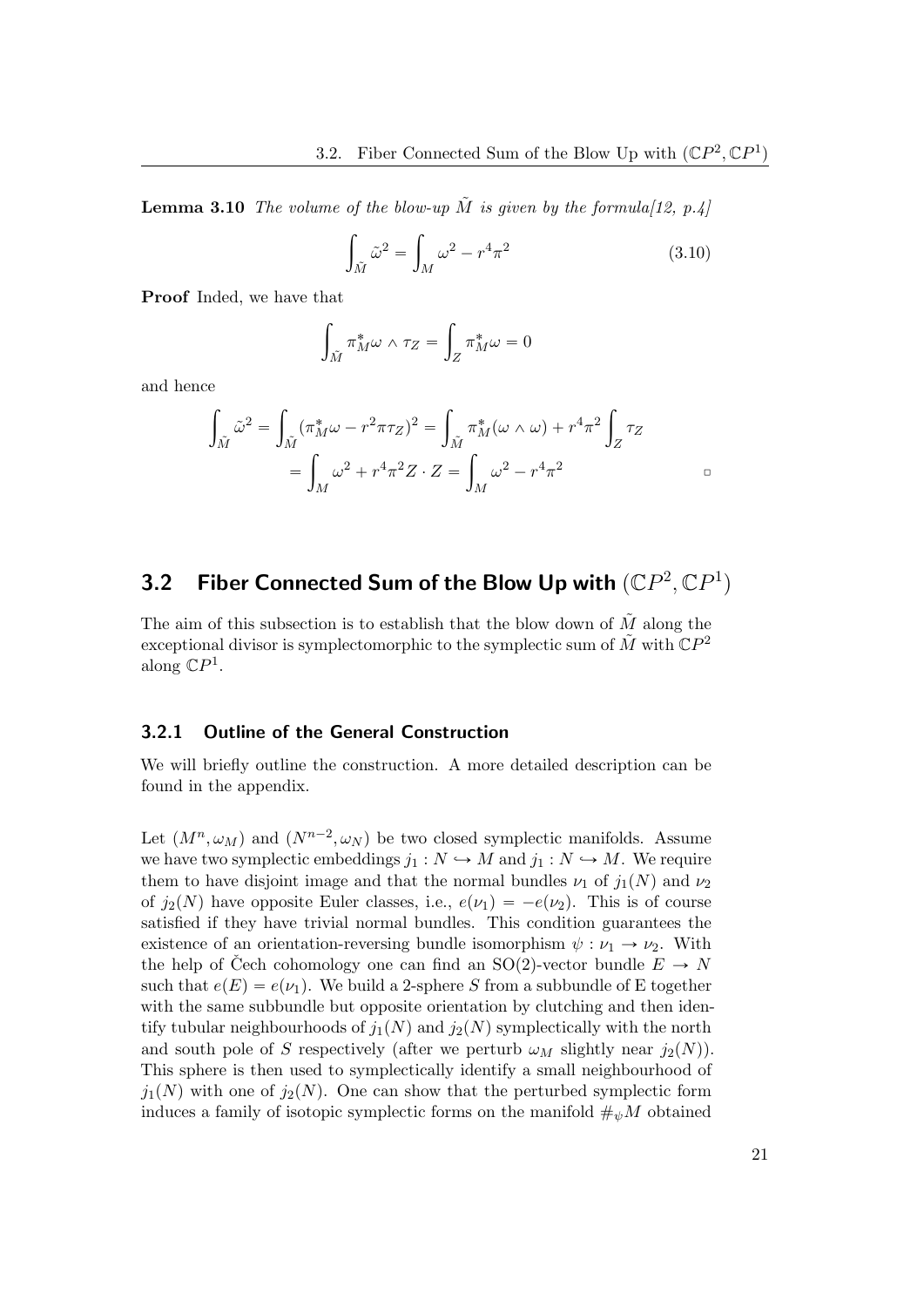from M by gluing the neighbourhoods via S.

The perturbation of  $\omega_M$  can be kept as localised as one wishes and the embedding  $j_1(N)$  is not affected by it. It is necessary as the identification of  $j_2(N)$ with the north pole of  $S$  is in general not symplectic.

#### <span id="page-27-0"></span>3.2.2 The Summation

We now check explicitly the requirements stated by the main theorem. First of all, the normal bundles of the embeddings of  $\mathbb{C}P<sup>1</sup>$  need have inverse Euler classes. We have seen in lemma 3.3 that  $\nu(\mathbb{C}P^1)$  is isomorphic to  $L^*$  as an oriented line bundle and by construction  $\nu(Z) = L$ , hence this condition is satisfied.

Let  $(\mathbb{C}P^2, r^2\omega_{FS})$  be the complex projective space with the scaled symplectic form and  $(N, \omega_N) := (\mathbb{C}P^1, r^2\omega_{FS})^2$  $(N, \omega_N) := (\mathbb{C}P^1, r^2\omega_{FS})^2$  $(N, \omega_N) := (\mathbb{C}P^1, r^2\omega_{FS})^2$  and define  $W := \tilde{M} \sqcup_{\vartheta} \mathbb{C}P^2$ . We have the two symplectic embeddings  $j_1 : \mathbb{C}P^1 \to \mathbb{C}P^2$  and  $j_2 : \mathbb{C}P^1 \to \tilde{B}_\delta \subset \tilde{M}$ , where

$$
j_1([z_0:z_1]) = [z_0:z_1:0]
$$

and

$$
j_2([z_0:z_1]) = ([z_0:z_1],0).
$$

Then  $\nu_1 = H^1$  and  $\nu_2 = L$  (with the opposite orientation), so we can set  $\vartheta([z_0 : z_1; \xi]) := ([z_0 : z_1], (\xi z_0, \xi z_1)).$ 

Scaling the fiber metrics on  $H^1$  and L if necessary, we may assume  $\nu_2^0$  =  $(\nu_2)_{\pi^{-1/2}}$  is diffeomorphic to  $\tilde{B}_\delta$ , so we can set  $V_2 = \tilde{B}_\delta$ . Let  $V_1$  be a tubular neighbourhood of  $\mathbb{C}P^1$  in  $\mathbb{C}P^2$  diffeomorphic to  $(\nu_1)_{\pi^{-1/2}}$  (with the induced metric). It is obvious that one can extend the embedding of  $\nu_1^0$  to an embedding of  $\nu_1 = H^1$ . In the case of  $\nu_2$ , one uses a chart on  $\tilde{M}$  containing the blow up locus.

On  $i_r(B_\delta \backslash B_r) \cong \tilde{B}_\delta \backslash Z$ ,  $\omega_M$  agrees with  $\omega_r = \pi'^* \omega_0 + r^2 \pi''^* \omega_{FS}$ , which is SO(2)-invariant on each fiber of  $\nu_1^0$ , and if we denote by  $\varphi_i: U_i \mathbb{C}P^1 \to \mathbb{C}$  the standard chart,  $i = 0, 1$ , we have

$$
r^{2} \int_{(\nu_{2})_{[z_{0}:1]}} \omega_{FS} = r^{2} \int_{(\nu_{2})_{[z_{0}:1]}} \varphi_{1}^{*} \omega_{0} = r^{2} \int_{|z| < (r+\delta)} \frac{i}{2} dz \wedge d\bar{z} = \pi (r+\delta)^{2} r^{2}
$$

and

$$
r^{2} \int_{(\nu_{2})_{[1:z_{1}]}} \omega_{FS} = r^{2} \int_{(\nu_{2})_{[1:z_{1}]}} \varphi_{0}^{*} \omega_{0} = r^{2} \int_{|z| < (r+\delta)} \frac{i}{2} dz \wedge d\overline{z} = \pi (r+\delta)^{2} r^{2}
$$

<span id="page-27-1"></span><sup>2</sup>By a slight abuse of notation we will denote the Fubini Study form on the complex projective line and plane both by  $\omega_{FS}$ .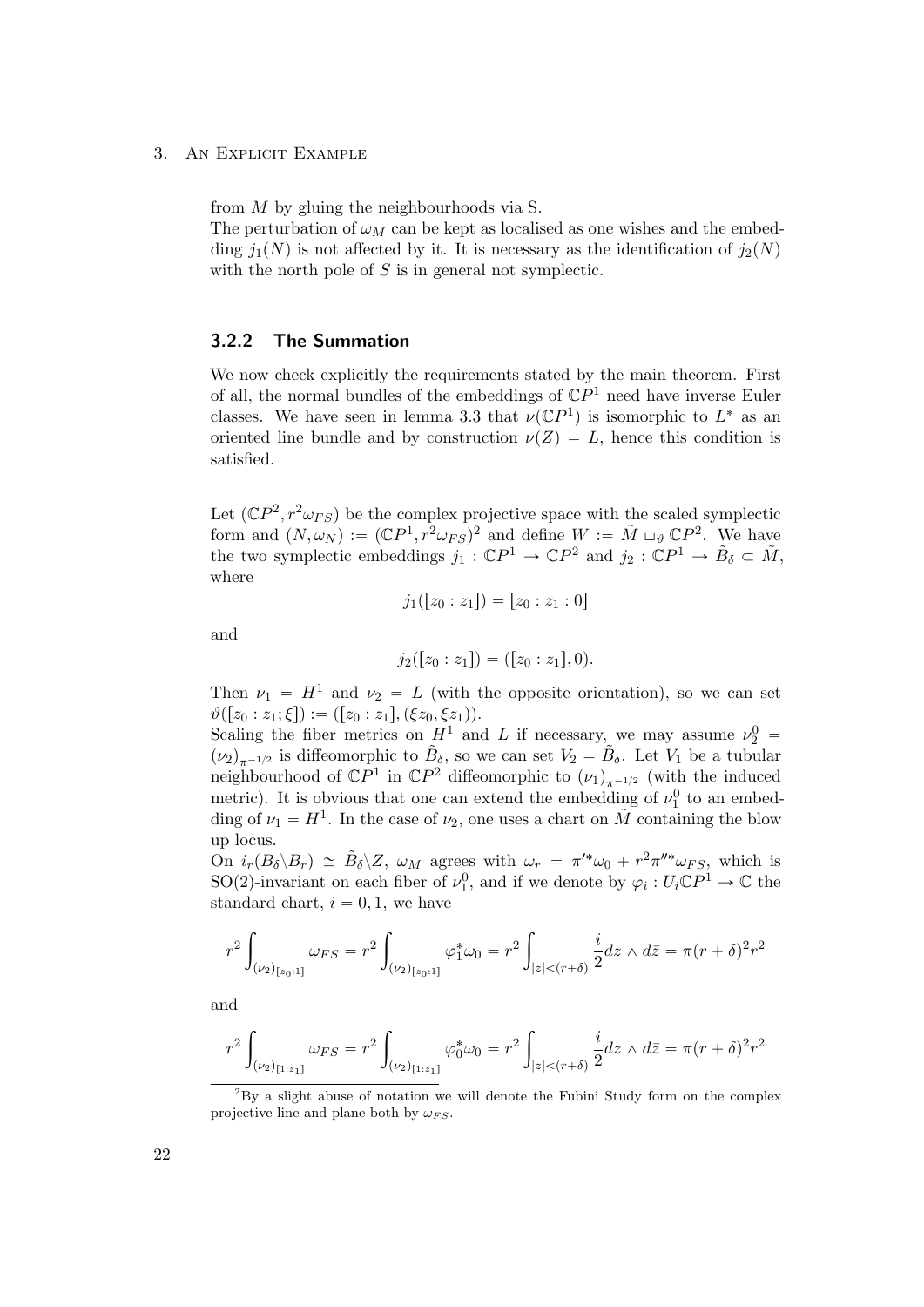Hence the area  $t_0$  of each fiber with respect to  $\omega_M$  is  $t_0 = \pi (r + \delta)^2 r^2$  and thus independent of the fiber. Therefore we have the second and third part of the theorem. The 2-form  $\zeta$  is the difference between  $\pi_M^* \omega_M$  and  $\tilde{\omega}$ , namely  $r^2(\pi')^* \tau_Z$ . It is closed and is supported in an arbitrarily small neighbourhood of  $\tilde{B}_\delta$  (as we can choose our gluing in  $\tilde{M}$  to be on an arbitrarily small collar). For the O(2)-bundle isomorphism  $\bar{\varphi}$  we can use  $\psi$ , and we let K be the empty set. Then  $\varphi([z_0 : z_1; \xi]) = \iota(\bar{\varphi}([z_0 : z_1; \xi]) = \iota([z_0 : z_1], (\xi z_0, \xi z_1)) = ([z_0 : z_1, \xi])$  $[z_1], \sqrt{\frac{1}{\pi|\xi}}$  $\frac{1}{\pi |\xi|^2} - 1(\xi z_0, \xi z_1)$  and if  $\varphi_i : U_i \subset \mathbb{C}P^1 \to \mathbb{C}$  denotes the standard chart, we have

$$
\#_{\vartheta} W = \tilde{M} \setminus Z \cup_{\varphi} \mathbb{C}P^2 =
$$

$$
((M \setminus i_r(B_r)) \cup_{i_r \circ F} (\tilde{B}_{\delta} \setminus Z)) \cup_{\varphi} \mathbb{C}P^2 = (M \setminus i_r(B_r)) \cup_{i_r \circ F \circ \varphi} \mathbb{C}P^2
$$

Let  $\omega$  be the induced symplectic form of the symplectic sum. We will not check part one of the main theorem. But we will show that M is diffeomorphic to  $\#_{\psi}W.$ 

Claim M is diffeomorphic to  $\#_w W$ 

Proof We have that

$$
\#_{\psi} W = M \backslash i_r(B_r) \cup_{i_r \circ F \circ \varphi} \mathbb{C}P^2 \backslash V \cong M \backslash i_r(B_r) \cup_{f'} B_1
$$

Indeed, by lemma 3.4, we know that  $\mathbb{C}P^2 \backslash V \cong B_1 = \{(z_0, z_1) \in \mathbb{C}^2 : |z_0|^2 +$  $|z_1|^2 \leq 1$ . If we denote by  $\tau$  this diffeomorphism, then we can set  $f' :=$  $i_r \circ F \circ \varphi \circ \tau$  to obtain the equation. Thus we replace  $i_r(B_r)$  with  $B_1$  (by appropriate gluing) which does not change the diffeomorphism type of M.  $\Box$ 

Now Gompf's result asserts that  $\omega$  is isotopic to  $\omega_M$  and hence  $(M, \omega_M)$  is symplectomorphic to  $(\#_{\psi}W, \omega)$ . This shows that the fiber connected sum of  $(\tilde{M}, Z)$  with  $(\mathbb{C}P^2, \mathbb{C}P^1)$  is the so called blow down of  $\tilde{M}$  along Z. As the name already suggests, the blow down is the inverse operation to the blow up and roughly speaking consists of cutting out the exceptional divisor and sewing a ball back in. Hence any closed symplectic manifold M of dimension 2n can be blown down as long as it contains a submanifold symplectomorphic to  $\mathbb{C}P^{n-1}$  whose normal bundle in M is the tautological line bundle. Because this reduces the second Betti number of  $M$ , one can blow down  $M$  only finitely many times.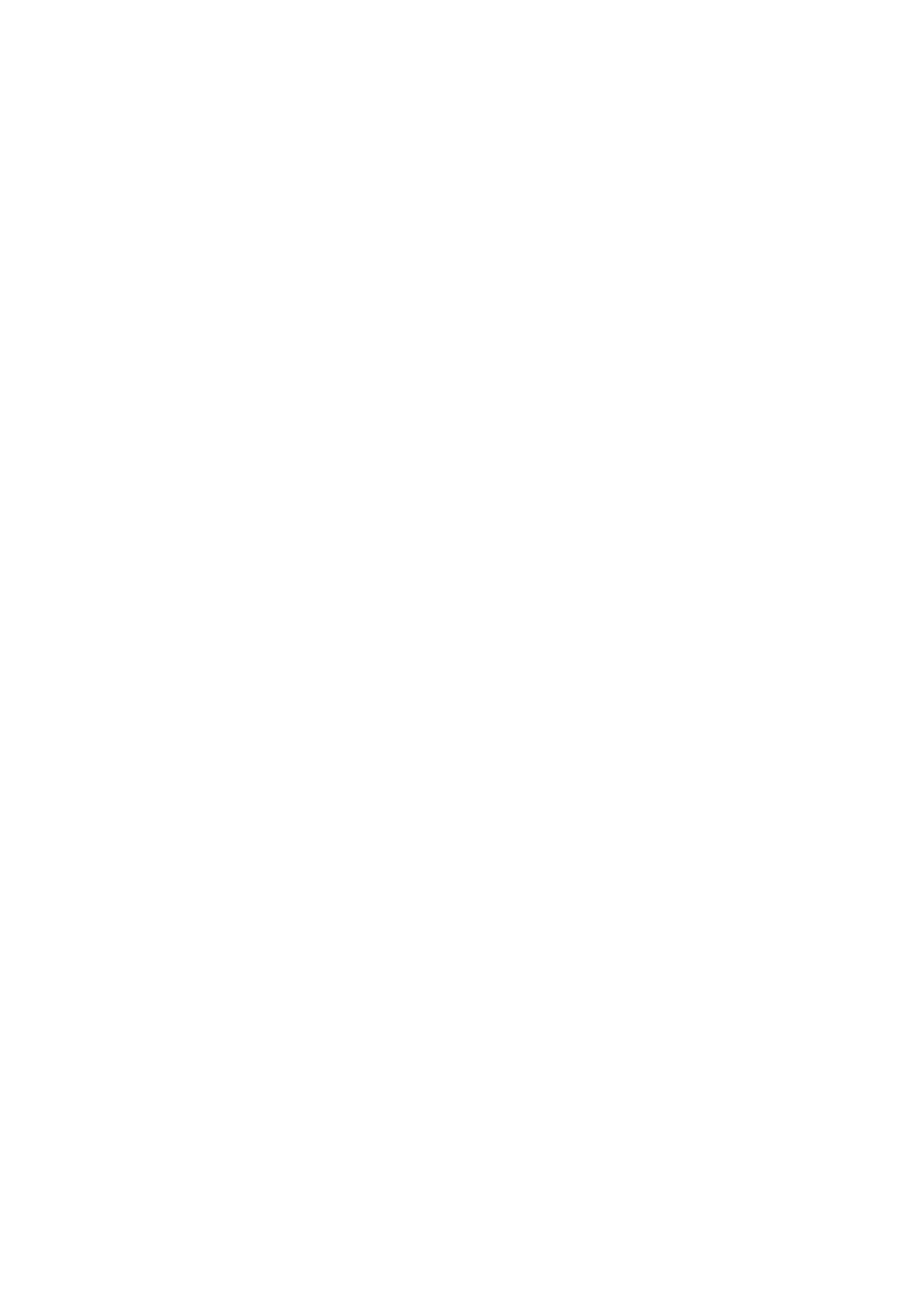#### Chapter 4

# <span id="page-30-0"></span>Fiber Connected Summation with Trivial Normal Bundles

We consider here the easier version of Gompf's construction, namely when the normal bundles are trivial. It has already considerable consequences and is moreover a nice application of Weinstein's Symplectic Neighbourhood Theorem.

Let  $(M^m, \omega_M)$  and  $(N^{m-2}, \omega_N)$  be two closed symplectic manifolds and assume we are given a symplectic embedding  $j: N \hookrightarrow M$ . Furthermore, assuming that the normal bundle is trivial, we have a framing  $X = (X_1, X_2)$  of N in M, where we identify N with  $j(N)$ . N and M are both oriented by their symplectic forms and we choose the normal vector fields  $X_1, X_2$  such that for each  $p \in N$ ,

$$
T_p N \oplus \langle X_1(p) \rangle \oplus \langle X_2(p) \rangle = T_p M
$$

as oriented vector spaces.

Denote by  $B_{\varepsilon} := \{x \in \mathbb{R}^2 : |x| < \varepsilon\}$  the open ball of radius  $\varepsilon$ . We have the standard symplectic structure  $\omega_0 = dx_1 \wedge dx_2$  on  $B_{\varepsilon}$ . Let  $\pi' : N \times B_{\varepsilon} \to N$ and  $\pi'' : N \times B_{\varepsilon} \to B_{\varepsilon}$  denote the projections. Then the symplectic structures on N and  $B_{\varepsilon}$  pull back to give the product symplectic structure on  $N \times B_{\varepsilon}$ , namely  $\omega' = \pi'^* \omega_N + \pi''^* \omega_0$ .

**Lemma 4.1** [\[6\]](#page-52-8) If we let  $(N, \omega_N)$  and  $(B_\varepsilon, \omega_0)$  be as above, then, for  $\varepsilon > 0$ sufficiently small, there exists a symplectic embedding  $\varphi : N \times B_{\varepsilon} \to M$ , such that  $\varphi(p, 0) = j(p)$ , for all  $p \in N$ , and  $\varphi$  maps the product normal framing of  $N \times B_{\varepsilon}$  onto X (up to isotopy).

Proof We will first construct an embedding that maps the product framing onto X but is not symplectic, and afterwards invoke Weinstein's Symplectic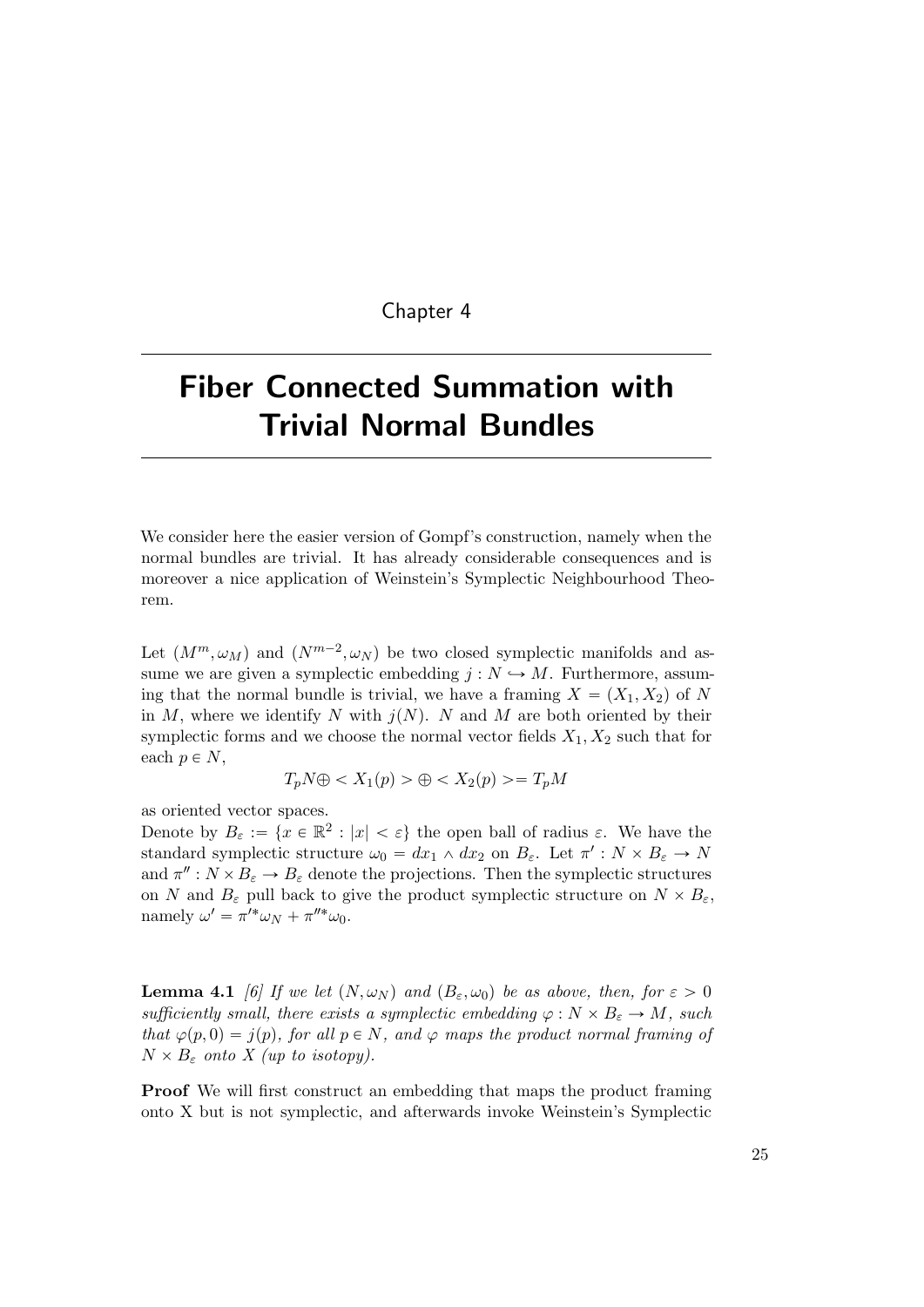Neighbourhood theorem. Choose a Riemannian metric  $q$  on  $M$  compatible with  $\omega_M^{-1}$  $\omega_M^{-1}$  $\omega_M^{-1}$  and let exp denote the exponential map with respect to g. Let  $\nu$ denote the normal bundle of  $j(N)$  in M and let  $\delta > 0$  be sufficiently small so that  $\exp |_{\nu_{\delta}}$  is an embedding into M. Define  $\varphi' : N \times B_{\delta} \to M$  by

$$
\varphi'(p, x) = \exp(j(p), x_1 X_1(p) + x_2 X_2(p))
$$

for  $(p, x) \in N \times B_\delta$ . Then it is an embedding by the hypotheses and equal to j on the zero section of  $\nu(N)_{\delta}$ . Moreover, if  $p \in N$ , then  $\partial_{x_i}\varphi'(p,0) =$  $X_i(p), i = 1, 2$ , hence we have our desired (not yet symplectic) embedding. Now consider  $\varphi'|_{N\times\{0\}}^*\omega_M$ . Because  $\varphi'$  agrees with j on  $N\times\{0\}$ , this equals  $\pi'^* \omega_N + \alpha \pi''^* \omega_0$  on  $N \times \{0\}$ . Now  $\alpha > 0$  because  $\omega_0$  is the area form of  $T_xB_\delta$  and the product orientation is mapped onto the orientation given by the normal framing. Rescaling the fibers  $B_{\delta}$ , we may assume  $\alpha = 1$ . Because N is a symplectic submanifold of  $N \times B_{\delta}$ , there is  $0 < \varepsilon < \delta$  and a diffeomorphism  $\psi: N \times B_{\varepsilon} \to N \times B_{\delta}$  (shrinking  $\delta$  if necessary) isotopic to the identity such that  $\pi'^* \omega_N + \pi''^* \omega_0 = \psi^* \varphi'^* \omega_M$  and  $\psi$  is equal to the identity on  $N \times \{0\}.$ Then  $\varphi := \varphi' \circ \psi$  is our desired symplectic embedding.

As in the case of the ordinary connected sum at a point we have to interchange boundaries before we glue in order for the orientations to match up. Here dimension 2 is special because in this case it can be done symplectically. For the next lemma it will be convenient to use polar coordinates  $(r, \theta)$  on  $B_{\varepsilon}$ . In these coordinates,  $\omega_0 = r dr \wedge d\theta$ .

**Lemma 4.2** The smooth map  $\psi : B_{\varepsilon} \setminus \{0\} \to B_{\varepsilon} \setminus \{0\}$  given by  $\psi(r, \theta) =$  $(\sqrt{\varepsilon^2-r^2}, -\theta)$  is a symplectomorphism.

Proof

$$
\psi^* \omega_0 = (r \circ \psi) d(r \circ \psi) \wedge d(\theta \circ \psi) = (-1)^2 \sqrt{\varepsilon^2 - r^2} \left( \frac{r}{\sqrt{\varepsilon^2 - r^2}} dr \right) \wedge d\theta = r dr \wedge d\theta
$$

**Definition 4.3** We define the fiber connected sum of  $(M, \omega_1)$  and  $(M_2, \omega_2)$ along N to be

$$
M_1 \#_{\psi} M_2 := (M_1 \backslash j_1(N)) \cup_{\varphi} (M_2 \backslash j_2(N)) \tag{4.1}
$$

where we glue via  $\varphi := \varphi_2 \circ (id_N \times \psi) \circ (\varphi_1|_{\varphi_1(N \times B_{\varepsilon} \setminus 0)})^{-1} : \varphi_1(N \times (B_{\varepsilon} \setminus 0)) \to$  $\varphi_2(N \times (B_\varepsilon \setminus 0)).$  Then the symplectic form  $\omega$  on  $M_1 \#_{\psi} M_2$  is simply  $\omega_1$  on  $M_1\backslash j_1(N)$  and  $\omega_2$  on  $M_2\backslash j_2(N)$ .

<span id="page-31-0"></span><sup>&</sup>lt;sup>1</sup>It exists because there exists an almost complex structure J on M compatible with  $\omega_M$ , see [\[15,](#page-53-1) p.153]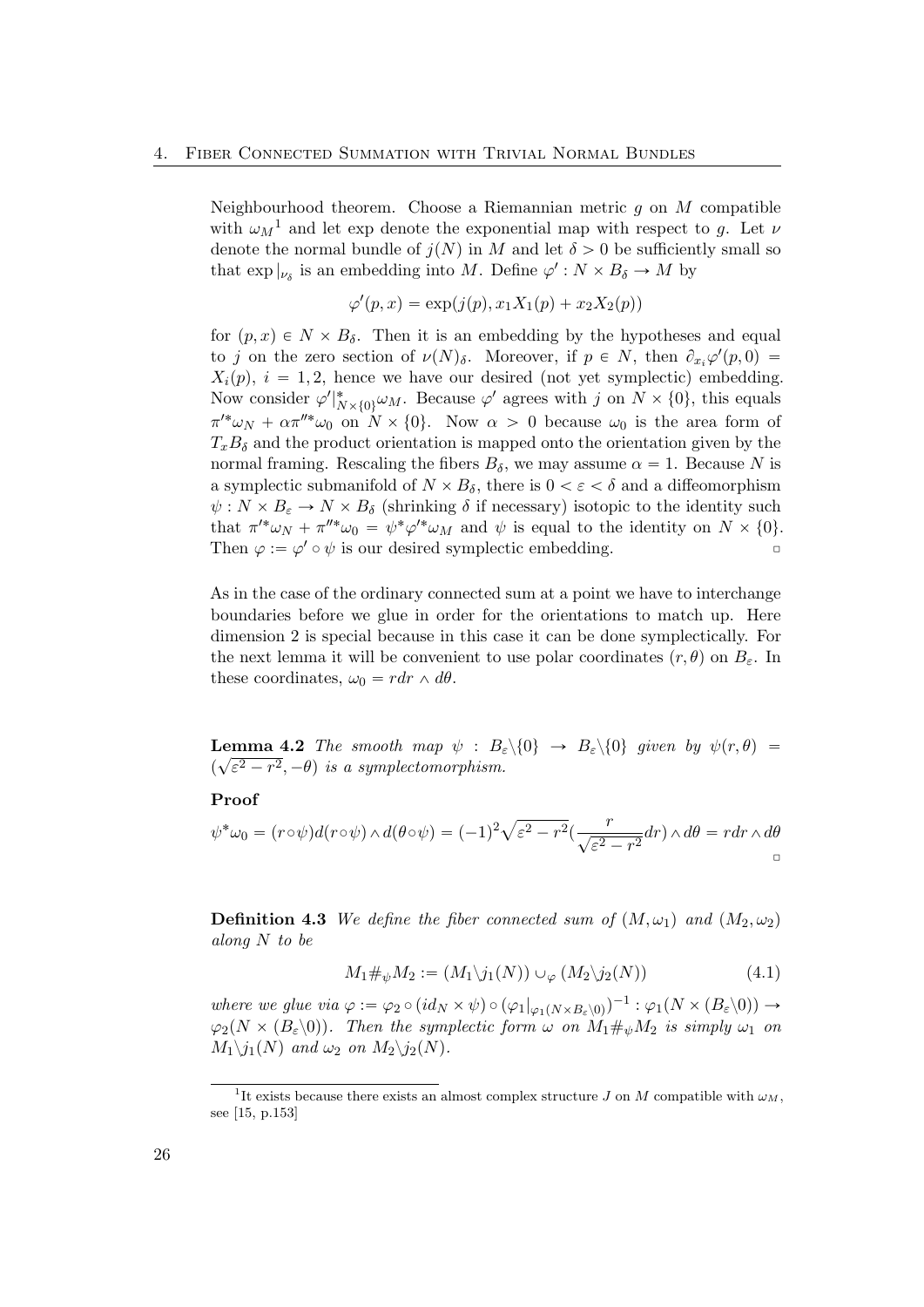Again, the volume of the fiber connected sum depends on the choice of  $\varepsilon$ , where the volume is taken with respect to the respective symplectic form. However we can require the symplectic sum to be additive regarding volume (in a more natural way than for the connected sum) by choosing the tubular neighbourhoods (that is,  $\varphi_i$ ) appropriately. Gompf showed that, if we require the volumes to add, any two symplectic forms on  $M_1\#_{\psi}M_2$  are isotopic.[\[5,](#page-52-2) p.26]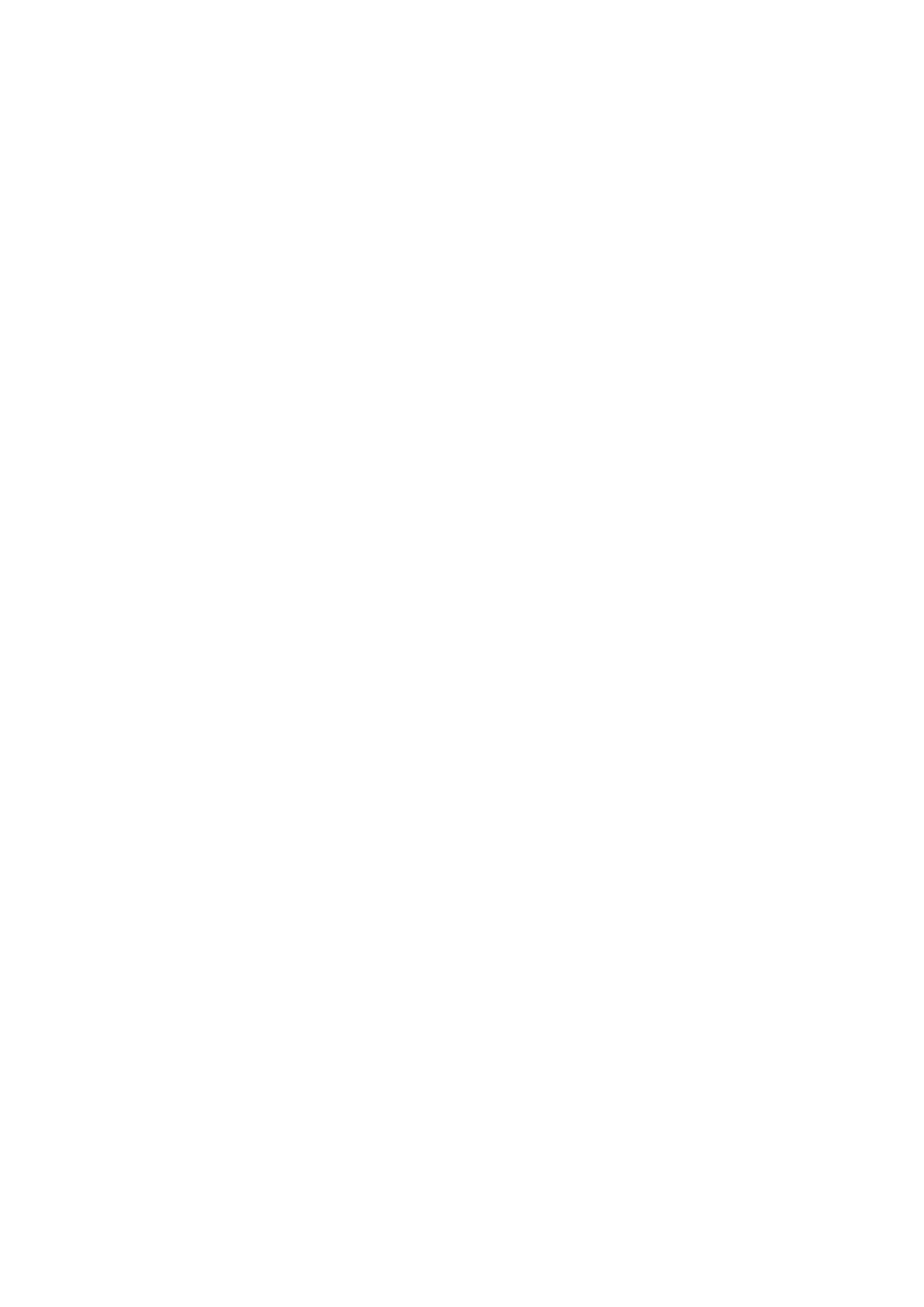<span id="page-34-0"></span>Appendix A

# Appendix

## <span id="page-34-1"></span>A.1 Differential Topology

We present some fundamental theorems from differential topology which are still an important part of the background needed for the topic. Some of the shorter proofs are included as they illustrate some methods of proof in basic differential topology but longer winded ones are omitted for reasons of space.

**Theorem A.1 (Homogeneity Lemma)** [\[14,](#page-53-6) p.22] Let  $q_0, q_1$  be two points of a connected manifold M. Then there exists an isotopy  $h : M \to M$  such that  $h(q_0) = q_1$ .

The notion of the normal bundle surfaces again and again in differential and symplectic topology. It gives us an explicit geometric meaning of the Poincaré dual of a submanifold and in some cases a neat description of a neighbourhood of the submanifold.

**Definition A.2** Let  $M^m$  be a smooth manifold,  $N^n$  a smooth submanifold of M. We define the normal bundle  $\nu(N) \stackrel{p}{\rightarrow} N$ , as follows. For  $p \in N$  let the fiber, the so called normal space at p, be the quotient space  $\nu(N)_p := T_pM/T_pN$ . We can embed N in  $\nu(N)$  via the zero section  $i_0(p) = (p, 0)$ . A tubular neighbourhood of  $N$  is a neighbourhood of  $N$  in  $M$  which is diffeomorphic to a neighbourhood of N in  $\nu(N)$  (where we identify N with  $i_0(N)$ ) via a diffeomorphism  $\psi$  which restricts to the identity on N, i.e., such that the following diagram commutes:

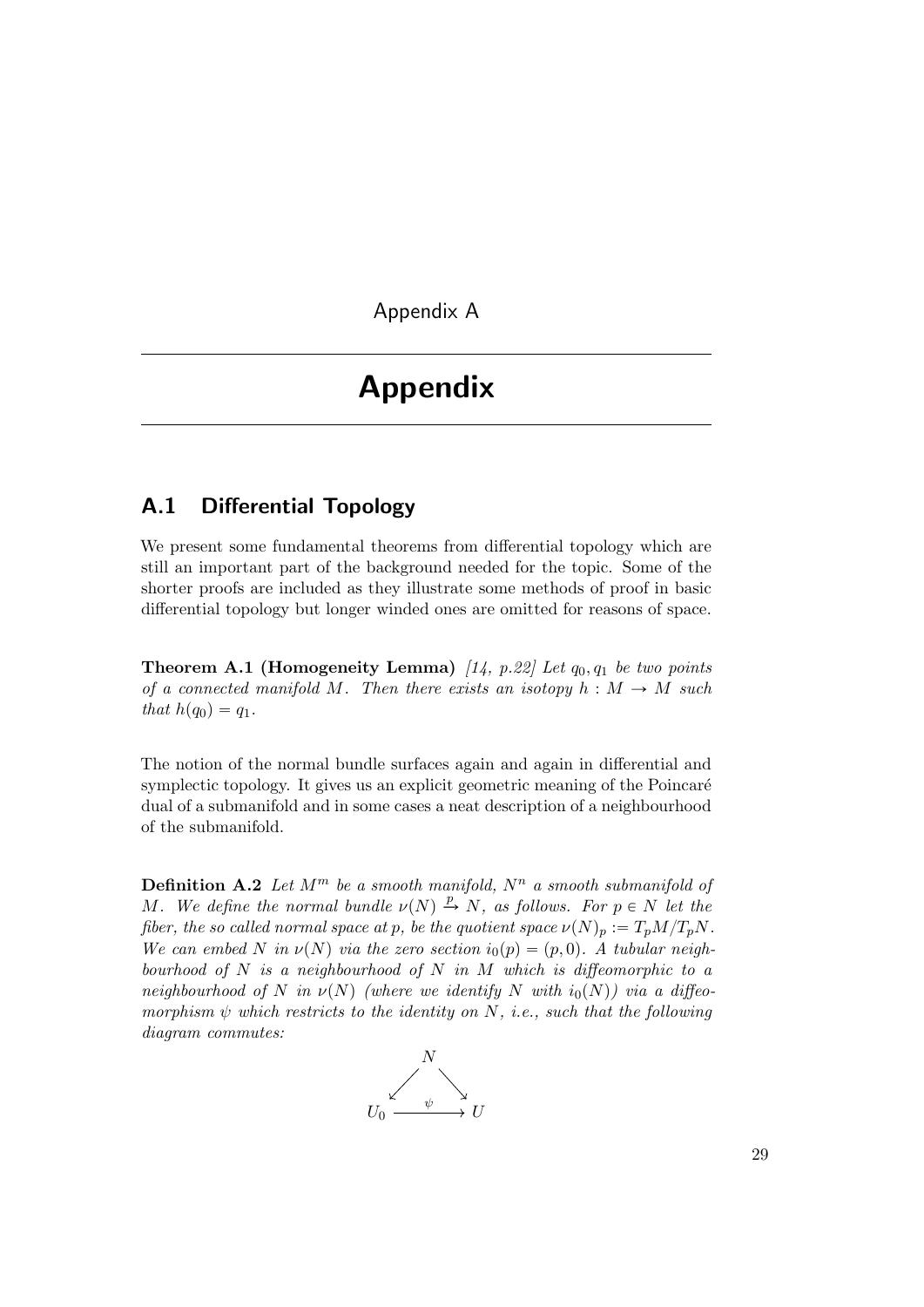where the unlabeled arrows denote the inclusions  $i : N \hookrightarrow U$  and  $i_0 : N \hookrightarrow U_0$ .

**Remark A.3** If  $N \subset M$  is a symplectic submanifold, then we can, for  $p \in N$ , identify  $\nu(N)_p$  with  $T_pN^{\omega_p} = \{v \in T_pM : \forall u \in T_pN \omega_p(u, v) = 0\}.$ 

Now we have the versatile tubular neighbourhood theorem, which is probably the most mentioned statement in this thesis and on which Gompf's construction fundamentally relies.

Theorem A.4 (Tubular Neighbourhood Theorem)  $[19]$  Let M be a smooth manifold,  $N \subset M$  a compact smooth submanifold. Then there exists a tubular neighbourhood of N in M. Explicitly, there exists  $\varepsilon_0 > 0$  such that for all  $0 < \varepsilon < \varepsilon_0$  the map  $\psi_{\varepsilon} : \nu(N)_{\varepsilon} := \{(p, v) \in \nu(N) : |v| < \varepsilon\} \to U_{\varepsilon} := \{q \in M :$  $\inf_{p\in N} d(p,q) < \varepsilon$ } given by

$$
\psi_\varepsilon(p,v):=\exp_p(v)
$$

is a diffeomorphism.[\[19\]](#page-53-7)

**Proof** Let g be a Riemannian metric on M and let  $\psi : \nu(N) \to M$  be the exponential map with respect to g. Denote by  $\psi_{\varepsilon}$  its restriction to  $\{(p, v) \in$  $\nu(N): |v| < \varepsilon$ .

- 1. Claim:  $\psi_{\varepsilon}$  is a local diffeomorphism for  $\varepsilon > 0$  sufficiently small. We have that  $\psi(p, 0) = p$  and  $d\psi(p, 0)(w, u) = w + u$  which is injective because  $w \in T_pN$  and  $u \in \nu(N)_p$  and therefore bijective. Hence there exists by the Inverse Function Theorem an open neighbourhood  $U_p$  of  $(p,0)$  such that  $\psi|_{U_p}$  is a local diffeomorphism. Let  $\varepsilon_p > 0$  be such that  $\forall (q, v) \in U_p : |v| < \varepsilon_p$  and choose a finite subcover  $U_{p_1}, \ldots, U_{p_k}$  of the cover  $\{U_p\}_{p\in\mathbb{N}}$  of the zero section. Now set  $\varepsilon := \min\{\varepsilon_{p_1}, \ldots, \varepsilon_{p_k}\}\)$  to obtain the claim.
- 2. Claim:  $\psi_{\varepsilon}$  is injective for  $\varepsilon > 0$  sufficiently small.

Assume not. Then there exist  $(p_i)_{i\in\mathbb{N}} \subset N$ ,  $(p'_i)_{i\in\mathbb{N}} \subset N$ , and  $(v_i)_{i\in\mathbb{N}}$ ,  $(v_i)_{i \in \mathbb{N}}$  such that  $v_i \in \nu(N)_{p_i}, v'_i \in \nu(N)_{p'_i}$  and  $\lim_{i \to \infty} v_i = \lim_{k \to \infty} v'_i =$ 0 such that  $(p_i, v_i) \neq (p'_i, v'_i)$  but  $\psi(p_i, v_i) = \psi(p'_i, v'_i)$ . N is compact, hence  $(p_i)$  has a convergent subsequence  $(p_{i_k})$ , as does  $(p'_i)$ . Write  $p^* :=$  $\lim_{i\to\infty} p_i$  and  $p'^* := \lim_{k\to\infty} p'_{i_k}$ . As  $\exp_{p_{i_k}}(v_{i_k}) = \exp_{p'_{i_k}}(v'_{i_k})$ , we have that

$$
d(p_{i_k},p'_{i_k})\leqslant |v_{i_k}|+|v'_{i_k}|
$$

hence  $d(p^*, p'^*) = 0$  which contradicts the fact that  $\psi_{\varepsilon}$  is local diffeomorphism for  $\varepsilon > 0$  small enough by the first claim.

3. Claim:  $\psi$  is surjective for  $\varepsilon > 0$  sufficiently small. Let  $p \in U_{\varepsilon}$  where  $\varepsilon > 0$  is so small that  $\psi_{\varepsilon}$  is injective and a local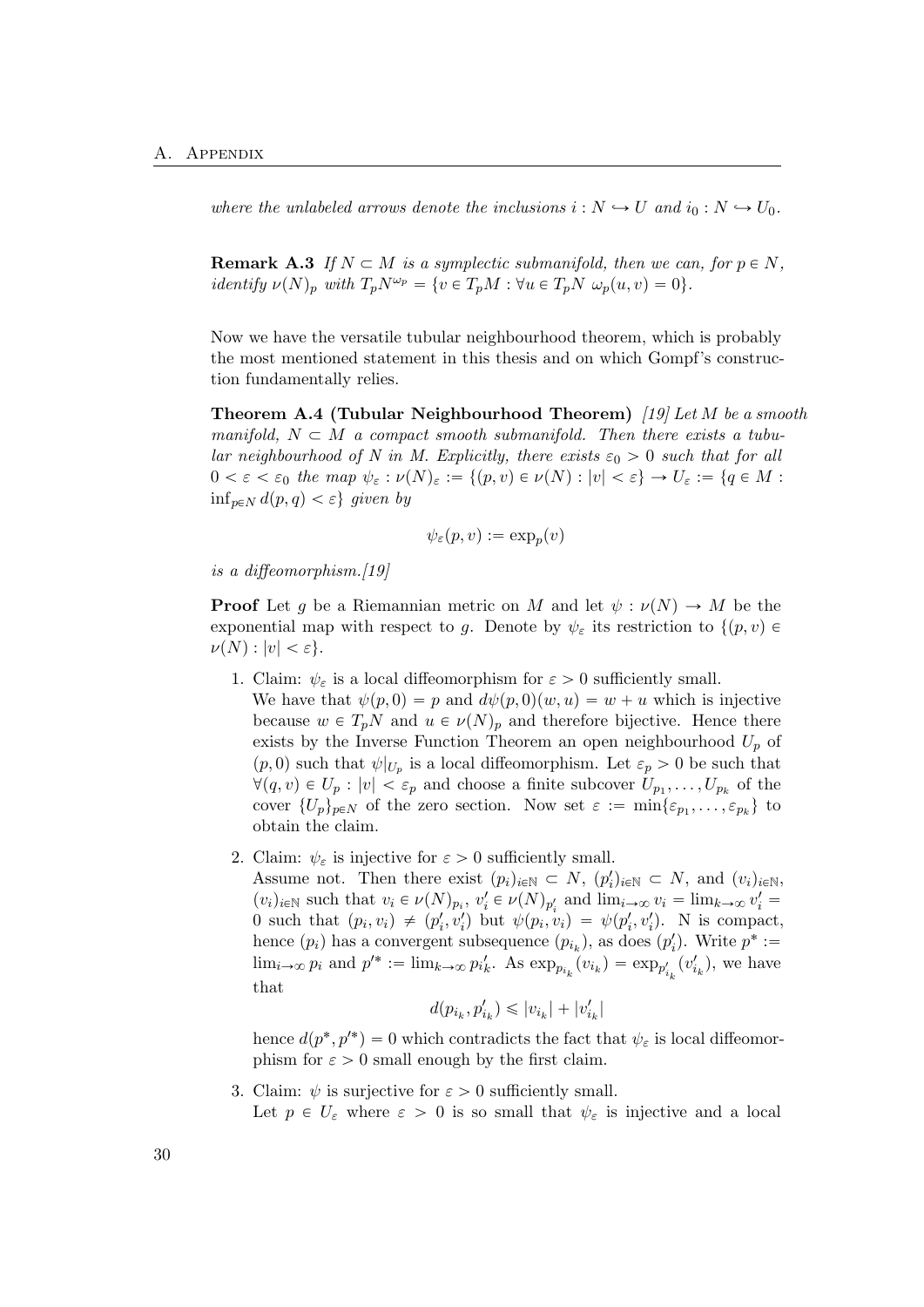diffeomorphism. Because N is compact, there is  $q \in N$  such that  $d(p,q) = \inf_{q' \in N} d(p,q')$ . Then there is a unique  $v \in T_qM$  such that  $p = \exp_q(v)$ . Assume first that  $|v| < inj(p; M)$ . Let  $w \in T_qN$  with  $|w| < inj(p; M)$  and let  $\gamma : \mathbb{R} \to N$  be a smooth map such that  $\gamma(0) = p$ and  $\dot{\gamma}(0) = w$ . Assume  $d(\gamma(t), p) < inj(p, M)$  for all  $t \in \mathbb{R}$ . Then exists a unique path  $u : \mathbb{R} \to T_pM$  such that  $\gamma(t) = \exp_p(u(t))$  and  $|u(t)| = d(\gamma(t), p)$  for all  $t \in \mathbb{R}$ . Because  $d(\gamma(t), p) > d(\gamma(0), p)$  for all  $t > 0$ , there exists a unique function  $\lambda : \mathbb{R} \to (0, 1]$  such that for all  $t \in \mathbb{R}$   $d(q, p) = d(p, \exp_p(\lambda(t)u(t)).$  Define  $\alpha : \mathbb{R} \to M$  by  $\alpha(s) =$  $\exp_p(su(0)) = \exp_q((1-s)w)$  and  $\beta : \mathbb{R} \to M$  by  $\beta(t) = \exp_p(\lambda(t)u(t)).$ Then  $\alpha(1) = \beta(0)$  and by the Gauss Lemma[\[20\]](#page-53-8),  $\dot{\alpha}(1)$  is orthogonal to β(0). But  $\dot{\alpha}(1) = -w$  and  $\beta(0) = v$  because λ attains its maximum at 0. Hence  $w \in \nu(N)_q$ . If  $|w| \geq inj(p; M)$  repeat the argument with  $p_{\varepsilon} = \exp_{q}(\varepsilon w).$  $(\varepsilon w).$ 

**Definition A.5** Let M be an m-dimensional manifold. A cover  $\{U_i\}_{i\in I}$  is called a good cover if each intersection bigcap $_{k=0}^n U_{i_0}$ ,  $n \in \mathbb{N}$ ,  $i_k \in I$ , is either empty or diffeomorphic to  $\mathbb{R}^m$ .

**Theorem A.6** [\[19\]](#page-53-7) Let  $M^m$  be a smooth manifold. Then M admits a good cover.

The last three theorems concern de Rham cohomology.

Theorem A.7 (Poincaré Lemma)  $[19]$  Let M be a contractible manifold. Then there exists a collection of linear maps  $P : \Omega^k(M) \to \Omega^{k-1}(M)$ , one for each  $k \in \mathbb{N}$ , such that

$$
id_M^* = d \circ P + P \circ d \tag{A.1}
$$

In particular, M has the deRham cohomology of a point, that is,  $H^0(M) = \mathbb{R}$ and  $H^k(M) = 0$  for  $k \neq 0$ .

Proof Evidently, a contractible manifold is nonempty and connected. Let  $F: [0, 1] \times M \rightarrow M$  be the homotopy between the constant map  $c: M \rightarrow \{p\}$ where  $p \in M$  and  $id_M$ . Define  $f_t(p) := F(t, p)$  for  $p \in M$  and  $0 \leq t \leq 1$ . Let  $P_0: \Omega^0(M) \to \Omega^{-1}(M)$  simply be the zero map. As  $\Omega^{-1}(M) = \{0\}$ , this map is clearly the only choice. Let  $\alpha \in \Omega^1(M)$  and define  $P_1$  via

$$
(P_1 \alpha)(p) = \int_0^1 \alpha_p(\partial_t f_t(p)) dt
$$
 (A.2)

In general, define  $P_k$  via

$$
(P_k \eta)_p(v_1, \dots, v_{k-1}) = \int_0^1 \eta_p(\partial_t f_t(p), df_t(p)v_1, \dots, df_t(p)v_{k-1}) dt \qquad (A.3)
$$

31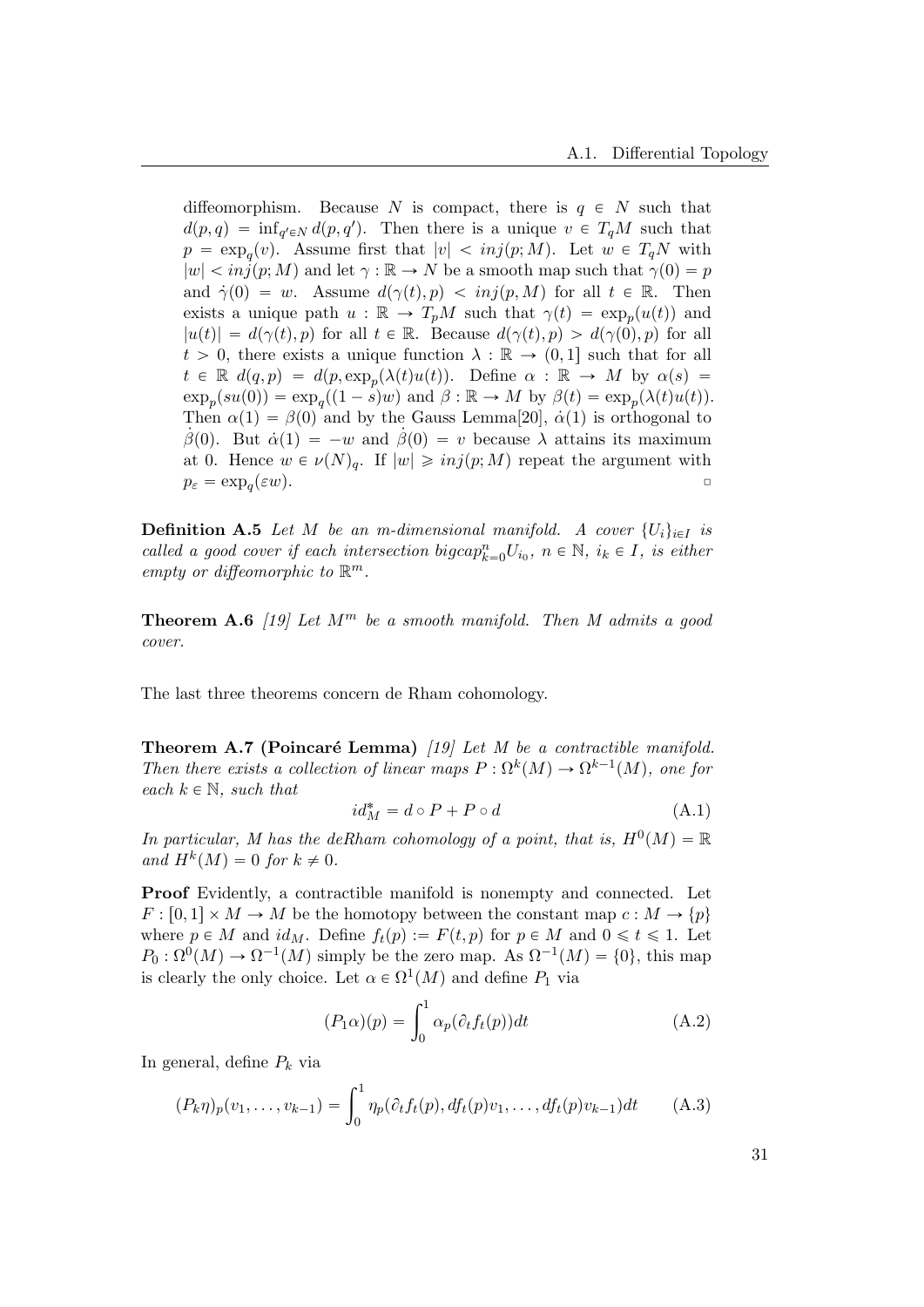for  $\eta \in \Omega^k(M)$ ,  $p \in M$ ,  $v_1, \ldots, v_{k-1} \in T_pM$ . Define  $h_t \eta := i_{\partial_t f_t(p)} f_t^* \eta$ . Then For  $\eta \in \Omega$ <br> $P_k \eta = \int_0^1$  $\int_0^1 h_t \eta dt$ . We claim that  $P_k$  satisfies the requirements. Indeed, by Cartan (see below)

$$
f_1^*\alpha - f_0^*\alpha = \int_0^1 \frac{d}{dt} f_t^*\alpha dt = \int_0^1 (dh_t\alpha + h_t d\alpha) dt = dP\alpha + Pd\alpha \qquad (A.4)
$$

But  $f_1 = id_M$  and  $f_0 = c$ . Moreover, as c is constant, obviously  $dc = 0$ , hence  $\forall \alpha \in \Omega^*(M) : c^*\alpha = 0.$ 

The second statement follows directly from the definition of the deRham cohomology.

**Theorem A.8 (Cartan)** [\[19\]](#page-53-7): Let  $\{f_t\} \subset C^{\infty}(M)$  depend smoothly on t. If we define  $h_t$ :  $\Omega^k(M) \to \Omega^{k-1}(M)$  by  $h_t \omega = i_{\partial_t f_t} f_t^* \omega$ , then we have that  $\frac{d}{dt}f_t^* = d \circ h_t + h_t \circ d.$ 

**Theorem A.9** [\[19\]](#page-53-7) Let  $M^m$  be a connected oriented manifold. Assume  $\omega \in$  $\Omega_c^{m}(M)$  is a compactly supported closed m-form.Then the following equivalence holds.

- 1.  $\int_M \omega = 0$
- 2. There exists  $\tau \in \Omega_c^{m-1}(M)$  such that  $\omega = d\tau$ .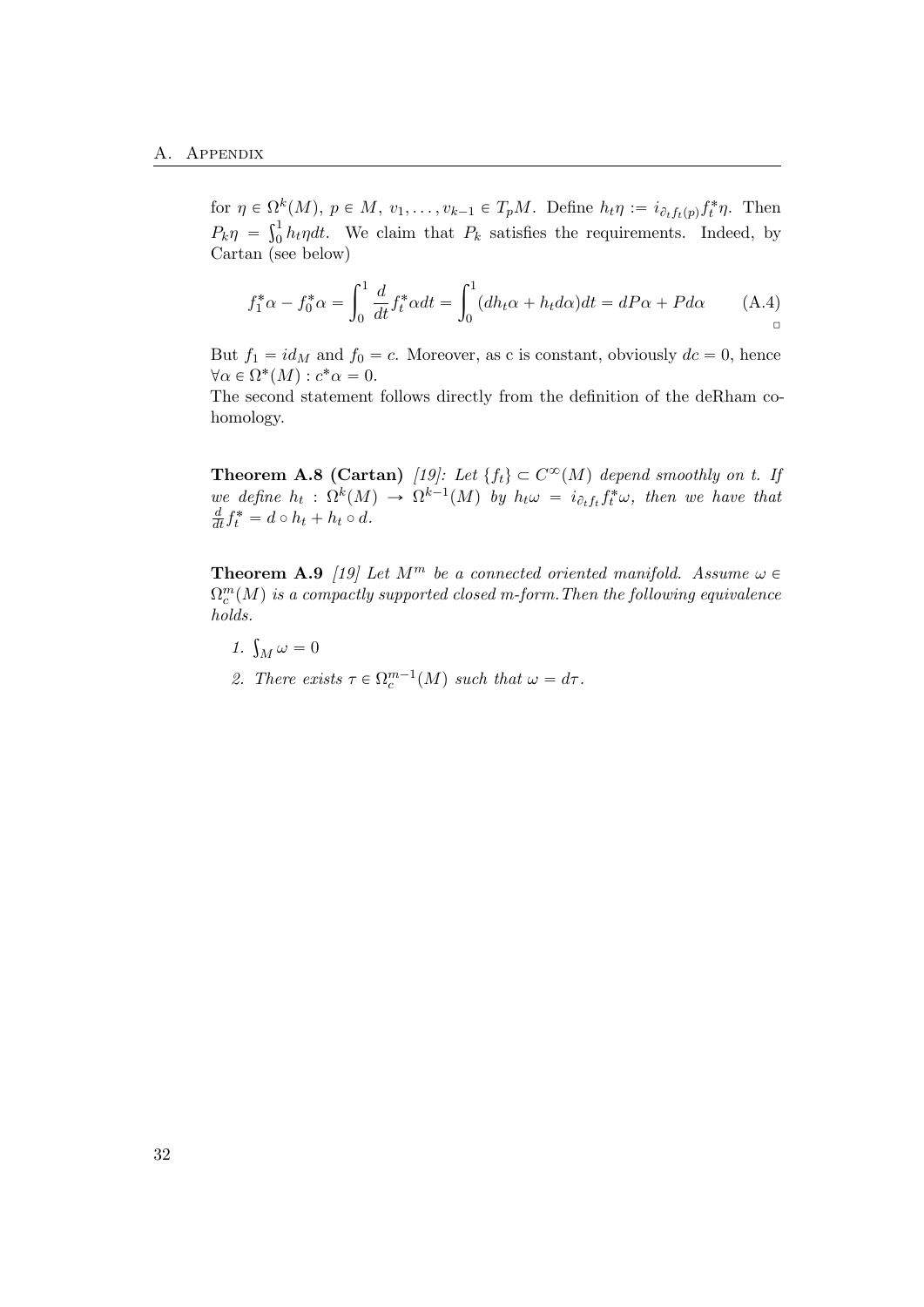### <span id="page-38-0"></span>A.2 Gompf's Construction

While we already considered the construction in the case of trivial bundles, our example requires the theorem in full generality (although we could have used that dimension 4 is slightly easier, see p.16 in [\[5\]](#page-52-2)). Hence we state the main theorem as well as two preliminary lemmas here. The lemmas are proved but the proof of the main theorem is only sketched. Furthermore, we prove a well known result from algebraic geometry, the isomorphism between isomorphism classes of line bundles over a manifold and its integral cohomology classes of degree two.

**Lemma A.10** [\[5,](#page-52-2) p.18] Let  $(V^n, \omega_V)$  and  $(M^n, \omega_M)$  be symplectic manifolds (not necessarily compact) and let  $N \subset V$  be a compact, codimension-2 symplectic submanifold. Suppose  $f: V \to M$  is a smooth orientation preserving embedding such that  $f|_N$  is symplectic. Then there exists an isotopy rel N with compact support<sup>[1](#page-38-1)</sup> from f to an embedding  $f': V \to M$  that is symplectic in a neighbourhood of  $N$ . If f is already symplectic in a neighbourhood of a compact subset  $K \subset N$ , then we may assume that the isotopy has support in a preassigned neighbourhood of  $\overline{N\setminus K}$  in V.

We can assume that  $f'$  varies smoothly with  $\omega_V$  and  $\omega_M$  and given a smooth family  $f_r: (V, \omega_{V,r}) \to (M, \omega_{M,r}), 0 \leq t \leq 1$ , satisfying the the hypotheses of the lemma for each  $r$  (assuming  $N, K$ , and a neighbourhood of  $K$  to be fixed), suppose that  $f'_0$  and  $f'_1$  are constructed as above, allowing different choices in the construction. Then we can makes choices for each  $0 < r < 1$  so that the  $family \ f'_r \ depends \ smoothly \ on \ r, \ and, \ on \ some \ (fixed) \ neighborhood \ of \ N,$ each  $f'_r$  is symplectic.<sup>[2](#page-38-2)</sup>

**Proof** Let  $f : (V, \omega_V) \to (M, \omega_M)$  be as in the claim. Let  $j : N \to V$  be the obvious inclusion and define  $\eta := f^* \omega_M - \omega_V$ . Then  $\eta$  is a closed 2-form on V and by the assumption on f,  $j^*\eta = 0$ . For  $0 \le t \le 1$  define  $\omega_t = \omega_V - t\eta$ . We can make three observations

- 1.  $j^*\omega_t = j^*\omega_0 = j^*\omega_V$
- 2. By the above observation, the forms  $\omega_t$  agree on TN.
- 3. As f is orientation preserving and a symplectic form is also an area form, each  $\omega_t$  is an area form on the normal spaces of N.

These facts imply that the  $\omega_t$  are nondegenerate on  $TV|_N$  and because nondegeneracy is an open condition, they are also nondegenerate on an open neighbourhood U of N in V (respectively on  $TV|_U$ ). Now we can use Moser's isotopy to obtain an isotopy  $\{\tilde{\rho}_t: U \to U\}_{0 \leq t \leq 1}$  such that  $\tilde{\rho}_t^* \omega_t = \omega_0$  for all

<span id="page-38-1"></span><sup>&</sup>lt;sup>1</sup>In the case of an isotopy  $\{\rho_t\}$  we define  $supp(\{\rho_t\})$  :=  $\overline{\phantom{0}}$  $\bigcup_{0\leq t\leq 1} \{p\in V : \rho_t(p)\neq p\}$ 

<span id="page-38-2"></span><sup>2</sup>Robert E.Gompf, A New Construction of Symplectic Manifolds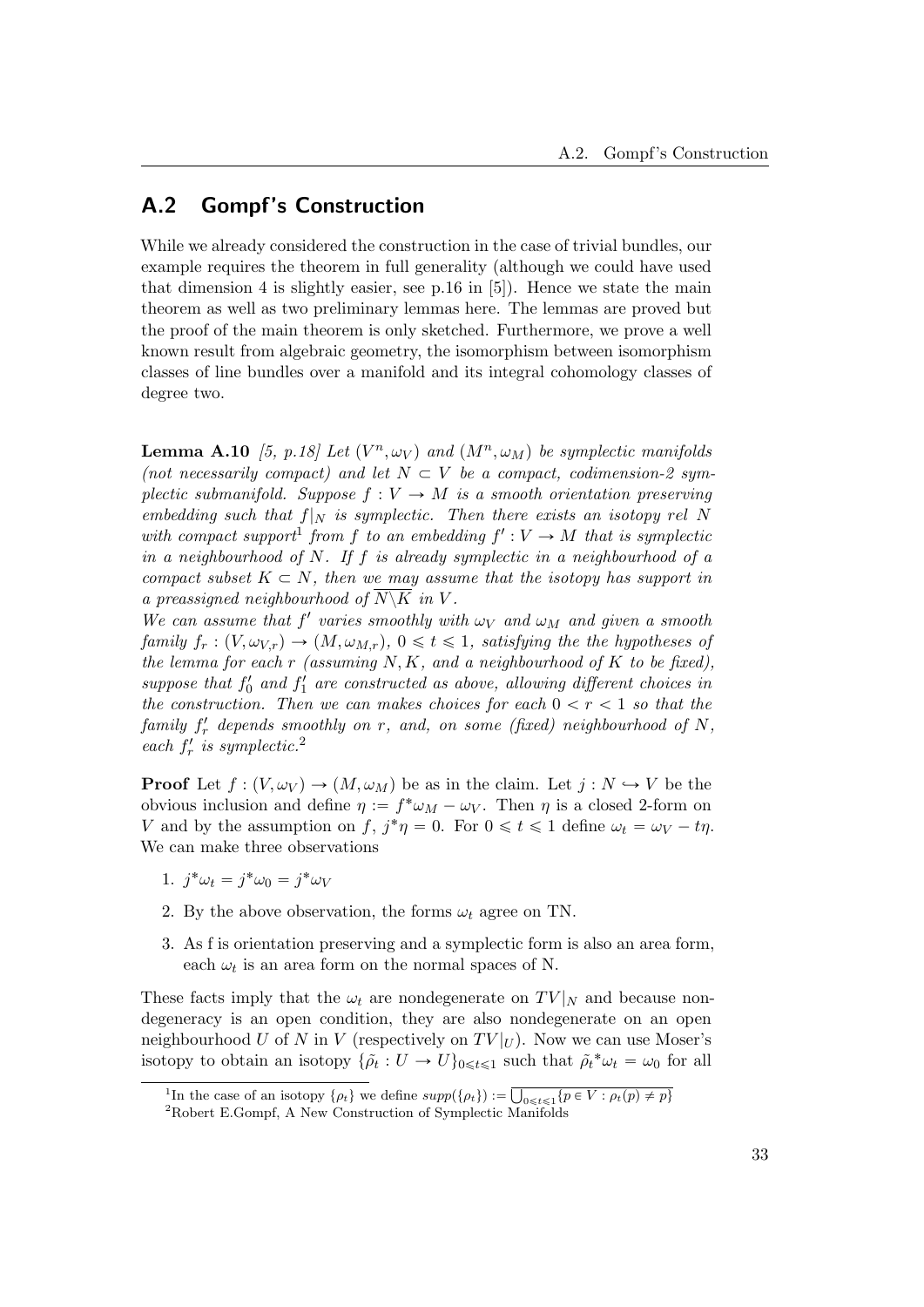$0 \leq t \leq 1$ . But we want an isotopy  $\rho_t : V \to V$ . To obtain it, we reconsider the construction of  $\{\tilde{\rho}_t\}$  in the homotopy formula: We define a smooth family of vector fields  $X_t$ . Now instead of simply defining them on U, we choose a smaller open neighbourhood U' of N such that  $\overline{U'} \subset U$  and a smooth bump function  $\beta: V \to [0, 1]$  such that  $\beta|_{\overline{U'}} \equiv 1$  and  $\beta$  vanishes outside of U. Then for  $0 \leq t \leq 1$  and  $p \in U$  define

$$
Y_t(p) := \beta(p) X_t(p) \tag{A.5}
$$

and  $Y_t \equiv 0$  on  $M \backslash U$ . As  $Y_t$  has compact support, we can integrate it on V, even though V is not compact. Let  $\rho_t : V \to V$  be its flow,  $0 \leq t \leq 1$ . Then  $\{\rho_t\}$  has the same properties as  $\{\rho_t\}$ , simply on a slightly smaller neighbourhood of U' of Q. Now set  $f' := f \circ \rho_1 : V \to M$  to get the desired symplectic embedding of a neighbourhood  $(U')$  of  $Q$ .

Now assume we have a compact subset  $K \subset N$  such that f is already symplectic on a neighbourhood  $\tilde{K}$  of K. Then  $\omega_t|_{\tilde{K}} = \omega_V|_{\tilde{K}}$ . Then  $Y_t$  (defined as above) vanishes on  $\tilde{K}$  and hence  $\rho_t|_{\tilde{K}} = id_{\tilde{K}}$ . This gives us the second statement.

Now assume we have a smooth family of symplectic forms on  $V$  and  $M$ , indexed by  $s \in \mathbb{R}$ ,  $\{\omega_{V,s}\}$  and  $\{\omega_{M,s}\}$ . Fix N, K, and K. For each s we have a closed 2-form  $\eta_s$  and thus a family  $\{Y_t^s\}_{s,t} \in \text{Vect}(\mathbf{M})$  and the corresponding flow  $\rho_t^s$ . As the symplectic forms depend smoothly on s, so does  $\eta_s$  and hence also  $Y_t^s$  and  $\rho_t^s$ . In particular,  $\rho_1^s$  depends smoothly on s and hence so does  $f'_s := f \circ \rho_1^s$ .

Given a smoothly family  $\{f_r\}_{0\leq r\leq 1}$  where each  $f_r$  satisfies the hypotheses of the lemma, fix N, K, and  $\tilde{K}$ , suppose we have constructed  $f'_0$  and  $f'_1$  as above, possibly with the isotopies having different support and  $f'_0$  and  $f'_1$ being symplectic in different neighbourhoods of Q. If we define, for each r,  $\eta_r := f_r^* \omega_M - \omega_V$ , then  $\eta_r$  depends smoothly on r. This smoothness pulls through, that is, the  $\omega_{r,t}$  depend smoothly on r as do the  $Y_{r,t}$  and  $\rho_{r,t}$ . For the neighbourhood simply denote by  $U_r$  the neighbourhood on which  $f'_r$  is symplectic and set  $r_0 := \{r \in [0,1] : U_r \subseteq U'_r \text{ for all } r' \in [0,1]\}.$  Then  $U_{r_0}$ satisfies the requirement.

Assume we have a closed, symplectic manifold  $(N, \omega_N)$ . Before we state the second lemma, we construct via the clutching construction a sphere bundle over N, which will later serve as a model for the tubular neighbourhoods of the images of the embeddings of N in M. Let  $\alpha$  be an arbitrary class in  $H^2(N;\mathbb{Z})$ . We will show that there is an SO(2)-vector bundle  $E \to M$  such that its Euler class is  $\alpha$ . While there is a more elegant proofs using sheaf theory (f.e., in Griffiths' and Harris' Principles of Algebraic Geometry[\[7\]](#page-52-9)), we will prove it directly here and only use  $\tilde{C}$ ech cohomology. We will identify an SO(2)-vector bundle with a complex line bundle, using the identifications  $\mathbb{R}^2 \cong \mathbb{C}$  and  $SO(2) \cong U(1)$ , where  $U(1)$  is the unitary group. Then the Euler class  $e(E)$  of the SO(2)-vector bundle is by definition the first Chern class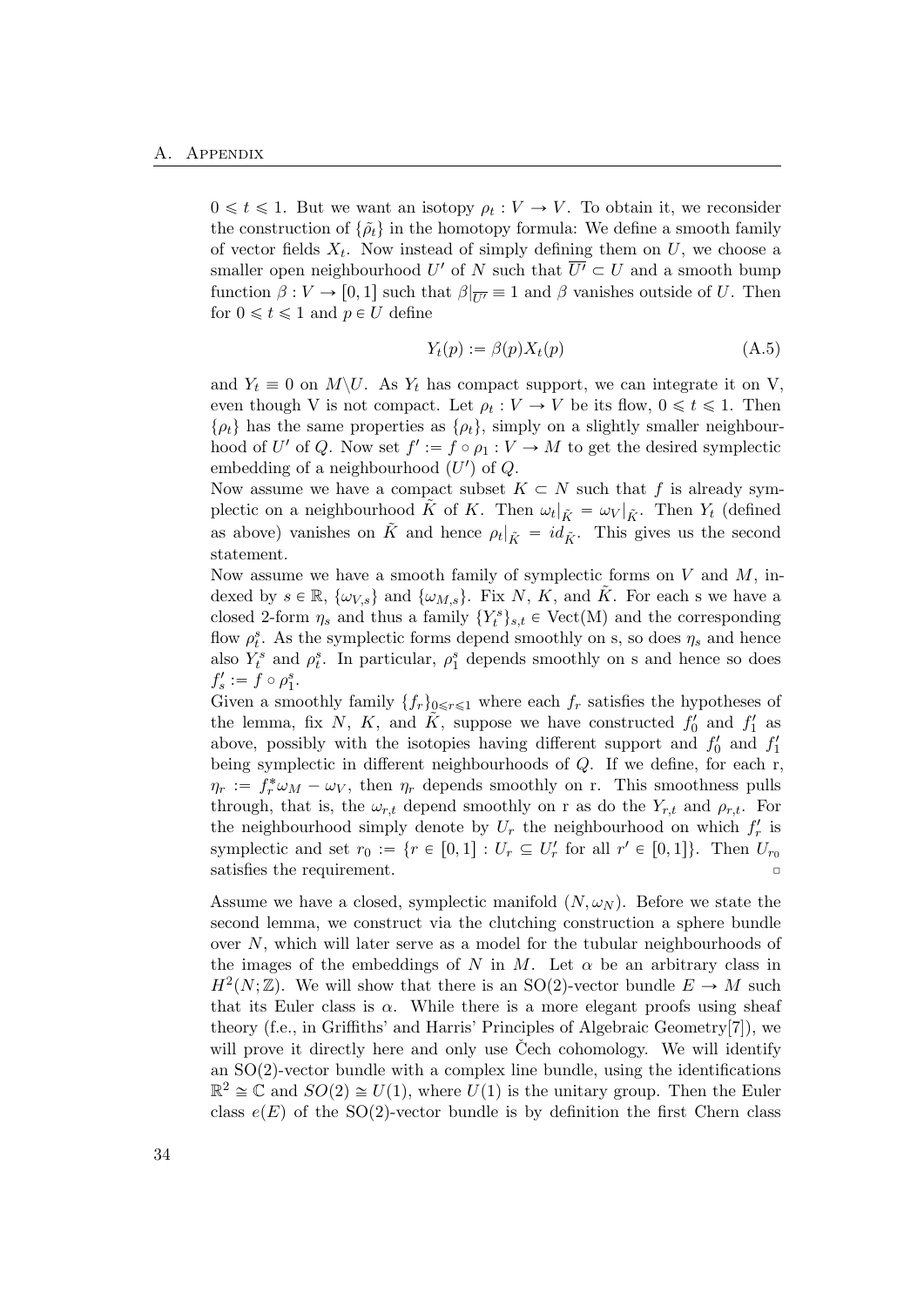$c_1(L)$  of the complex line bundle corresponding to E.

**Claim** [\[11,](#page-53-9) p.91] There exists a SO(2)-vector bundle  $p : E \to N$  over N with Euler class  $e(E) = \alpha$ .

**Proof**  $3$  Define  $\mathscr L$  to be the set of all equivalence classes of complex line bundles  $L \to N$  where  $L_1 \sim L_2$  if there exists a bundle isomorphism between them. We can identify  $\mathscr L$  with  $H^2(N;\mathbb Z)$  via Čech cohomology. Thus we first digress slightly to build up the necessary machinery.

We use here a slightly weaker notion of good cover, namely we require arbitrary intersections of sets in the cover to be either empty or contractible. Let  $\mathscr{U} = \{U_i\}_{i\in I}$  be a good cover of N; we may assume without loss of generality that  $\mathscr U$  is countable. For  $k \in \mathbb N$  define  $\mathscr I^k := \{(i_0, \ldots, i_k) \in I^{k+1}$ :  $U_{i_0} \cap \ldots \cap U_{i_k} \neq \emptyset$ . We now construct a cohomology theory on this intersection data. Choose an abelian group A and define a k-chain to be a function  $c: \mathscr{I}^k \to A: (i_0, \ldots, i_k) \mapsto c_{i_0,\ldots,i_k}$ . These k-chains form an abelian group under addition, denoted by  $C^k(\mathscr{U};A)$ . Define a boundary operator  $d: C^k(\mathcal{U}; A) \to C^{k+1}(\mathcal{U}; A)$  by

$$
dc_{i_0,\dots,i_{k+1}} = \sum_{j=0}^{k+1} (-1)^j c_{i_0,\dots,\hat{i}_j,\dots,i_{k+1}}
$$
(A.6)

Then  $d^2 = 0$  and we obtain a cochain complex

$$
\cdots \to C^{k-1}(\mathcal{U};A) \xrightarrow{d} C^k(\mathcal{U};A) \xrightarrow{d} C^{k+1}(\mathcal{U};A) \to \cdots
$$

We define the cohomology groups  $H^k(\mathscr{U};A)$ ,  $k \geq 0$ , as usual. Using that for any refinement  $\mathscr V$  of  $\mathscr U$  we have restrictions  $H^k(\mathscr U; A) \to H^k(\mathscr V; A)^4$  $H^k(\mathscr U; A) \to H^k(\mathscr V; A)^4$ , we can take the inductive limit over all covers of N and define this to be  $H^k(N; A)$ .<sup>[5](#page-40-2)</sup> Moreover, because *U* is a good cover,  $H^k(\mathcal{U};A) \cong \check{H}^k(N;A)$  by the Leray Theorem[\[7,](#page-52-9) p.40] and it is isomorphic to the de Rham cohomology group of N.[\[19,](#page-53-7) p.165]

We are interested in cohomology classes in  $H^2(\mathcal{U};A)$ , so we consider briefly what elements lie in that group. First, for  $a \in C^2(\mathscr{U}; A)$  to be a cocycle, it has to satisfy

$$
a_{i_1 i_2 i_3} - a_{i_0 i_2 i_3} + a_{i_0 i_1 i_3} - a_{i_0 i_1 i_2} = 0 \tag{A.7}
$$

for all elements in  $\mathscr{I}^2$  and if it is a boundary, the following equation holds

$$
a_{i_0 i_1 i_2} = b_{i_1 i_2} - b_{i_0 i_2} + b_{i_0 i_1}
$$
\n(A.8)

<span id="page-40-0"></span><sup>3</sup>We proceed by a method presented by Kostand and use background material from Salamon [\[19\]](#page-53-7).

<span id="page-40-1"></span><sup>&</sup>lt;sup>4</sup>Denote by  $\mathscr{I}^k(\mathscr{V})$  the same set as  $\mathscr{I}^k$  for  $\mathscr{U}$  above. Then  $\mathscr{I}^k(\mathscr{V}) \subset \mathscr{I}^k$ , hence we can restrict our c simply to  $\mathscr{I}^k(\mathscr{V})$ .

<span id="page-40-2"></span><sup>&</sup>lt;sup>5</sup>This is well-defined as we can define a partial ordering  $\prec$  on covers of N by defining  $\mathscr{V} \prec \mathscr{U} : \Leftrightarrow \mathscr{U}$  is a refinement of  $\mathscr{V}$ .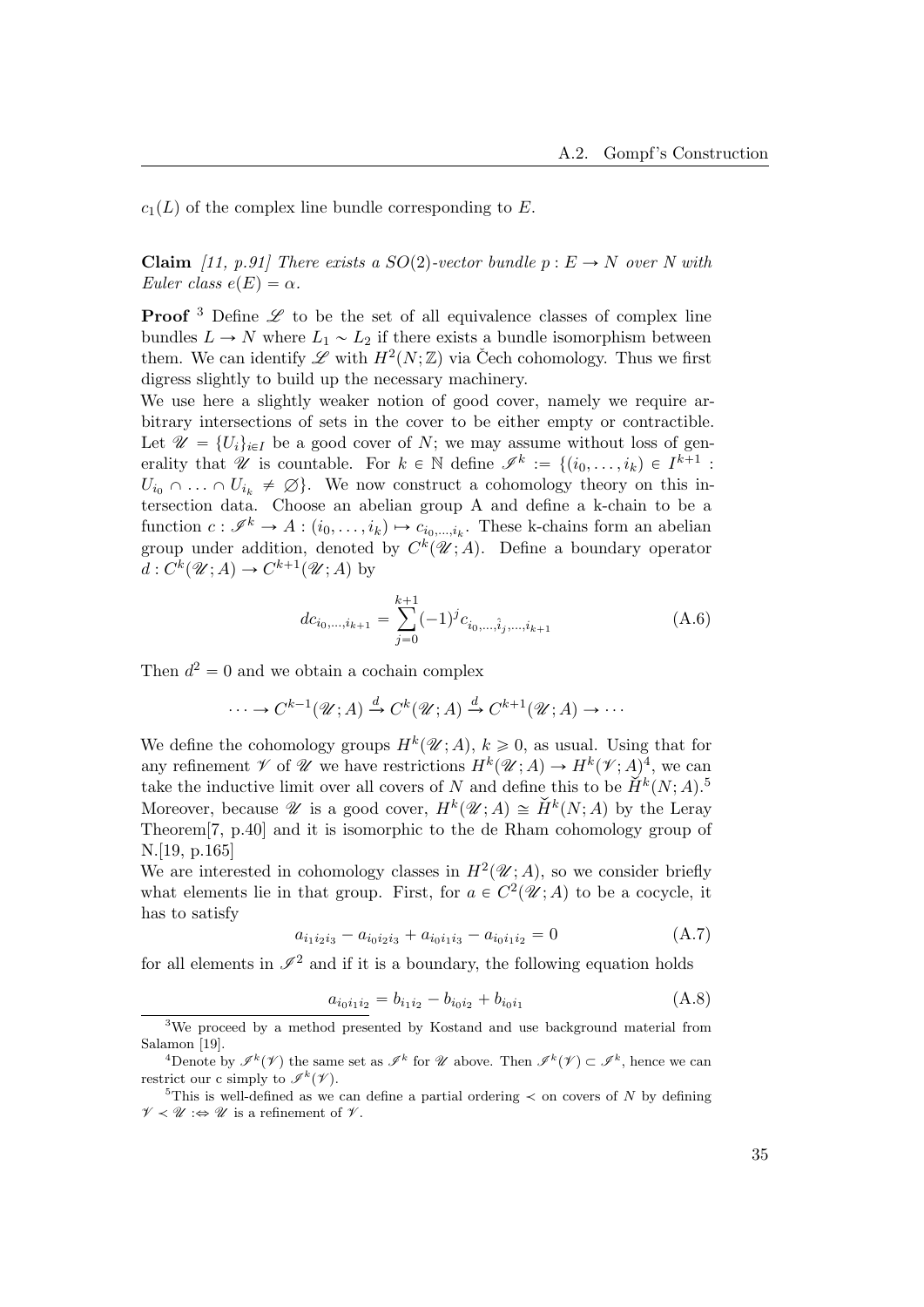### for a  $b \in C^1(\mathcal{U}; A)$ .

From now on, we assume that  $A = \mathbb{Z}$ . Take a vector bundle  $L \to N$  with local trivialisations  $\psi_i: p^{-1}(U_i) \to U_i \times \mathbb{C}$  and transition functions  $\psi_{ji}$ :  $(U_i \cap U_j) \times \mathbb{C} \to (U_i \cap U_j) \times \mathbb{C}$ . By definition we have  $\psi_{ji}(x)\psi_{ik}(x) = \psi_{jk}(x)$ if  $U_i \cap U_j \cap U_k \neq \emptyset$  and  $x \in U_i \cap U_j \cap U_k$ . (\*)

Because we have a good cover, such a nonempty intersection is contractible and hence in particular contractible. Thus the logarithm is defined[\[18,](#page-53-10) p.127]. Hence define  $f_{ji} := \frac{1}{2\pi i} \log(\psi_{ji})$ . Now (\*) results in the following equation for the  $f_{ij}$ :

$$
\exp(2\pi i[f_{i_0i_1} - f_{i_0i_2} + f_{i_1i_2}]) = 1\tag{A.9}
$$

$$
\Rightarrow f_{i_0i_1} - f_{i_0i_2} + f_{i_1i_2} \in \mathbb{Z}
$$
\n
$$
(A.10)
$$

As the  $f_{ij}$  are smooth and in particular continuous and  $\mathbb Z$  is discrete, this implies that  $f_{i_0i_1} - f_{i_0i_2} + f_{i_1i_2}$  is constant on  $U_{i_0} \cap U_{i_1} \cap U_{i_2}$ . Hence this expression defines an element  $h \in C^2(\mathscr{U}; \mathbb{Z})$ , i.e.,  $h_{i_0i_1i_2} = f_{i_0i_1} - f_{i_0i_2} + f_{i_1i_2}$ . We check that h is a cocycle and determines an element  $[h] \in H^2(\mathscr{U}; \mathbb{Z}) \cong$  $\check{H}^2(N;\mathbb{Z})$ .

$$
(dh)_{i_0i_1i_2i_3} = h_{i_1i_2i_3} - h_{i_0i_2i_3} + h_{i_0i_1i_3} - h_{i_0i_1i_2} =
$$

$$
[f_{i_1i_2} - f_{i_1i_3} + f_{i_2i_3}] - [f_{i_0i_2} - f_{i_0i_3} + f_{i_2i_3}] +
$$

$$
[f_{i_0i_1} - f_{i_0i_3} + f_{i_1i_3}] - [f_{i_0i_1} - f_{i_0i_2} + f_{i_1i_2}] = 0
$$

Thus we define our bijection  $\kappa : \mathscr{L} \to H^2(\mathscr{U}; \mathbb{Z})$  by sending [L] to the class  $[h]$  constructed as above from the system of local trivialisations.

#### Claim  $\kappa(L)$  does not depend on the choice of representative L.

**Proof** Assume  $L \sim L'$  with local trivialisations  $\{(U_i, \psi_i)\}\$  and  $\{(V_j, \varphi_j)\}\$ respectively where  $\{U_i\}$  and  $\{V_j\}$  are good covers. Taking a refinement if necessary, we may assume  $U_i = V_i$ . Then, by the definition of being equivalent, there exists a diffeomorphism  $\Phi: L \to L'$  which restricts to a linear isomorphism on each fiber. Hence there exists linear functions  $\lambda_i: U_i \to \mathbb{C}^*$  such that

$$
\psi_{ij} = \lambda_i \varphi_{ij} (\lambda_j)^{-1}
$$

if  $U_i \cap U_j \neq \emptyset$ .<sup>[6](#page-41-0)</sup> From this it follows that if  $U_i \cap U_j \neq \emptyset$ , then

$$
f_{ij} = \frac{1}{2\pi i} \log(\psi_{ij}) = \frac{1}{2\pi i} [\log(\lambda_i) + \log(\varphi_{ij}) - \log(\lambda_j)] \tag{A.11}
$$

$$
\Rightarrow f_{ji} - f_{jk} + f_{ik} = \frac{1}{2\pi i} [\log(\varphi_{ji}) - \log(\varphi_{jk}) + \log(\varphi_{ik})] = f'_{ji} - f'_{jk} + f'_{ik} \tag{A.12}
$$

<span id="page-41-0"></span><sup>6</sup>Id est,  $\varphi_{ij}(x) = \lambda_i(x)\psi_{ij}(x)(\lambda_j(x))^{-1}$  for  $x \in U_i \cap U_j$ .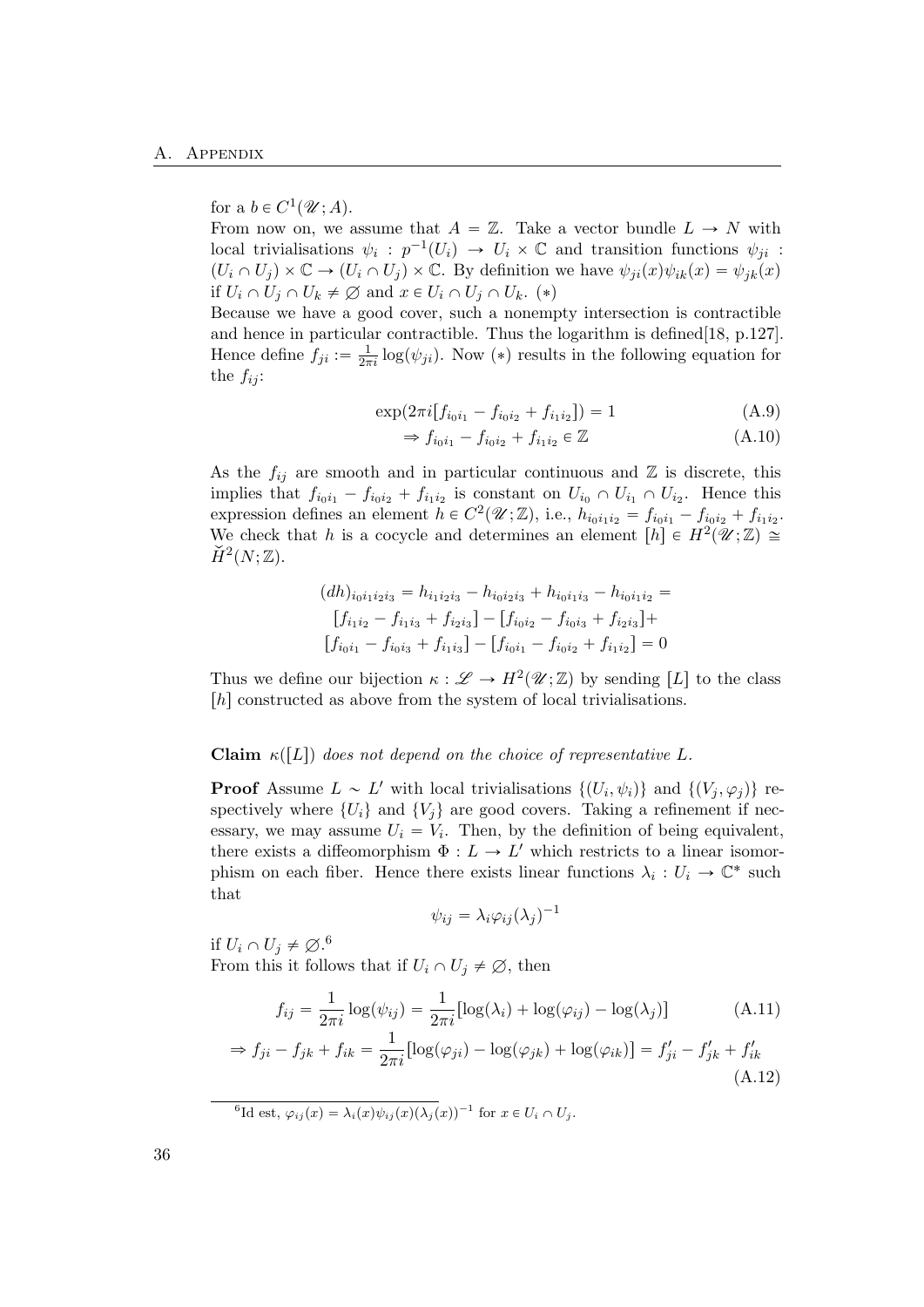Thus h is independent of the choice of representative (and thus also of the trivialisations) and  $\kappa$  is well-defined.

#### Claim  $\kappa$  is injective.

**Proof** Assume  $\kappa([L]) = \kappa([L'])$ . Then  $h = h' + db$  for some  $b \in C^1(\mathcal{U}; \mathbb{Z})$ . Explicitly,

$$
h_{i_0i_1i_2} = h'_{i_0i_1i_2} + (b_{i_1i_2} - b_{i_0i_2} + b_{i_0i_1}) = f'_{i_0i_1} - f'_{i_0i_2} + f'_{i_1i_2} + b_{i_1i_2} - b_{i_0i_2} + b_{i_0i_1}
$$

Hence  $f_{i_0i_1} = f'_{i_0i_1} + b_{i_0i_1}$  for  $(i_0, i_1) \in \mathcal{I}^1$ . This is equivalent to

$$
\psi_{ij} = \exp(2\pi i b_{ij}) \varphi_{ij} \tag{A.13}
$$

But this shows that the transition functions differ by a nonzero holomorphic function and hence the corresponding line bundles are isomorphic.

#### Claim  $\kappa$  is surjective.

**Proof** Let  $[h] \in H^2(\mathcal{U}; \mathbb{Z})$ . Choose a partition of unity  $\{\rho_i : N \to [0, 1]\}$ subordinate to  $\mathscr U$  and define  $f_{ij} := \sum_{k \in I} h_{ijk} \rho_k$  on  $U_i \cap U_j \neq \emptyset$ . Then  $f_{ij}$  is  $k \in I$ smooth and we can define  $\psi_{ij} := \exp(2\pi i f_{ij})$ . Because  $dh = 0$ , we have that  $\psi_{ij}\psi_{jk} = \psi_{ik}$  and  $\psi_{ij} = (\psi_{ji})^{-1}$ . Hence the  $\{\psi_{ij}\}\$  satisfy the conditions for the local transition maps of a complex line bundle. But from this data we can build a complex line bundle  $L^7$  $L^7$  such that  $\kappa([L]) = [h]$ .

Claim  $\kappa([L]) = c_1(L)$ .

Proof This follows directly from the definition of the Euler class and the fact that  $c_1(L) = e(L_{\mathbb{R}})$  where  $L_{\mathbb{R}}$  is the underlying real vector bundle of L.[\[1,](#page-52-0)  $\left[ \text{p.72}\right]$   $\qquad \qquad \Box$ 

So fix a closed symplectic manifold  $(N, \omega_N)$ , a class  $e \in H^2(N; \mathbb{Z})$  and choose a SO(2)-vector bundle  $p_E : E \to N$  such that  $e(E) = e$ . Define a norm on E via local trivialisations, that is, if  $\varphi : p^{-1}(U) \to U \times \mathbb{R}^2$  is a local trivialisation and  $\pi': U \times \mathbb{R}^2 \to \mathbb{R}^2$  the projection on the second factor, then for  $v \in p^{-1}(U)$ define

$$
|v| := \sqrt{\langle \pi'(\varphi(v)), \pi'(\varphi(v)) \rangle} \tag{A.14}
$$

where  $\langle \cdot, \cdot \rangle$  denotes the standard inner product on  $\mathbb{R}^2$ . This is well-defined because the transition functions take values in  $SO(2)$ . With respect to this metric define the disk bundle  $E^0 := \{v \in E : |v| < \pi^{-\frac{1}{2}}\}$ . Note that E and hence  $E^0$  are obviously orientable as vector bundles and as manifolds as N is oriented by its symplectic form. Let  $\overline{E^0}$  be  $E^0$  with the opposite orientation. Let  $i_0 : N \hookrightarrow E^0$  and  $i_{\infty} : N \hookrightarrow \overline{E^0}$  be the zero sections with images  $N_0$  and

<span id="page-42-0"></span>That  $I := \bigcup U_i \times \mathbb{C}/\sim$  where we identify  $(p, x) \in U_i$  with  $(p, \psi_{ij}(x)) \in U_j$ , if  $p \in U_i \cap U_j$ .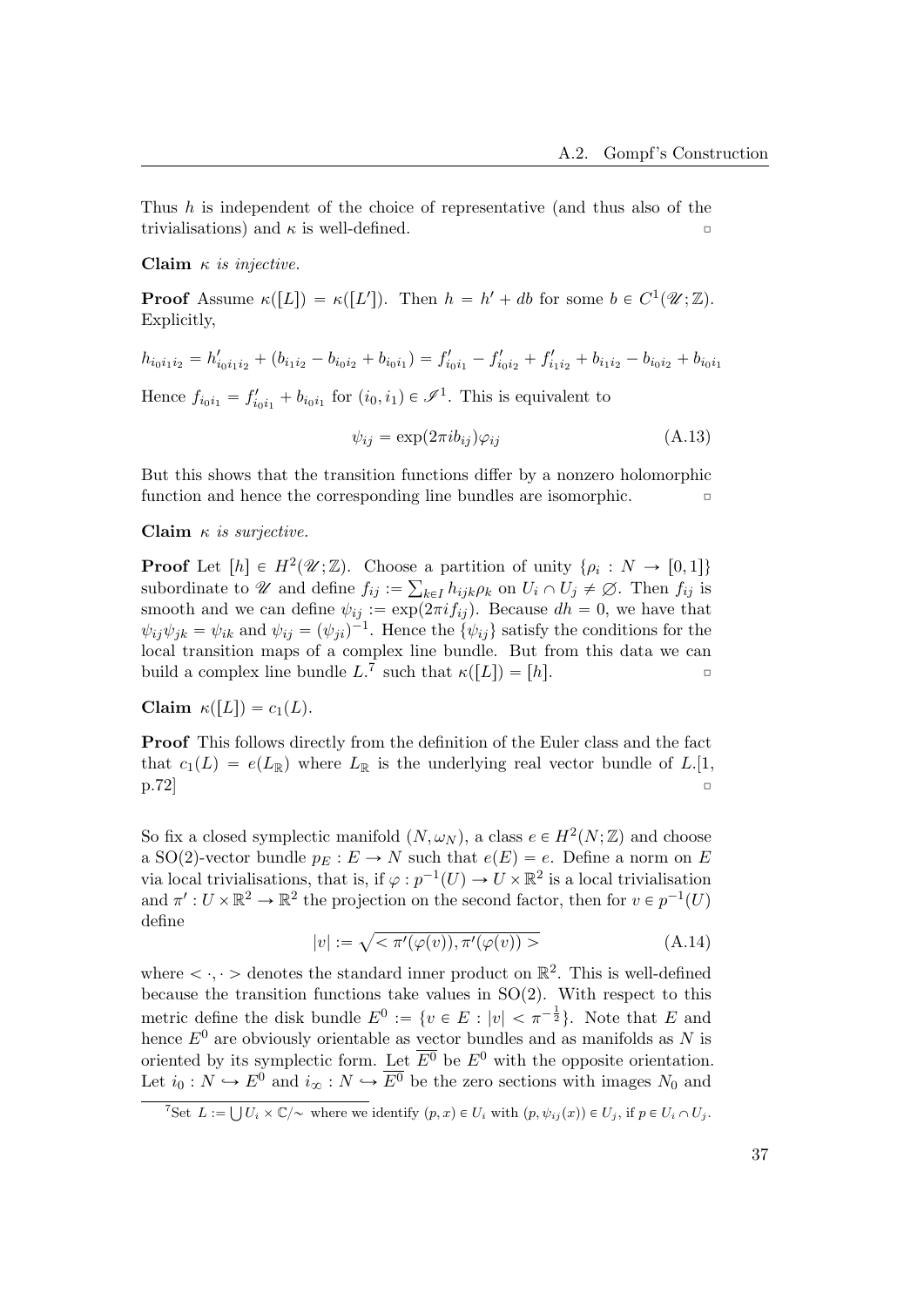$N_{\infty}$  respectively and glue the two disk subbundles together as follows. Let  $\iota$  be the map defined at the beginning of the section and note that  $\iota$  maps  $E^0 \backslash N_0$  to  $\overline{E^0} \backslash N_\infty$ . Then define

$$
S := E^0 \cup_{\iota} \overline{E^0} \tag{A.15}
$$

to obtain a 2-sphere bundle  $p : S \to N$ . Then  $E^0 = S \backslash N_{\infty}$  and the SO(2)action on  $E$  induces an  $SO(2)$ -action on  $S$ .

We are now ready to state and prove the second lemma.

**Lemma A.11** [\[5,](#page-52-2) p.20] There is a closed,  $SO(2)$ -invariant 2-form  $\eta$  on S with  $i_0^*\eta = 0$  and  $\eta$  restricts to a symplectic form of area 1 on each fiber. For any such  $\eta$  the following holds.

- 1. There is a constant  $t_1 > 0$  such that the family  $\{\omega_t := p^* \omega_N + t\eta : 0 \leq \omega_N\}$  $t \leq t_1$  consists of  $SO(2)$ -invariant symplectic forms on S.
- 2. For any neighbourhood W of  $N_0$  in  $(E^0, \omega_{t_1})$ , there exists  $t_0 \in (0, t_1]$ , such that, for all  $t \in (0, t_0]$ ,  $(E^0, \omega_t)$  embeds symplectically in W rel  $N_0$ , and the embedding is isotopic rel  $N_0$  to id<sub> $F^0$ </sub>. The embedding is determined by the construction, depends smoothly on t,  $\eta$ , and  $\omega_N$ , and equals  $id_{E^0}$  for  $t = t_0 = t_1$  if  $W = E^0$ .

Moreover, one can choose  $\eta$  such that  $\eta|_{E^0}$  extends smoothly to a closed form on E that is symplectic on each fiber of E. For any such  $\eta$  and  $t_1$  small enough the resulting extensions of  $\omega_t$  for  $t \in (0, t_1]$  will be symplectic on the closure  $cl(E^0)$  of  $E^0$  in E. The resulting embeddings in 2. will extend to embeddings of  $cl(E^0)$ .

**Proof** To construct the symplectic form  $\omega_t$  we use a method introduced by Thurston.

1. First, let  $[\beta] := \tau_{N_0} \in H^2_{dR}(S)$ , the class of the Poincaré dual of  $N_0$ , be First, let  $[\beta] := \tau_{N_0} \in H_{dR}^2(S)$ , the class of the Poincaré dual of  $N_0$ , be represented by a closed 2-form  $\beta$ , such that  $\int_F \beta = 1$  for each fiber F. (S is oriented and compact and hence we have a volume form integrating to 1 on S. Now locally  $S \cong N \times F \cong N_0 \times F$ .) Choose local trivialisations  $\varphi_i : p^{-1}(U_i) \to U_i \times \mathbb{S}^2$  where  $\{U_i\}_{i \in I}$  is a good cover of N and a partition of unity  $\{\rho_i\}$  subordinate to that cover. Let  $j : F \hookrightarrow S$  be the canonical inclusion.<sup>[8](#page-43-0)</sup> Then  $\pi_{\mathbb{S}^2} \circ \varphi_i \circ j : F \to \mathbb{S}^2$  is a diffeomorphism and

$$
\int_F \varphi_i^* \pi_{\mathbb{S}^2}^* \omega_{\mathbb{S}^2} = 1
$$

<span id="page-43-0"></span> $8$ As is conventional we will leave out the  $j^*$  in the integral.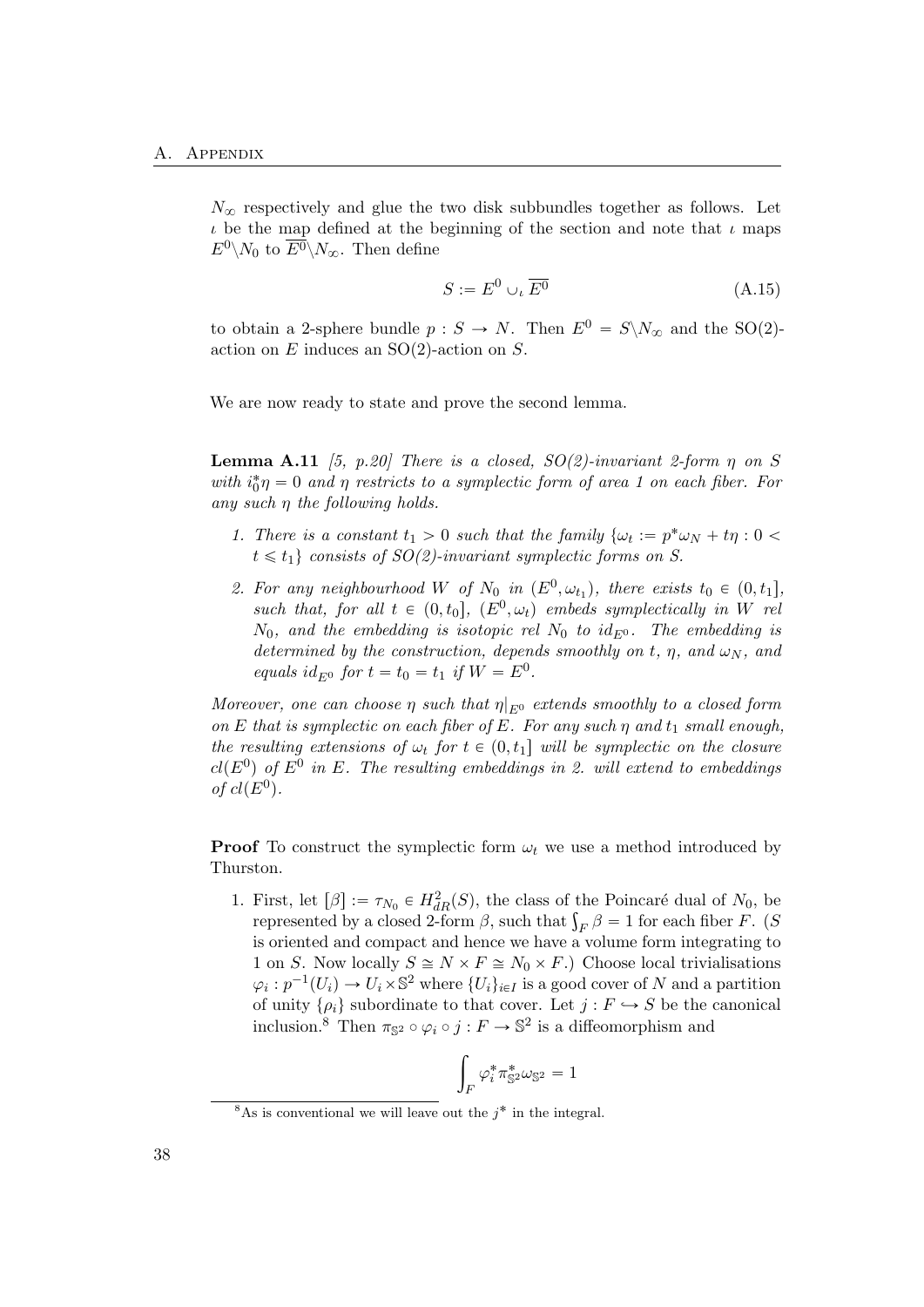Due to the contractibility of  $U_i$  this implies that there is  $\alpha_i \in \Omega_{dR}^1(p^{-1}(U_i))$ such that  $d\alpha_i = \varphi_i^* \pi_{\mathbb{S}^2}^* \omega_{\mathbb{S}^2} - \beta$  on  $p^{-1}(U_i)$ . Define now  $\eta' := \beta + \eta$  $d(\sum_{i\in I}(\rho_i\circ p)\alpha_i)$  and  $\eta'':=\eta'-(i_0\circ p)^*\eta'.$  Then  $d\eta''=0$  and  $i_0^*\eta''=0$ . To obtain SO(2)-invariance we simply integrate

$$
\eta := \int_{SO(2)} r(\theta) \eta'' d\theta
$$

This  $\eta$  satisfies the requirements of the lemma.

2. We claim that the closed 2-forms  $\omega_t = p^* \omega_N + t\eta$  are nondegenerate for t small enough.

Let F be a fiber and denote by  $F^t$  the  $\omega_t$ -normal space of F. First observe that, because  $p^*\omega_t - p^*\omega_s = (t - s)\eta$ ,  $F^t$  does not depend on t. Moreover,  $p^*\omega_N$  is nondegenerate on  $F^t$ , as on  $F^t$   $p^*\omega_N = -t\eta$  which restricts to a symplectic form on each fiber. Because nondegeneracy is an open condition, for each  $p \in S$  there exists an open neighbourhood  $U_p \subset S$  of p and  $t_p > 0$  such that, for all  $0 < t \leq t_p$ ,  $\omega_t$  is nondegenerate on  $U_p$ . We can cover  $S$  by these open neighbourhoods and due to compactness find a finite subcover  $\{U_{p_1}, \ldots, U_{p_k}\}$ . Now set  $t_1 := \min\{t_{p_1}, \ldots, t_{p_k}\}.$ 

3. We claim that  $\eta|_{E^0}$  can be extended to all of E.

First we construct a 1-form on  $\mathbb{R}^2\setminus 0$  that extends to a 1-form on the 2-sphere without zero and whose differential is defined on all of  $\mathbb{R}^2$ .

Define  $\alpha := \frac{1}{2}$  $\frac{1}{2}(r^2 - \frac{1}{\pi})$  $\frac{1}{\pi}$ ) $d\theta \in \Omega^1(\mathbb{R}^2\backslash 0)$ . Then  $d\alpha = r dr \wedge d\theta$  is the standard area (and symplectic) form on  $\mathbb{R}^2\setminus 0$ . If D is the disc of radius  $\pi^{-\frac{1}{2}}$ , then  $\alpha$  vanishes on the boundary  $\partial D$ . Although we can extend  $d\alpha$  to all of  $\mathbb{R}^2$ , this is not possible with  $\alpha$  because of the factor  $\frac{1}{2\pi}d\theta$ . Now consider  $\alpha|_{D\setminus 0}$ . We construct a 2-sphere  $\mathbb{S}^2$  with  $\iota$  as in the discussion before this lemma.<sup>[9](#page-44-0)</sup> Then we can define on  $D \setminus 0$   $\alpha' := \alpha|_{D \setminus 0}$  and because  $\alpha|_{\partial D} = 0$ , we can extend  $\alpha'$  to 0 on  $\mathbb{S}^2 \backslash D$ . Because  $d\alpha$  is the standard symplectic form on  $\mathbb{R}^2$ ,  $d\alpha' = \omega_{\mathbb{S}^2}$  (as we can set  $d\alpha' = d\alpha$  at 0).

Consider again  $\beta$  as in the first step of the proof. As  $\beta$  is Poincaré-dual to  $N_0$  we can assume that it vanishes outside of an arbitrarily small neighbourhood of  $N_0$ , hence has support disjoint from  $N_{\infty}$ . Because we chose our  $U_i$  to be contractible, their first Betti number is zero. Consider the forms  $\alpha_i$ . On  $p^{-1}(U_i)$  we have that  $\varphi_i^* \pi_{\mathbb{S}^2}^* \omega_{\mathbb{S}^2} - \beta$  is exact and for any  $V \subset S \backslash N_{\infty}$  this implies that on  $V \cap p^{-1}(U_i)$ 

$$
\varphi_i^* \pi_{\mathbb{S}^2}^* d\alpha' - d\alpha_i = \varphi_i^* \pi_{\mathbb{S}^2}^* \omega_{\mathbb{S}^2} - d\alpha_i = 0
$$
  
\n
$$
\Rightarrow \varphi_i^* \pi_{\mathbb{S}^2}^* \alpha' - \alpha_i = df
$$

for some  $f \in C^{\infty}(U_i \cap V, \mathbb{R})$ . If we consider  $\alpha_i - df$  instead of  $\alpha_i$  in the construction above, we obtain the same solution; hence we can assume

<span id="page-44-0"></span><sup>&</sup>lt;sup>9</sup>The 2-sphere  $\mathbb{S}^2$  here is assumed to have radius  $\pi^{-\frac{1}{2}}$ , so that it has volume 1.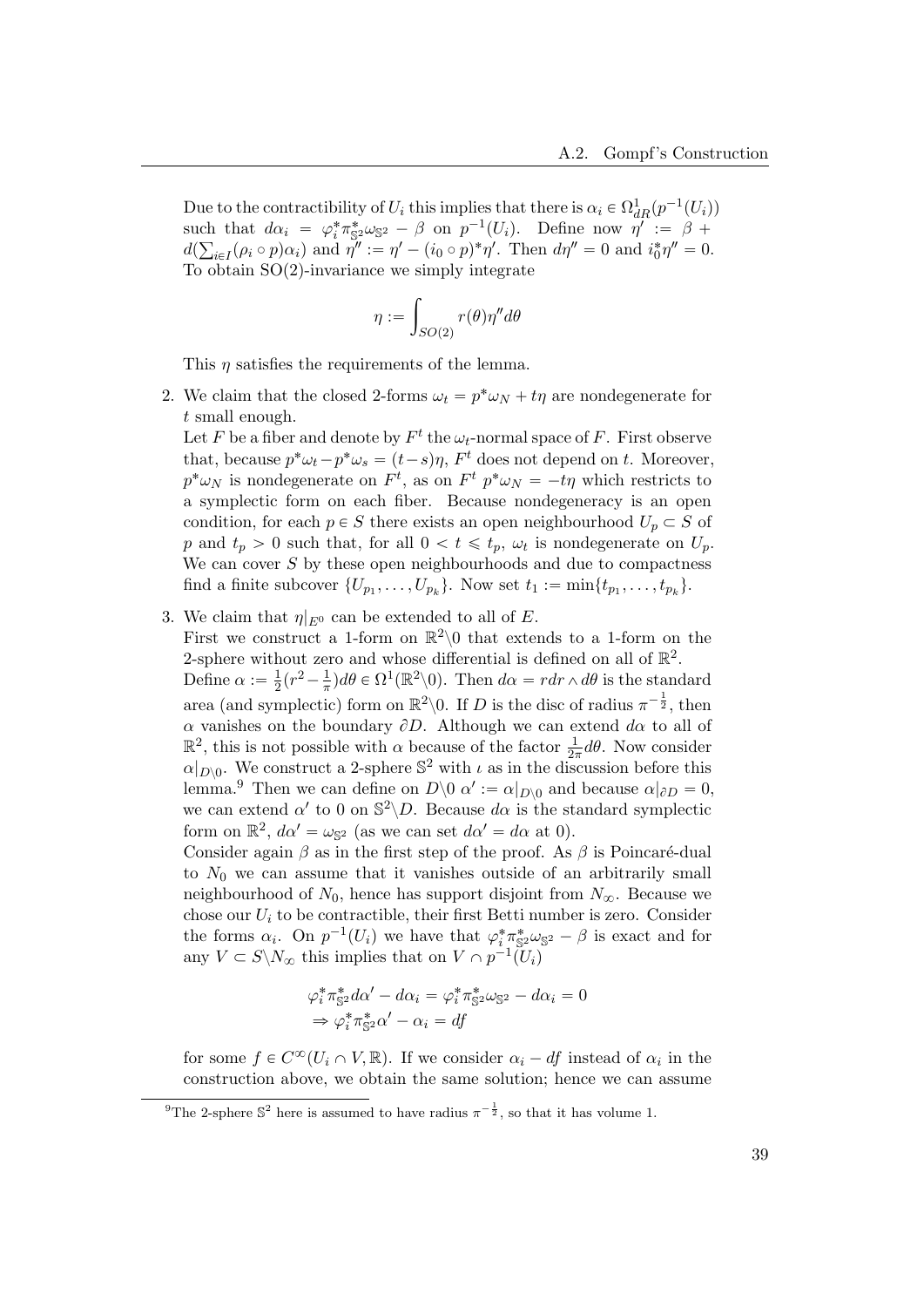without loss of generality that  $\varphi_i^* \pi_{\mathbb{S}^2}^* \alpha' = \alpha_i$ . Now set  $\alpha_i := \varphi_i^* \pi_{\mathbb{S}^2}^* \alpha'$ on  $N_{\infty}$ . This is well-defined and thus  $\alpha_i$  extends smoothly to  $E|_{U_i}$ . Moreover, on  $U_i$  $\langle supp(\beta) \, d\alpha_i = \varphi_i^* \pi_{\mathbb{S}^2}^* \omega_{\mathbb{S}^2}$  and hence  $d\alpha_i$  is symplectic on that set.

Now construct  $\eta$  just as in the first step, simply using the modified  $\beta$ and the  $\alpha_i$ . Then  $\eta|_{E^0}$  extends to all of E and is still symplectic on each fiber. Step 2 also goes through with this new  $\eta$  and so the first part of the lemma still holds.

4. We construct the vector field whose flow will be the desired symplectic embeddings in the second part of the lemma.

Define  $I: \Omega^k(E^0) \to \Omega^{k-1}(E^0)$  as in theorem 2.3 and set  $\mu := I(\eta)$ . Let  $Y_t$  be the solution of  $i_{Y_t} \omega_t = -\mu$ , for  $0 < t \leq t_1$ . By construction,  $Y_t$ ,  $0 < t \leq t_1$  is a time-dependent smooth vector field on  $E^0$ . Moreover,  $Y_t$ is  $SO(2)$ -invariant because  $\eta$  is and the integral and pullback commute with the SO(2)-action. Because  $\mu$  vanishes on  $N_0$ , so does  $Y_t$  for each  $t \in (0, t_1]$ . Due to the solution of differential equations we can integrate, for any fixed  $t_0 \in (0, 1]$  and any compact SO(2)-invariant subset  $K \subset E^0$ ,  $Y_t$  to a flow  $\psi : J \times K \to E^0$  such that  $\psi_{t_0} = id_K$ , where J is a neighbourhood of  $t_0$ . Because K is invariant under the SO(2)-action,  $\psi$ is SO(2)-equivariant: Let  $g \in SO(2)$  and  $(t', p) \in K \times J$ . Then  $g \cdot \psi(t, p)$ also satisfies #

$$
\begin{cases} \frac{d}{dt}(g \cdot \psi(t,p)) = Y_t(\psi(t,p)).\\ g \cdot \psi(t',p) = g \cdot p \end{cases}
$$

just as  $\psi(t, g \cdot p)$  does because  $Y_t$  is invariant under the group action. By the uniqueness of the flow, it follows that  $q \cdot \psi(t, p) = \psi(t, q \cdot p)$ . Note also that

$$
\frac{d}{dt}\psi_t^*\omega_t = \psi_t^*(\mathcal{L}_{Y_t}\omega_t) + \psi_t^*\eta = \psi_t^*(\eta - d\mu) = 0 \tag{A.16}
$$

Hence  $\psi_t^* \omega_t$  is independent of t.

5. We show that  $Y_t$  integrates for each  $t_0 \in (0, t_1]$ , to a global flow  $\psi$ :  $[t_0, t_1] \times E^0 \rightarrow E^0.$ 

To do so, we need to prove that no flow lines escape out of  $E^0$  to  $N_{\infty}$ . We will use the SO(2)-structure and symmetry of the constructed bundle. Let for  $x \in E^0$   $S(x) := \{g \cdot x : g \in SO(2)\}\$  denote the circle traced by the SO(2)-orbit through x. Define  $D(x)$  to be the closure of the disk in  $E^0$  circumscribed by that circle (if  $x \in N_0$  set  $D(x) := \{x\}$ ) and define  $A: E^0 \to \mathbb{R}$  by

$$
A(x) := \int_{D(x)} \eta \tag{A.17}
$$

Note that for each  $x \in E^0 : 0 \leq A(x) < \int_{E_x} \eta =$  $F_F \eta = 1$ , hence A :  $E^0 \rightarrow [0, 1)$ . Moreover, A is invariant under the SO(2)-action because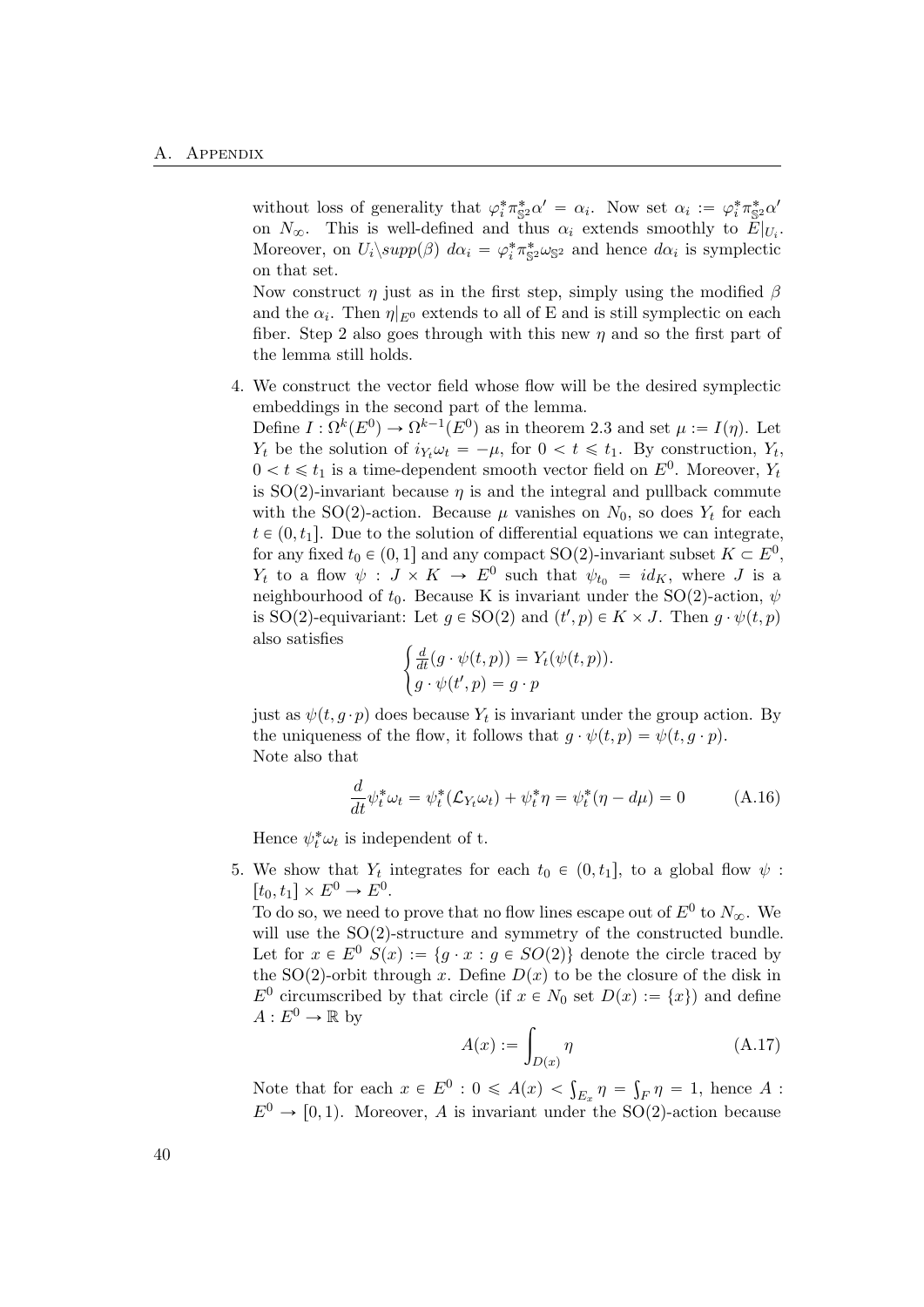both  $D(x)$  and  $\eta$  are and A increases proportionally to the radius of  $D(x)$ . Thus it is surjective. We will show that the  $\eta$ -area of the flow lines of  $Y_t$  is bounded and hence our global flow is well-defined.

Fix  $x_0 \in E^0$  and  $t_0 \in (0, t_1]$  and let  $\psi : K \times J \to E^0$  be the flow with  $\psi_{t_0} = id_K$ . As  $D(x_0)$  is compact and SO(2)-invariant, we can take  $K = D(x_0)$ . Because  $\psi_t$  is SO(2)-equivariant, we have that  $S(\psi_t(x)) =$  $\psi_t(S(x))$  for each  $x \in K$  and each  $t \in J$ . Thus we have that

$$
A(\psi_t(x)) = \int_{D(\psi_t(x))} \eta = \int_{\psi_t(D(x))} \eta = \int_{D(x)} \psi_t^* \eta \tag{A.18}
$$

Note that

$$
\int_{D(x)} \omega_t = \int_{D(x)} p^* \omega_N + t \int_{D(x)} \eta = \int_{p(x)} \omega_N + t \int_{D(x)} \eta = tA(x)
$$

Using that  $\psi_t^* \omega_t = \omega_{t_0}$  we obtain the following equation

$$
tA(\psi_t(x)) = \int_{\psi_t(D(x))} \omega_t = \int_{D(x)} \psi_t^* \omega_t = \int_{D(x)} \omega_{t_0} = t_0 A(x)
$$

$$
\Rightarrow A(\psi_t(x)) = \frac{t_0}{t} A(x) \tag{A.19}
$$

for any  $x \in D(x_0)$  and  $t \in J$ . Hence  $A(\psi_t(x))$  decreases with time. We claim that A is proper. Indeed let  $B := [a, b] \subset [0, 1)$  be compact. Then  $b < 1$  and hence  $A^{-1}(B)$  is closed and  $\partial E^0 \cap A^{-1}(B) = \emptyset$ . Thus  $A^{-1}(B)$  is compact and A is proper.

Hence, as the sequence  $A(\psi_t(x))$  converges in [0, 1) (as it decreases monotonically and is bounded from below), so does  $\psi_t(x)$  in  $E^0$ . Hence all flow lines stay in  $E^0$  and we have a global flow  $\psi : [t_0, t_1] \times E^0 \to E^0$ for any fixed  $t_0 \in (0, t_1]$ .

6. We prove the second part of the lemma.

First note that  $A(\psi_t(x)) = \frac{t_0}{t}A(x)$ , hence choosing  $t_0$  small enough, we can force  $\psi_{t_1-t}(E^0)$  to lie in any chosen neighbourhood W of  $N_0$  for any  $t < t_0$ . Now  $\psi_{t_1-t} : (E^0, \omega_t) \to (W, \omega_{t_1})$  is an embedding as it is a flow and it is symplectic because

$$
\psi_{t_1}^* \omega_{t_1} = \psi_t^* \omega_t \Leftrightarrow \psi_{t_1 - t}^* \omega_{t_1} = \omega_t
$$

Furthermore,  $\psi_{t_1-t}$  is obviously isotopic rel  $N_0$  to  $id_{E^0}$  because  $\psi_{t_1-t}(N_0)$  =  $N_0$   $(A(\psi_{t_1-t}(x)) = 0$  for any  $x \in N_0$ .

Because we can extend  $\eta|_{E^0}$  to all of E we can extend  $\omega_t$  and  $Y_t$  to all of of E for  $t \in (0, t_1]$  and thus also  $\psi$ .

**Remark A.12** If we define  $\omega_t$  as above for  $t \in (0, t_1]$ , then  $i_0^*\omega_t = \omega_N$  and hence i<sub>0</sub> is symplectic. This does not necessarily hold for  $i_{\infty}$ ; indeed  $i_{\infty}^{*}[\eta] =$  $-e.$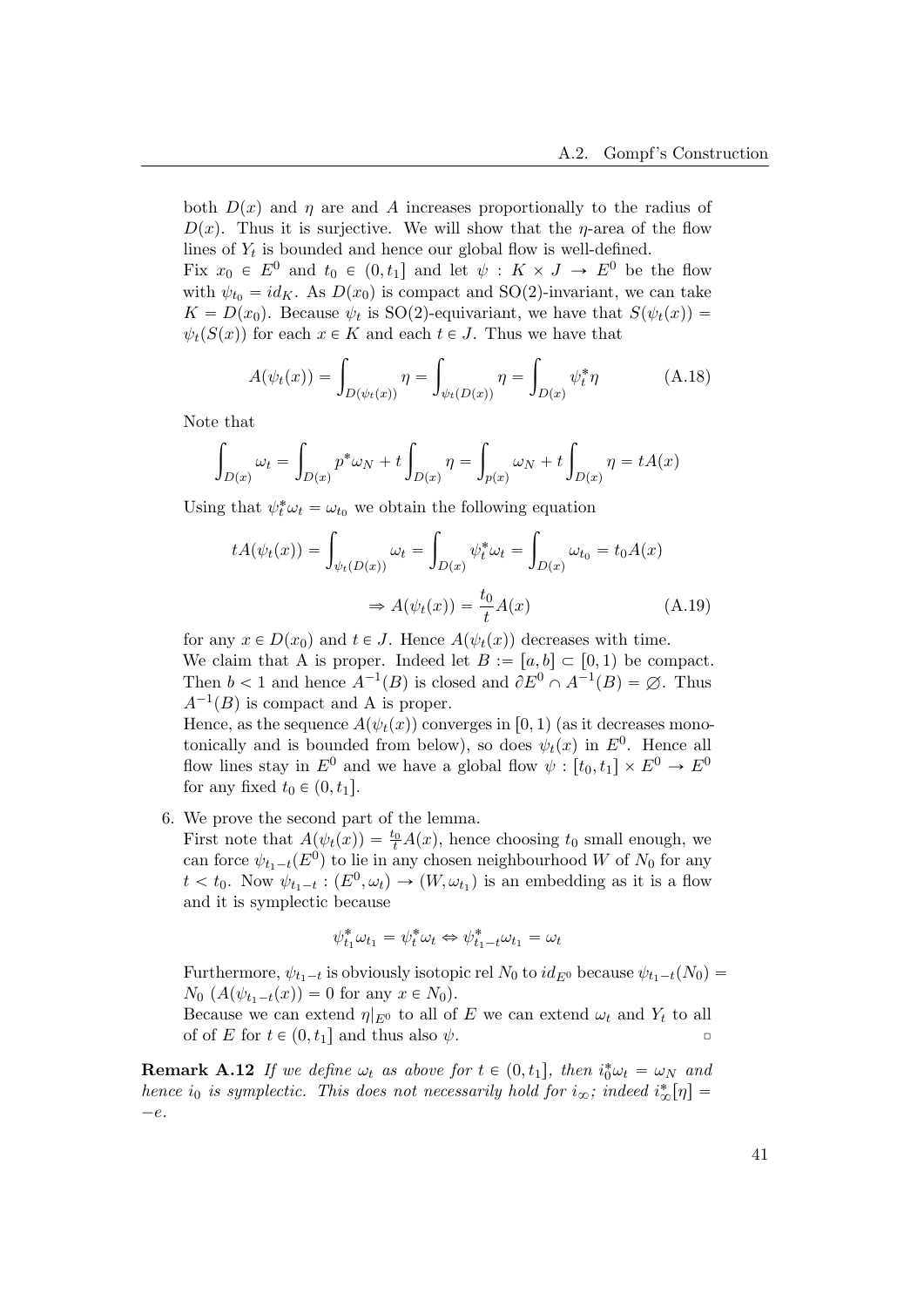**Proof** If we look at the construction of  $\eta$  we see that  $[\eta'] = [\beta] = \tau_{N_0}$  and thus  $[\eta''] = \tau_{N_0} - p^* i_0^* \tau_{N_0}$ . Hence

$$
\begin{aligned}\ni_{\infty}^* [\eta''] &= i_{\infty}^* \tau_{N_0} - i_{\infty}^* p^* i_0^* \tau_{N_0} = \\
i_{\infty}^* \tau_{N_0} - i_0^* \tau_{N_0} &= -i_0^* \tau_{N_0} = -e.\n\end{aligned}
$$

Because  $q \cdot i_{\infty}(p) = i_{\infty}(p)$  for any  $q \in SO(2)$  and any  $p \in N$ , we obtain the claim.

**Definition A.13** We will call  $(M_1 \# M_2, \omega)$  the symplectic sum of  $M_1$  and  $M_2$  along N via  $\psi$ . If M is connected,  $(\#_{\psi}M, \omega)$  will be referred to as the symplectic self-sum.

**Theorem A.14** [Symplectic Sum][\[5,](#page-52-2) p.13] Let  $(M^m, \omega_M)$  and  $(N^{n-2}, \omega_N)$  be two closed symplectic manifolds and let  $j_1, j_2 : N \rightarrow M$  be two symplectic embeddings such that  $j_1(N) \cap j_2(N) = \emptyset$  and such that  $e(\nu_2) = -e(\nu_1)$ , where  $\nu_i$  is the normal bundle of  $j_i(N)$  in M,  $i = 1,2$ . For any orientation-reversing bundle isomorphism  $\psi : \nu_1 \to \nu_2$ ,  $\#_{\psi}M$  admits a canonical symplectic form  $\omega$ which is induced by  $\omega_M$  after we perturbed it slightly near  $j_2(N)$ .

Explicitly, we have a unique isotopy class of symplectic forms on  $\#_{\psi}M$  that contains forms  $\omega$  with the following properties

1. If Q is the cobordism between M and  $\#_{\psi}M$  and  $i': \#_{\psi}M \to Q$  is the obvious inclusion and  $\Omega$  is the class on Q induced by  $\omega_M$ , then

$$
[\omega] = i'^* \Omega \in H^2(\#_\psi M) \tag{A.20}
$$

- 2. We can choose fiber metrics on the two normal bundles and identify  $\nu_1^0$  and  $\nu_2^0$  with disjoint tubular neighbourhoods  $V_1$  and  $V_2$  of  $j_1(N)$  and  $j_2(N)$  respectively, such that the embedding  $\nu_1^0 \hookrightarrow M$  extends to an embedding  $\nu_1 \hookrightarrow M$ .
- 3. The 2-form  $\omega_M$  is  $SO(2)$ -invariant on  $\nu_1^0$  and symplectic on the closure of each fiber of  $\nu_1^0$  with area  $t_0$  independent of the fiber. The 2-forms  $(1-s)\omega_M + s(p_1^*\omega_N)$ ,  $s \in [0,1)$ , are symplectic on  $cl(\nu_1^0)$  where  $p_1 : \nu_1 \rightarrow$ N.
- 4. There exists a closed 2-form  $\zeta$  on M with  $supp(\zeta) \subset V_2$  such that, for all  $t \in [0, t_0]$ , the 2-form  $\omega_M + t\zeta$  is symplectic on both M and  $j_2(N)$ .
- 5. There is an  $O(2)$ -bundle isomorphism  $\varphi : \nu_1 \to \nu_2$  that is fiber-isotopic to  $\psi$ , such that outside of a compact subset K of  $V_1$ , the map  $\varphi : \iota \circ$  $\varphi: V_1 \backslash j_1(N) \to V_2 \backslash j_2(N)$  is symplectic with respect to the symplectic form  $\tilde{\omega}_M := \omega_M + t_0 \zeta$  on M. Then  $\#_{\psi}M$  is obtained from  $(M\backslash (K \cup$  $j_2(N), \tilde{\omega}_M$ ) by gluing via  $\varphi$ .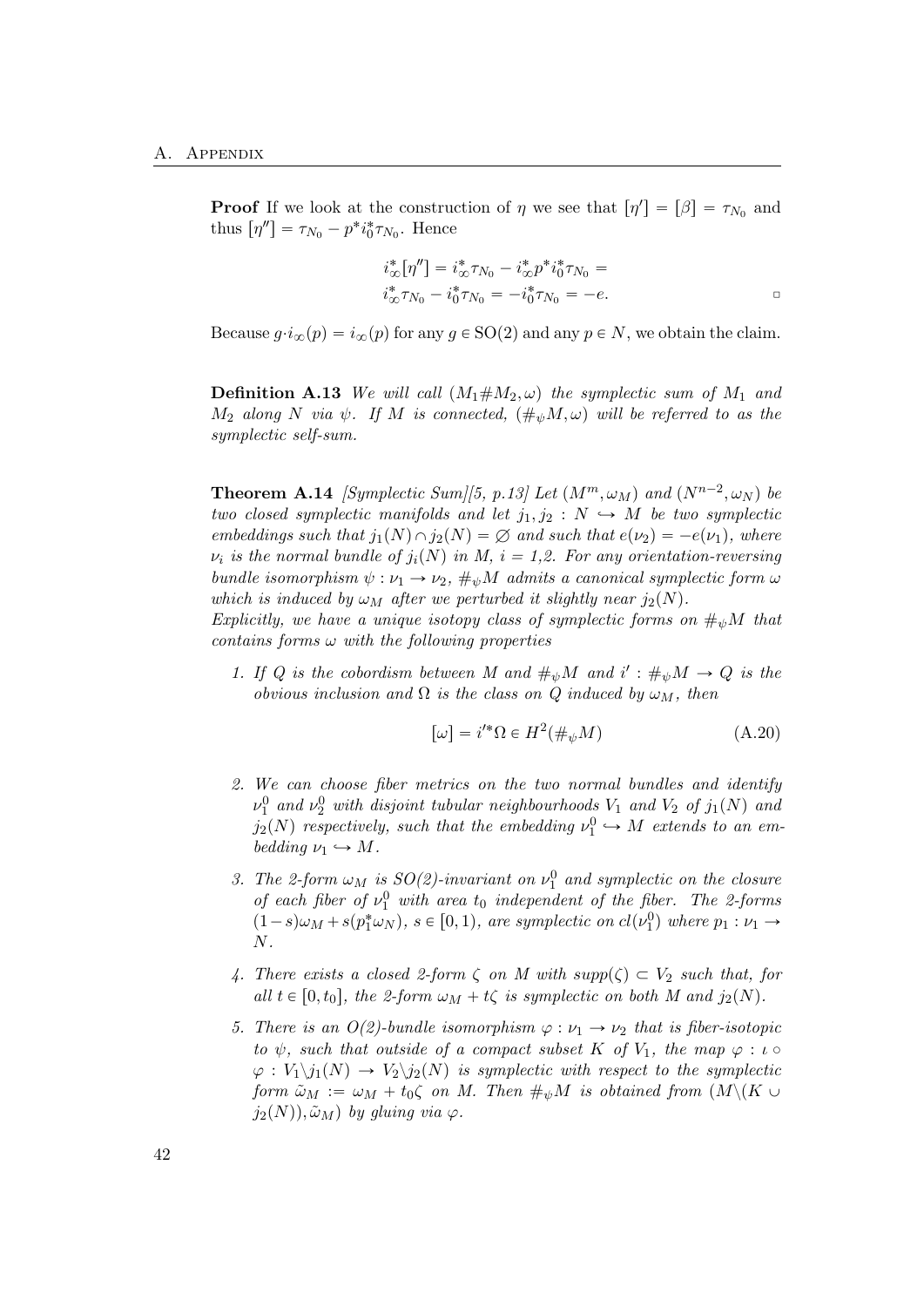The form  $\omega$  depends smoothly on  $\omega_M$  and  $\omega_N$  (and hence on j<sub>1</sub> and j<sub>2</sub>), and it can be constructed with each  $V_i$  lying inside any preassigned neighbourhood of  $j_i(N)$ . It can be assumed that  $[\zeta] \in H^2(M)$  is Poincaré dual to  $(j_2)_*[N] \in H_{n-2}(M; \mathbb{R})$ . In fact, this is necessarily true unless  $e(\nu_1)$  vanishes over  $\mathbb R$  on more than one component of N.

Proof Instead of gluing directly one uses the normal bundles of the embeddings to glue fiberwise.

Let  $e = e(\nu_1)$  and construct the disk bundle E, the forms  $\eta$  and  $\{\omega_t\}$  and the sphere bundle S over N as in the second lemma. Because  $e(E) = e(\nu_1)$ , there is an orientation preserving bundle isomorphism  $\Phi: E \to \nu_1$ . Let it induce a metric on  $\nu_1$  such that  $\nu_1^0 \cong E^0$  and we thus have an embedding  $f : E^0 \to M$ . Moreover,  $f \circ i_0 = j_1$  where  $i_0 : N \to S$  is the zero section  $N_0$  of  $E^0$  seen a subset of  $S$  (the "south pole"). With the help of the two lemmas we obtain a smooth family of symplectic embeddings  $f_t: (E^0, \omega_t) \to (M, \omega_M)$ , all satsifying  $f_t \circ i_0 = j_1$ . Then we can choose one of these for our identification.

The symplectic idenitification of a neighbourhood of  $j_2(N)$  with  $\overline{E^0}$  is trickier. If we denote by  $i_{\infty} : N \to \overline{E^0} \hookrightarrow S$  the other zero section, then  $i_{\infty}$  is no longer symplectic. Ignoring that at first, we note that we have an embedding  $g: S \backslash N_0 \to M$  with  $g \circ i_{\infty} = j_2$  because  $e(\nu_2) = e(\overline{E})$ . We then have the following diagram

$$
N \xrightarrow{j_0} E^0 \xrightarrow{C} S \xleftarrow{D} \overline{E^0} \xleftarrow{i_{\infty}} N
$$
  
\n
$$
j_1 \searrow \qquad \qquad \downarrow f_t
$$
  
\n
$$
M \qquad \qquad M
$$

To ameliorate the situation at the north pole, we perturb the symplectic form  $\omega_M$  slightly near  $j_2(N)$ , keeping it so localised that our other symplectic embeddings are still symplectic with respect to this new form  $\tilde{\omega_M}$ . Denote by  $N_{\infty}$  the image of  $i_{\infty}$ , then  $g|_{N_{\infty}} : (N_{\infty}, p^*\omega_N) \to (M, \omega_M^{\tilde{}})$  is symplectic. Again we apply both lemmas to get a family of symplectic embeddings  $g_t: (\overline{E^0}, \omega_t) \to (M, \omega_M)$ . Choose  $t_0$  so small that  $\tilde{g} := g_{t_0}$  and  $\tilde{f} := f_{t_0}$ are defined and note that both are defined on  $S\setminus (N_0 \cup N_\infty)$ . Let U be a neighbourhood of  $N_{\infty}$  in S and set  $W := \tilde{g}(U\backslash N_{\infty})$ . Note that  $\tilde{f}$  is defined on  $U\backslash N_\infty = \tilde{g}^{-1}(W)$  and thus we can set  $K' := (\tilde{f}(\tilde{g}^{-1}(W))$  and as  $W \subset \tilde{g}(\overline{E^0})$ ,  $\tilde{g}^{-1}|_W$  is defined and smooth. Hence we have a diffeomorphism  $\varphi := \tilde{f} \circ \tilde{g} : W \to K'.$  We then define  $K := f(E^0 \backslash U)$  and

$$
\#_{\psi} M := (M \setminus (K \cup j_2(N))) \times \tag{A.21}
$$

where  $x \sim \varphi(x)$  for  $x \in K'$ .

This is a rough sketch of the construction. Now one has to show that this

 $\Box$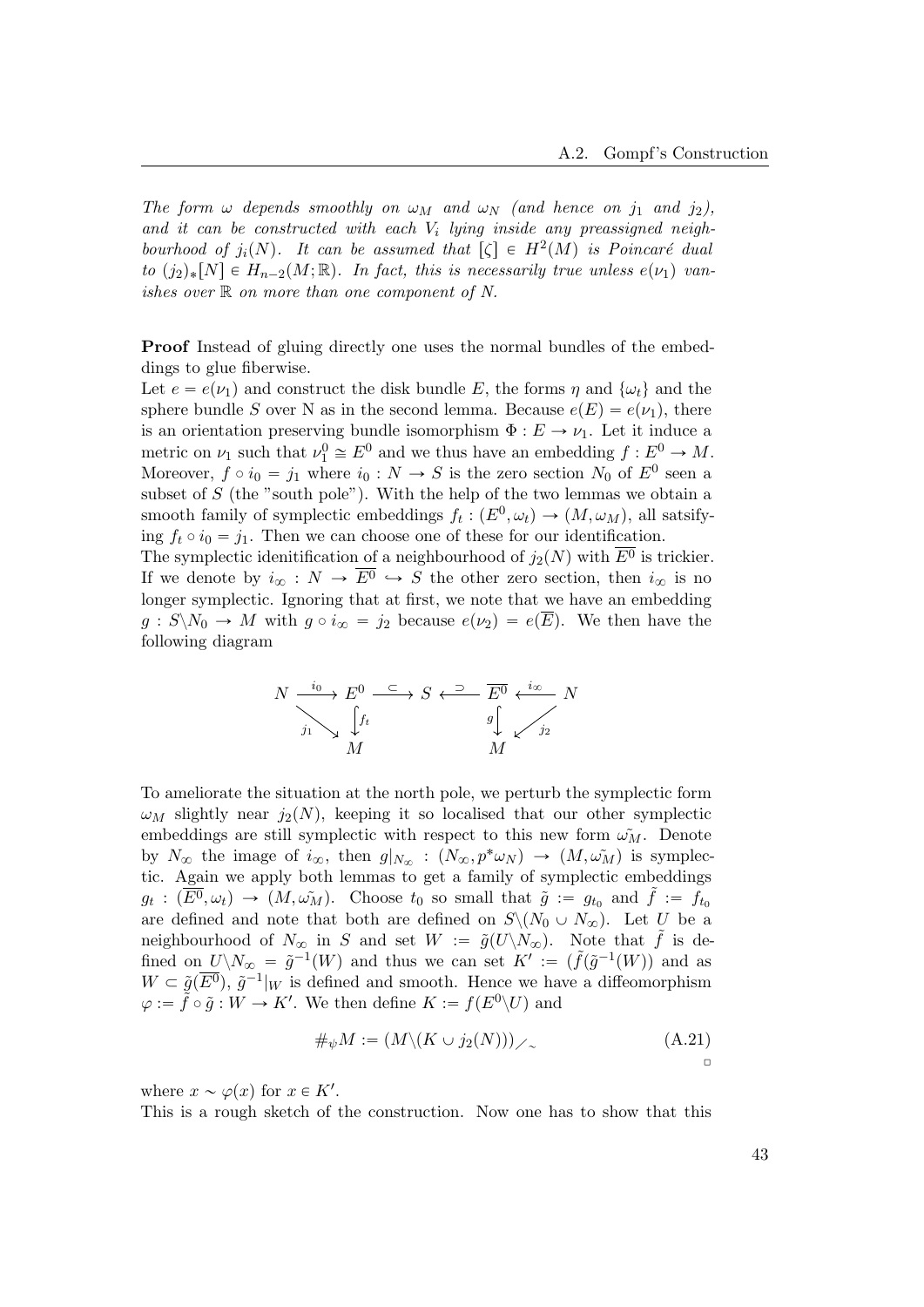is indeed diffeomorphic to the connected sum and that all the claims of the theorem hold. However, there are many subtleties involved and an outline would not do it justice while a full explanation would go beyond the scope of a bachelor thesis.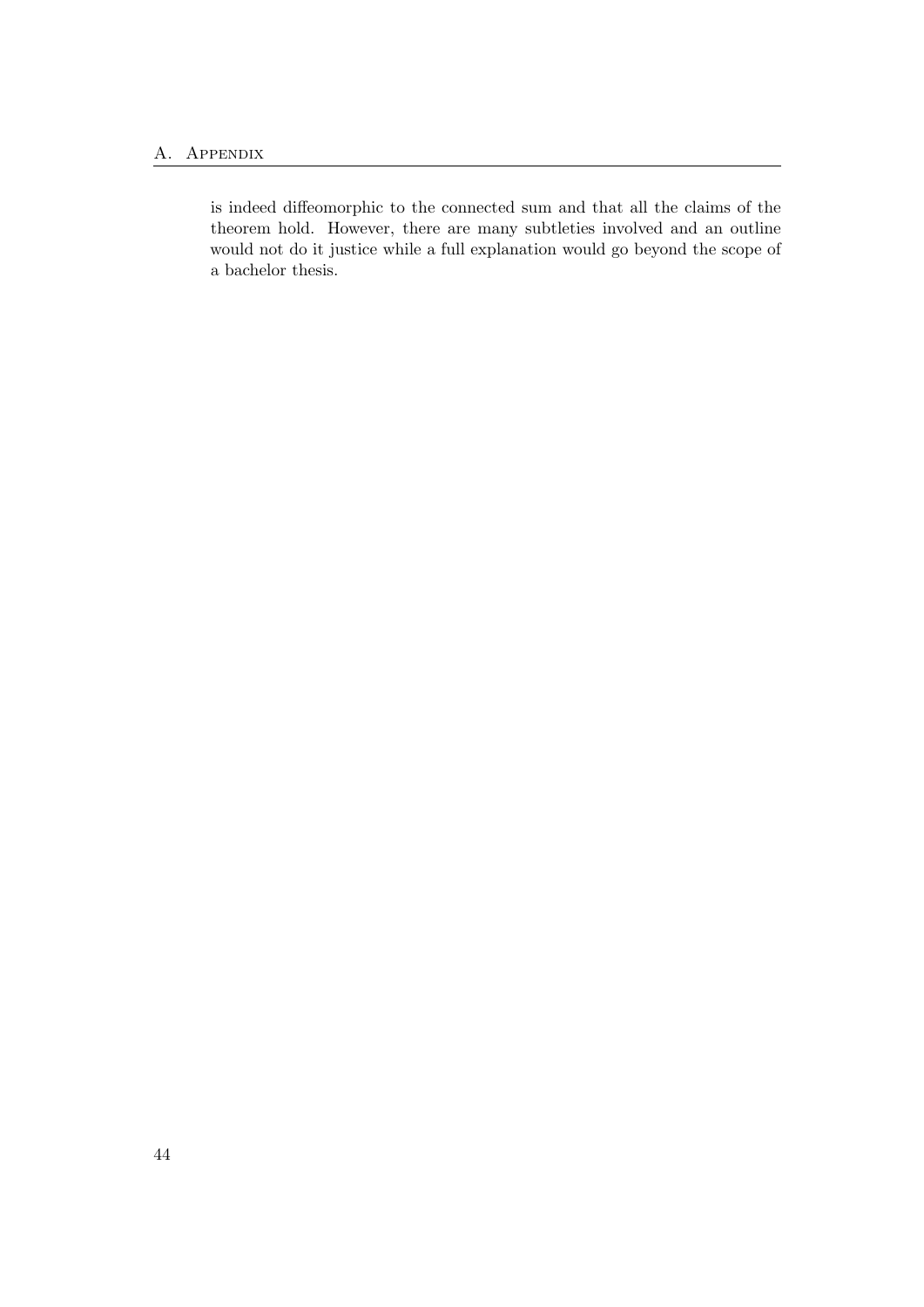# <span id="page-50-0"></span>Acknowledgements

I would like to thank Ana Cannas da Silva for suggesting this beautiful topic and supporting me along the way, offering much help and inspiration. Furthermore, I am indebted to Dietmar Salamon for his lecture on differential geometry which provided me with much of the necessary background.[10](#page-50-1)

<span id="page-50-1"></span> $10$ Moreover, I am grateful that I could use Adrian Nievergelt's template provided by CADMO.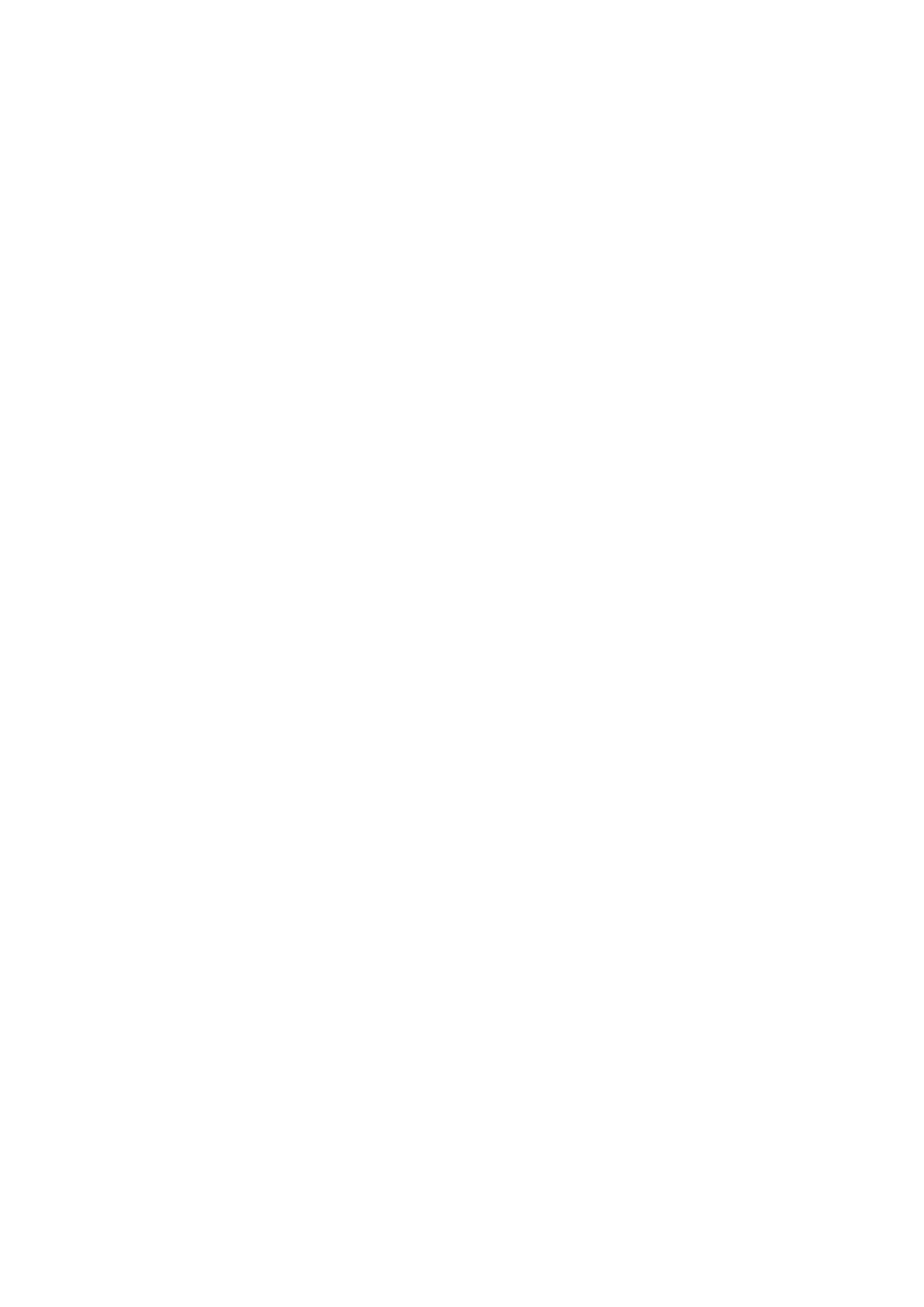# Bibliography

- <span id="page-52-0"></span>[1] Raoul Bott, Loring W. Tu, Differential Forms in Algebraic Topology, Springer Verlag, Berlin Heidelberg New York, 3rd printing, 1982
- <span id="page-52-3"></span>[2] Ana Cannas da Silva, Lectures on Symplectic Geometry, Springer Verlag, Berlin Heidelberg New York, 2nd printing, 2008
- <span id="page-52-4"></span>[3] Ana Cannas da Silva, Handbook of Differential Geometry Volume II, p.79- 188, Elsevier, 2006
- <span id="page-52-7"></span>[4] Jonny Evans, Lecture VIII: Symplectic Blow Up, [http://www.](http://www.homepages.ucl.ac.uk/~ucahjde/sympcourse.htm) [homepages.ucl.ac.uk/~ucahjde/sympcourse.htm](http://www.homepages.ucl.ac.uk/~ucahjde/sympcourse.htm),  $(10.8.2018)$
- <span id="page-52-2"></span>[5] Robert E. Gompf, A New Construction of Symplectic Manifolds, Annals of Mathematics, Second Series, Vol. 142, No. 3, pp. 527-595 Nov., 1995
- <span id="page-52-8"></span>[6] Robert E. Gompf, Some New Symplectic Manifolds, Turkish Journal of Mathematics, Vol. 18, No. 1, pp. 7-11 1994.
- <span id="page-52-9"></span>[7] Phillip Griffiths, Joseph Harris, Principles of Algebraic Geometry, John Wiley and Sons Inc., Wiley Classics Library Edition, 1994
- <span id="page-52-1"></span>[8] Michael Gromov, Partial Differential Relations, Ergebnisse der Mathematik, Series 3, Vol 9, Springer Berlin, 1986
- <span id="page-52-5"></span>[9] Morris W. Hirsch, Differential Topology, Springer Verlag, Berlin Heidelberg New York, 1st edition (Softcover Reprint), 1976
- <span id="page-52-6"></span>[10] Michael A. Kervaire, John W. Milnor, *Groups of Homotopy Spheres: I*, Annals of Mathematics, Second Series, Vol. 77, No. 3, pp. 504-537, May, 1963